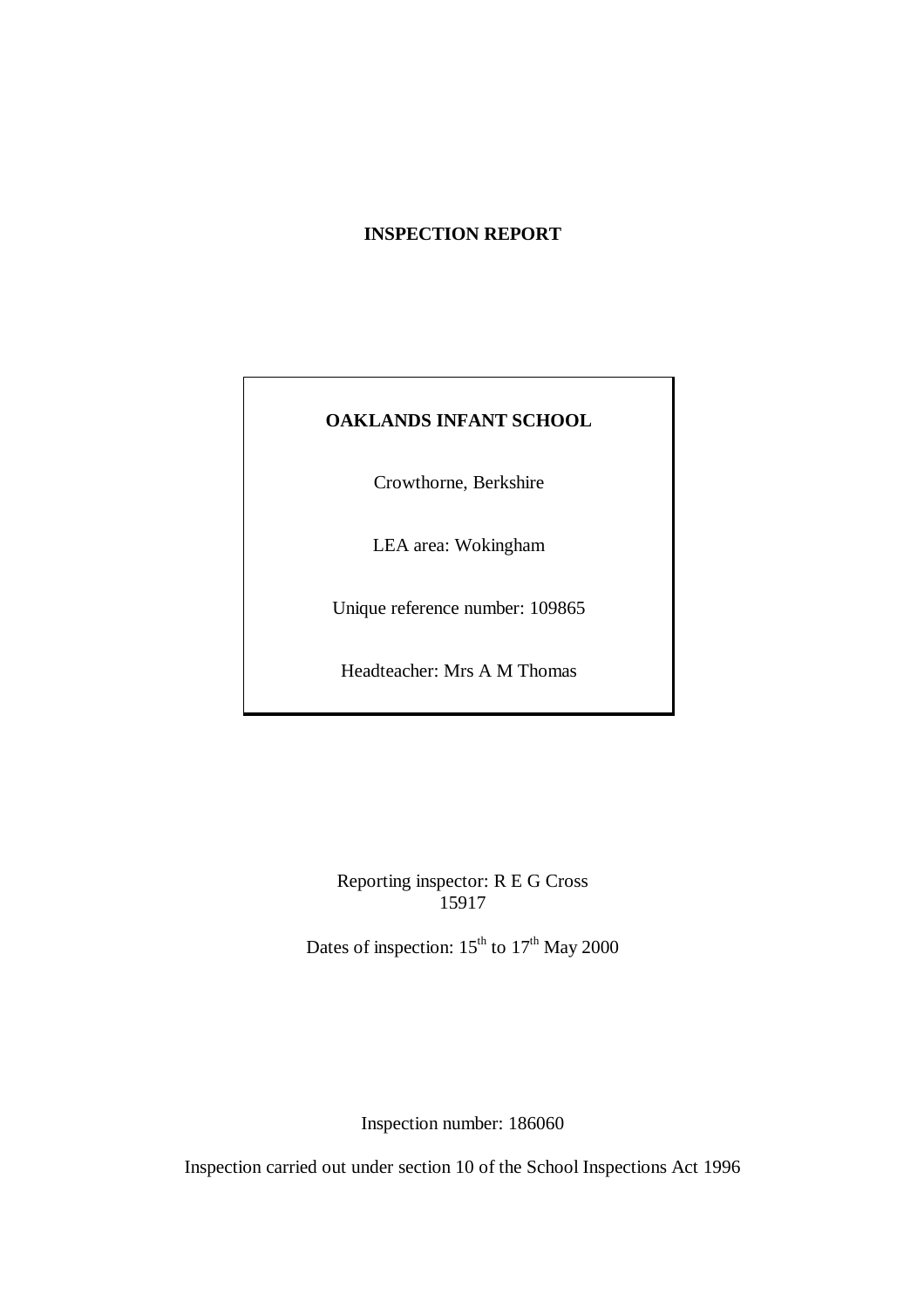## **INFORMATION ABOUT THE SCHOOL**

| Type of school:              | Infant                                               |
|------------------------------|------------------------------------------------------|
| School category:             | Community                                            |
| Age range of pupils:         | 4 to 7                                               |
| Gender of pupils:            | Mixed                                                |
| School address:              | <b>Butler Road</b><br>Crowthorne<br><b>Berkshire</b> |
| Postcode:                    | <b>RG45 6QZ</b>                                      |
| Telephone number:            | 01344 774644                                         |
| Fax number:                  | 01344 772375                                         |
| Appropriate authority:       | The governing body Oaklands Infant School            |
| Name of chair of governors:  | Mr N Skelton                                         |
| Date of previous inspection: | October 1995                                         |

## © Crown copyright 2000

This report may be reproduced in whole or in part for non-commercial educational purposes, provided that all extracts quoted are reproduced verbatim without adaptation and on condition that the source and date thereof are stated.

Further copies of this report are obtainable from the school. Under the School Inspections Act 1996, the school must provide a copy of this report and/or its summary free of charge to certain categories of people. A charge not exceeding the full cost of reproduction may be made for any other copies supplied.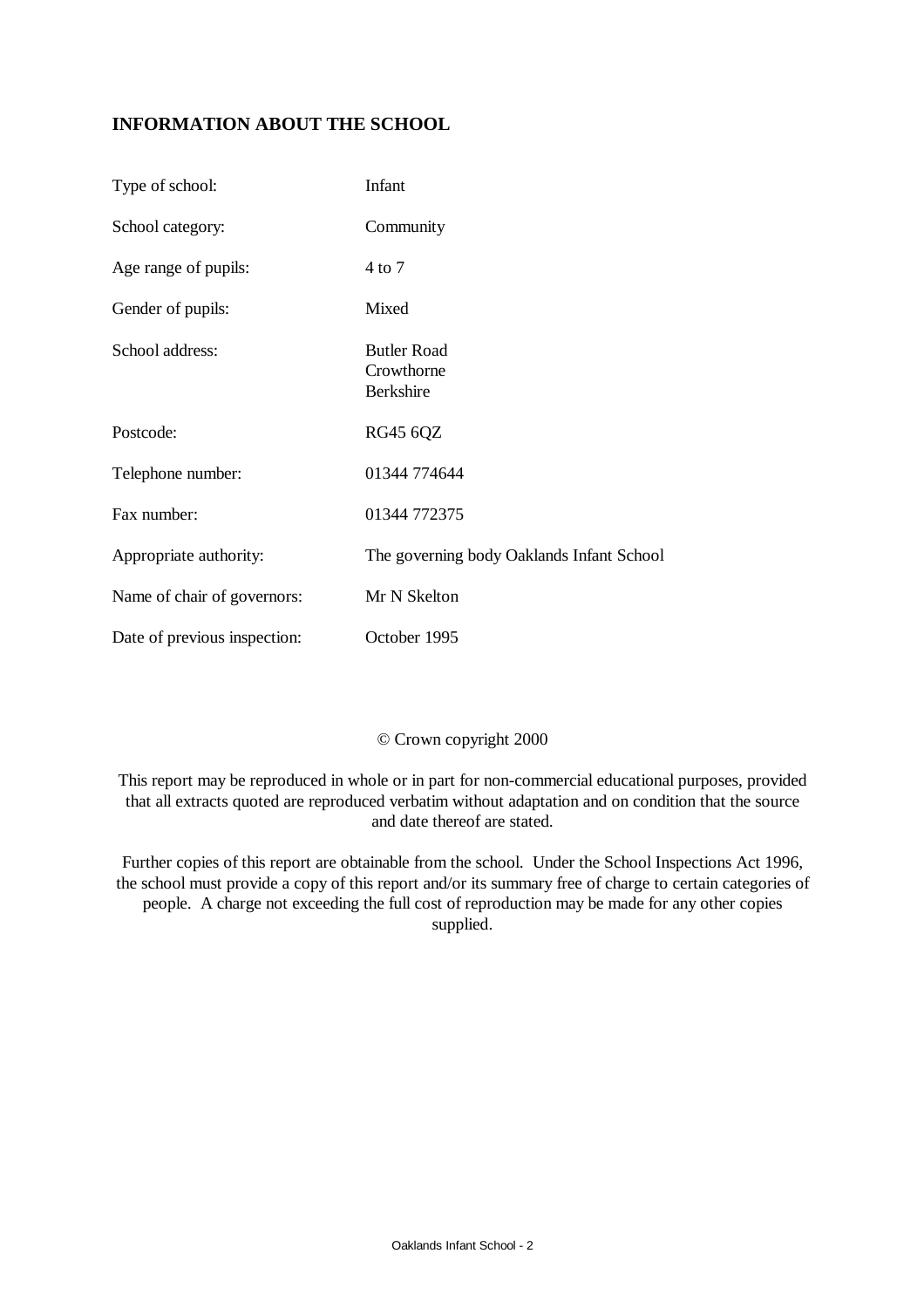| <b>Team members</b> |                      | <b>Subject responsibilities</b>                                                      | <b>Aspect responsibilities</b>                                                                                                                             |
|---------------------|----------------------|--------------------------------------------------------------------------------------|------------------------------------------------------------------------------------------------------------------------------------------------------------|
| R E G Cross         | Registered inspector | Physical education,<br>English as an<br>additional language.                         | What sort of school is<br>it? What should the<br>school do to improve<br>further? How high<br>are standards? How<br>well is the school led<br>and managed? |
| A West              | Lay inspector        |                                                                                      | Pupils' attitudes,<br>values and personal<br>development. How<br>well does the school<br>care for its pupils?                                              |
| T F Elston          | Team inspector       | Information<br>technology, design and<br>technology.                                 | How well are pupils<br>taught? Partnership<br>with parents.                                                                                                |
| A Fiddian-Green     | Team inspector       | Mathematics,<br>geography, special<br>educational needs,<br>equality of opportunity. |                                                                                                                                                            |
| Mrs M Gibbon        | Team inspector       | English, history,<br>religious education.                                            | How good are<br>curricular and other<br>opportunities?                                                                                                     |
| Mrs H Ring          | Team inspector       | Science, art, music,<br>children aged under<br>five.                                 |                                                                                                                                                            |

## **INFORMATION ABOUT THE INSPECTION TEAM**

The inspection contractor was:

Phoenix Educational Consultants, "Thule", 60 Joy Lane, Whitstable, Kent, CT5 4LT

01227 273449

Any concerns or complaints about the inspection or the report should be raised with the inspection contractor. Complaints that are not satisfactorily resolved by the contractor should be raised with OFSTED by writing to:

> The Registrar, Inspection Quality Division, The Office for Standards in Education, Alexandra House, 33 Kingsway, London WC2B 6SE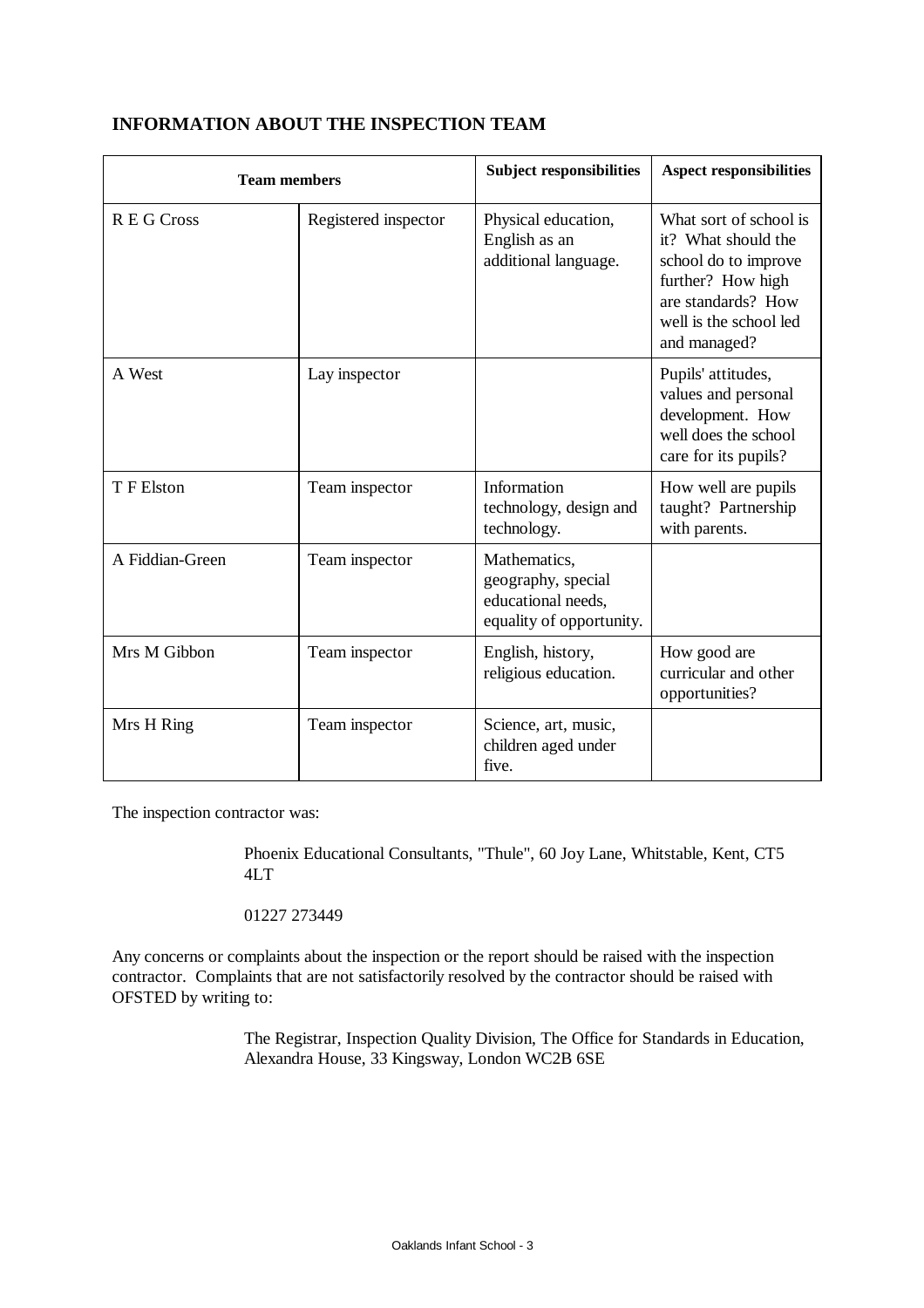### **REPORT CONTENTS**

Page

### **PART A: SUMMARY OF THE REPORT 5**

Information about the school How good the school is What the school does well What could be improved How the school has improved since its last inspection Standards Pupils' attitudes and values Teaching and learning Other aspects of the school How well the school is led and managed Parents' and carers' views of the school

### **PART B: COMMENTARY**

| <b>HOW HIGH ARE STANDARDS?</b>                                                              | 9  |
|---------------------------------------------------------------------------------------------|----|
| The school's results and achievements<br>Pupils' attitudes, values and personal development |    |
| <b>HOW WELL ARE PUPILS TAUGHT?</b>                                                          | 11 |
| <b>HOW GOOD ARE THE CURRICULAR AND OTHER</b><br><b>OPPORTUNITIES OFFERED TO PUPILS?</b>     | 13 |
| HOW WELL DOES THE SCHOOL CARE FOR ITS PUPILS?                                               | 15 |
| <b>HOW WELL DOES THE SCHOOL WORK IN</b><br><b>PARTNERSHIP WITH PARENTS</b>                  | 17 |
| HOW WELL IS THE SCHOOL LED AND MANAGED?                                                     | 17 |
| WHAT SHOULD THE SCHOOL DO TO IMPROVE FURTHER?                                               | 20 |
| PART C: SCHOOL DATA AND INDICATORS                                                          | 21 |
| PART D: THE STANDARDS AND QUALITY OF TEACHING IN                                            |    |

# **AREAS OF THE CURRICULUM, SUBJECTS AND COURSES 25**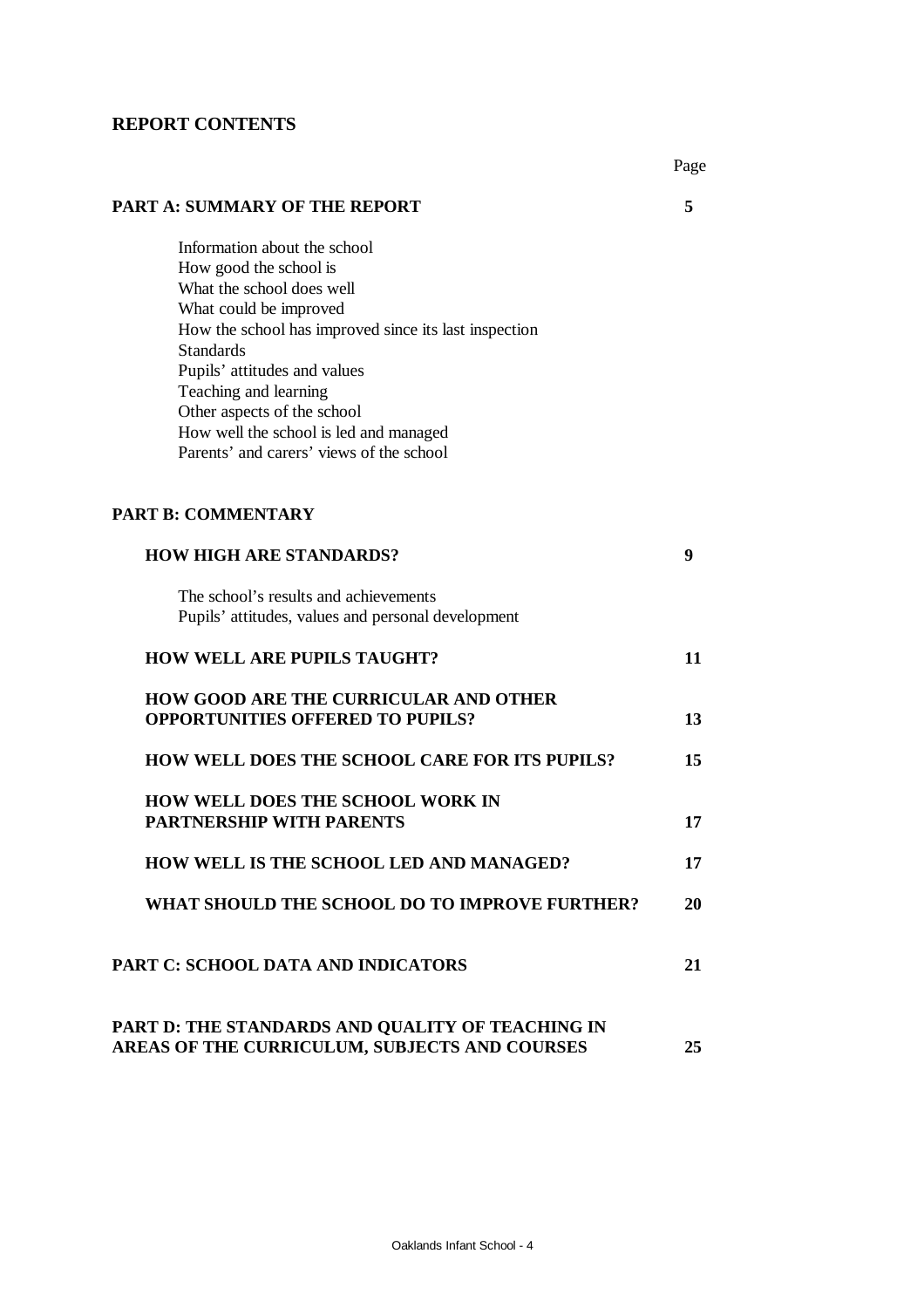## **PART A: SUMMARY OF THE REPORT**

### **INFORMATION ABOUT THE SCHOOL**

Oaklands Infant School educates boys and girls aged four to seven. The school has 217 pupils on roll. This is about the same size as most other schools of the same type and represents an increase of 88 pupils since the school's previous OFSTED inspection. There are 22 children aged under five in a Reception class. The school has nine more girls than boys on roll. Around one per cent of the pupils speak English as an additional language which is higher than in most schools. These pupils speak English fluently. About two per cent of the pupils are from ethnic minority backgrounds. Approximately half of one per cent of the pupils are entitled to free school meals which is well below the national average. The school has 20 pupils on its register of special educational needs which is below the national average. One pupil has a statement of special educational need which is broadly the national average. During the last school year, three pupils entered the school other than at the usual time of first admission and one left it at a time other than that of the normal leaving or transfer for most pupils. This represents a low degree of mobility amongst the pupils in this school. Children generally enter the school at above average standards although the current group of children have average attainment in personal and social development and physical development. The headteacher is due to retire at the end of the present term.

### **HOW GOOD THE SCHOOL IS**

This is a very good school. The high quality of its leadership and management and the very good nature of the teaching which the pupils receive result in an effective commitment to high standards particularly in English, mathematics and science. The school gives very good value for money.

### **What the school does well**

- The pupils reach high standards in English, mathematics and science compared with all schools in the end of key stage national tests.
- The very good leadership of the headteacher and governors promotes a happy school in which high standards are valued.
- The quality of teaching is consistently high throughout the school and, as a result, the pupils make good progress.
- The pupils' behaviour and their attitudes to work are very good and greatly assist their learning.
- The school helps parents to make important contributions to the work of the school and the education of their children.
- Provision for the pupils' spiritual, moral, social and cultural development is very good overall and pupils make good progress in these areas of their education.

### **What could be improved**

- The school's management structure, which is very dependent on the headteacher and the governors.
- The school's procedures for the induction of new staff which are informal and do not give staff all the information that they need.
- The management of the school's assessment procedures which are not used to their full effect to promote the pupils' learning.

*The areas for improvement will form the basis of the governors' action plan.*

## **HOW THE SCHOOL HAS IMPROVED SINCE ITS LAST INSPECTION**

The school was last inspected in October 1995 and, since then, it has made a very good improvement and has a similar capacity to continue to improve. The key issues for action identified by that inspection have, overall, been well addressed, for example, individual education plans for pupils with special educational needs are now good. In addition, the quality of teaching is judged to be very good whereas the school's previous inspection report described it as "sound or better in nearly nine out of ten lessons". The improved quality of teaching is reflected in the raised standards found during this inspection. For example, the school's previous inspection judged standards in English in Year 2 to be sound. This inspection finds them to be well above those found in most schools.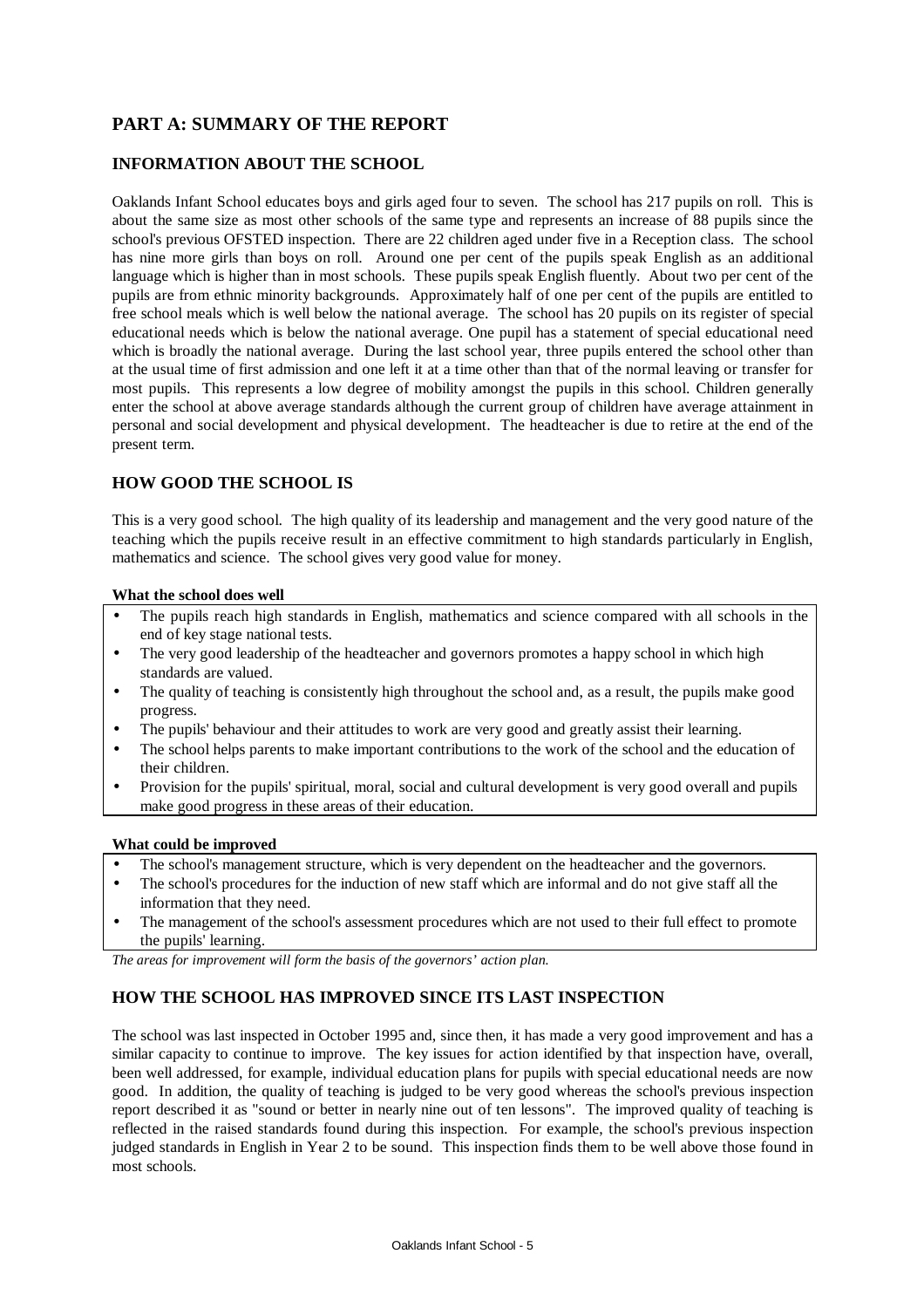### **STANDARDS**

|                 | compared with |       |                    |              |                                     |                   |
|-----------------|---------------|-------|--------------------|--------------|-------------------------------------|-------------------|
| Performance in: | all schools   |       | similar<br>schools | <b>Key</b>   |                                     |                   |
|                 | 1997          | 1998  | 1999               | 1999         | very high                           | $A^*$             |
| reading         | A             | $A^*$ | $A^*$              | А            | well above average<br>above average | A<br>B            |
| writing         | A             | A     | A                  | $\mathsf{C}$ | Average<br>below average            | $\mathsf{C}$<br>D |
| mathematics     | A             | A     | A                  | B            | well below average                  | E                 |

The table shows the standards achieved by seven year olds based on National Curriculum test results.

The information shows that compared with all schools, standards are consistently well above average and that in 1998 and 1999, standards in reading were in the top five per cent of schools nationally. Compared with similar schools, standards are highest in reading and weakest in writing. The school has set demanding targets to maintain or improve standards in the end of Key Stage 1 national tests. The findings of the inspection agree with the school's test results and judge standards in English, including literacy, mathematics, including numeracy, and science to be well above average compared with all schools. In English, standards are particularly very high in reading, speaking and listening and above average in writing. In mathematics, pupils show very good abilities when undertaking mental calculations and, in science, their investigative skills are particularly well developed.

In art and music in Year 2, standards are well above those found in most schools. In design and technology and information technology, standards in Year 2 are above average and in history, geography, physical education and religious education, they are similar to those found in most schools. Children aged under five reach good standards in language and literacy, mathematics, knowledge and understanding of the world and creative development and satisfactory standards in physical development and personal and social education. Throughout the school, pupils, including those with special educational needs, gifted and talented pupils, and pupils for whom English is an additional language, make very good progress and achieve standards which reflect their potential.

| Aspect                                    | <b>Comment</b>                                                                                                                         |
|-------------------------------------------|----------------------------------------------------------------------------------------------------------------------------------------|
| Attitudes to the school                   | Very good. The pupils take a pride in their work and are keen to do their best<br>which helps them to make good progress.              |
| Behaviour, in and out of<br>classrooms    | Pupils behave very well in assembly, around the school and in class. Their<br>behaviour in the picnic area at lunchtimes is exemplary. |
| Personal development and<br>relationships | Pupils work very well together, share resources and ideas very well and take<br>responsibility with enthusiasm.                        |
| Attendance                                | Attendance is well above the national average and unauthorised absence is<br>well below. Only a very few pupils are late for school.   |

### **PUPILS' ATTITUDES AND VALUES**

All these factors assist the pupils to make good progress.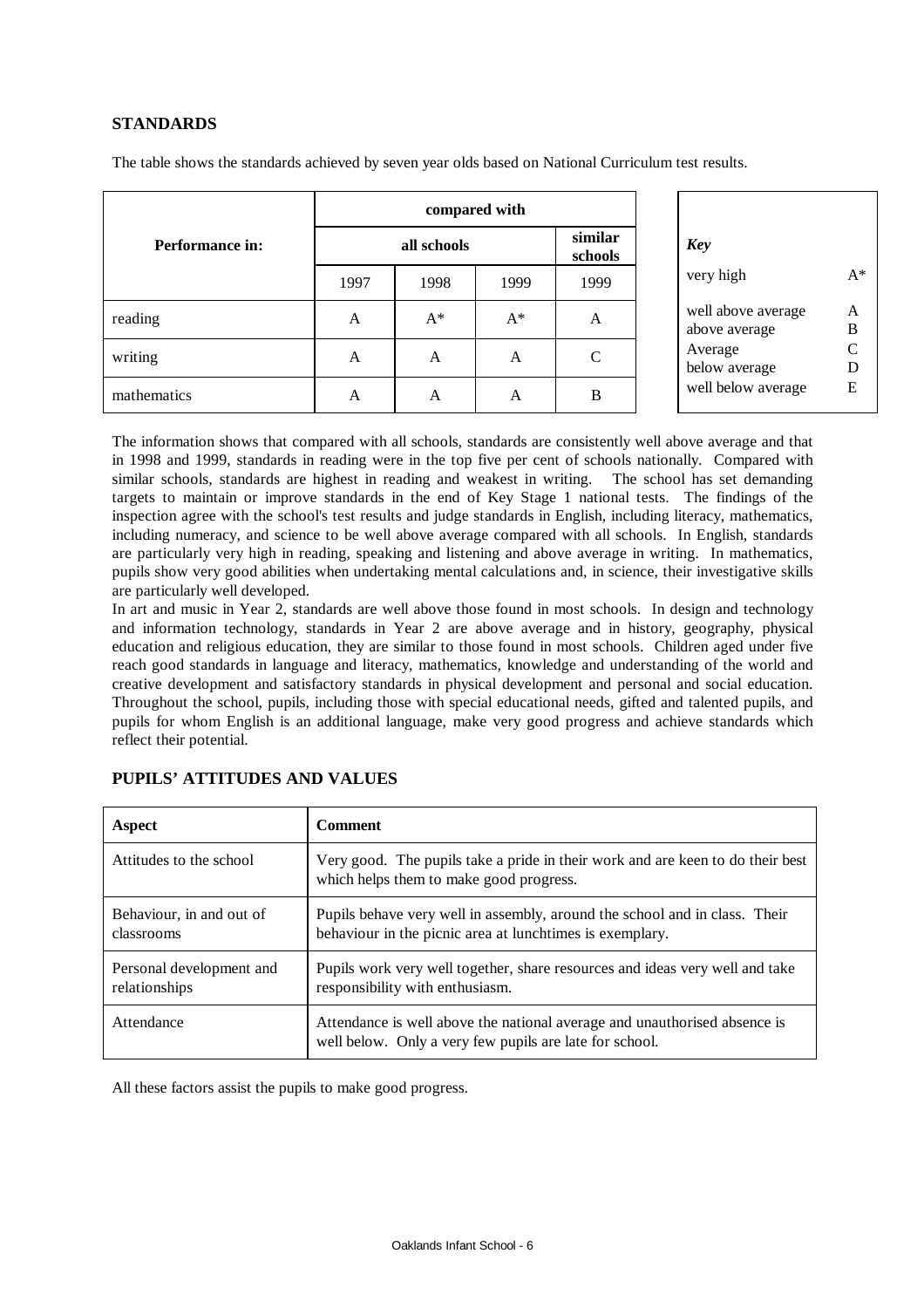## **TEACHING AND LEARNING**

| <b>Teaching of pupils:</b> | aged up to 5 years | aged 5-7 years |  |
|----------------------------|--------------------|----------------|--|
| Lessons seen overall       | Good               | Very Good      |  |

*Inspectors make judgements about teaching in the range: excellent; very good; good; satisfactory; unsatisfactory; poor; very poor. 'Satisfactory' means that the teaching is adequate and strengths outweigh weaknesses.*

Thirty-three per cent of the teaching observed during the inspection was very good or better and all of the teaching seen was at least satisfactory. The teaching of English and mathematics, including literacy and numeracy, is very good. The teaching is of a consistently high quality and meets the needs of all pupils very well. The teachers have a very secure knowledge of the subjects that they teach and impart basic skills, such as the sounds which letters represent, to the pupils very effectively. They have high expectations of the standards that the pupils can achieve and, in almost all cases, manage them very well. Assessment information is not consistently used well to plan the pupils' work and teachers do not always make clear to pupils what they are expected to learn in the lesson.

Throughout the school, pupils of all ages and levels of attainment work very hard and make very good progress. They rise to the challenge which is presented to them, apply themselves with interest and sustained concentration and produce good amounts of high quality work. In rare instances, they lose interest when activities are not stimulating or go on for too long.

| <b>Aspect</b>                                          | <b>Comment</b>                                                                                                                                                                                                                                                                                                                                                                                                                                                                                                                                                                                                                                                          |
|--------------------------------------------------------|-------------------------------------------------------------------------------------------------------------------------------------------------------------------------------------------------------------------------------------------------------------------------------------------------------------------------------------------------------------------------------------------------------------------------------------------------------------------------------------------------------------------------------------------------------------------------------------------------------------------------------------------------------------------------|
| The quality and range of the                           | Curricular provision is good and assists the pupils to make good progress                                                                                                                                                                                                                                                                                                                                                                                                                                                                                                                                                                                               |
| curriculum                                             | particularly in literacy and numeracy.                                                                                                                                                                                                                                                                                                                                                                                                                                                                                                                                                                                                                                  |
| Provision for pupils with<br>special educational needs | Good. Procedures for identifying pupils with special educational needs are<br>effectively in place, and they have full access to the school's curriculum.<br>They are well supported and are provided with appropriate work. They make<br>very good progress towards their targets.                                                                                                                                                                                                                                                                                                                                                                                     |
| Provision for pupils with                              | The few pupils with English as an additional language make very good                                                                                                                                                                                                                                                                                                                                                                                                                                                                                                                                                                                                    |
| English as an additional                               | progress and take a full part in the school's curriculum without additional                                                                                                                                                                                                                                                                                                                                                                                                                                                                                                                                                                                             |
| language                                               | support.                                                                                                                                                                                                                                                                                                                                                                                                                                                                                                                                                                                                                                                                |
| Provision for pupils'                                  | Very good overall. This provision is strongly directed by the headteacher and                                                                                                                                                                                                                                                                                                                                                                                                                                                                                                                                                                                           |
| personal, including spiritual,                         | permeates all aspects of the school's work. Provision for the pupils'                                                                                                                                                                                                                                                                                                                                                                                                                                                                                                                                                                                                   |
| moral, social and cultural                             | understanding of the multi cultural nature of British society is satisfactory but                                                                                                                                                                                                                                                                                                                                                                                                                                                                                                                                                                                       |
| development                                            | is not as strong as other aspects of this provision.                                                                                                                                                                                                                                                                                                                                                                                                                                                                                                                                                                                                                    |
| How well the school cares for<br>its pupils            | The school cares for pupils well although some administrative aspects of<br>health and safety are not complied with. Procedures for monitoring<br>attendance and behaviour are very good and result in good standards in both<br>areas. Good assessment in reading has a positive effect on standards but in<br>other subjects, the use of assessment information lacks consistency. National<br>assessment tests are well used to identify pupils who need additional help.<br>There are very good procedures to monitor pupils' personal development.<br>Assessment procedures for children aged under five are good and promote<br>their all round development well. |

### **OTHER ASPECTS OF THE SCHOOL**

Good links with parents help to raise standards. Parents are well informed about the school's work, and support pupils' learning well, but the number who help in the school has dropped in recent years.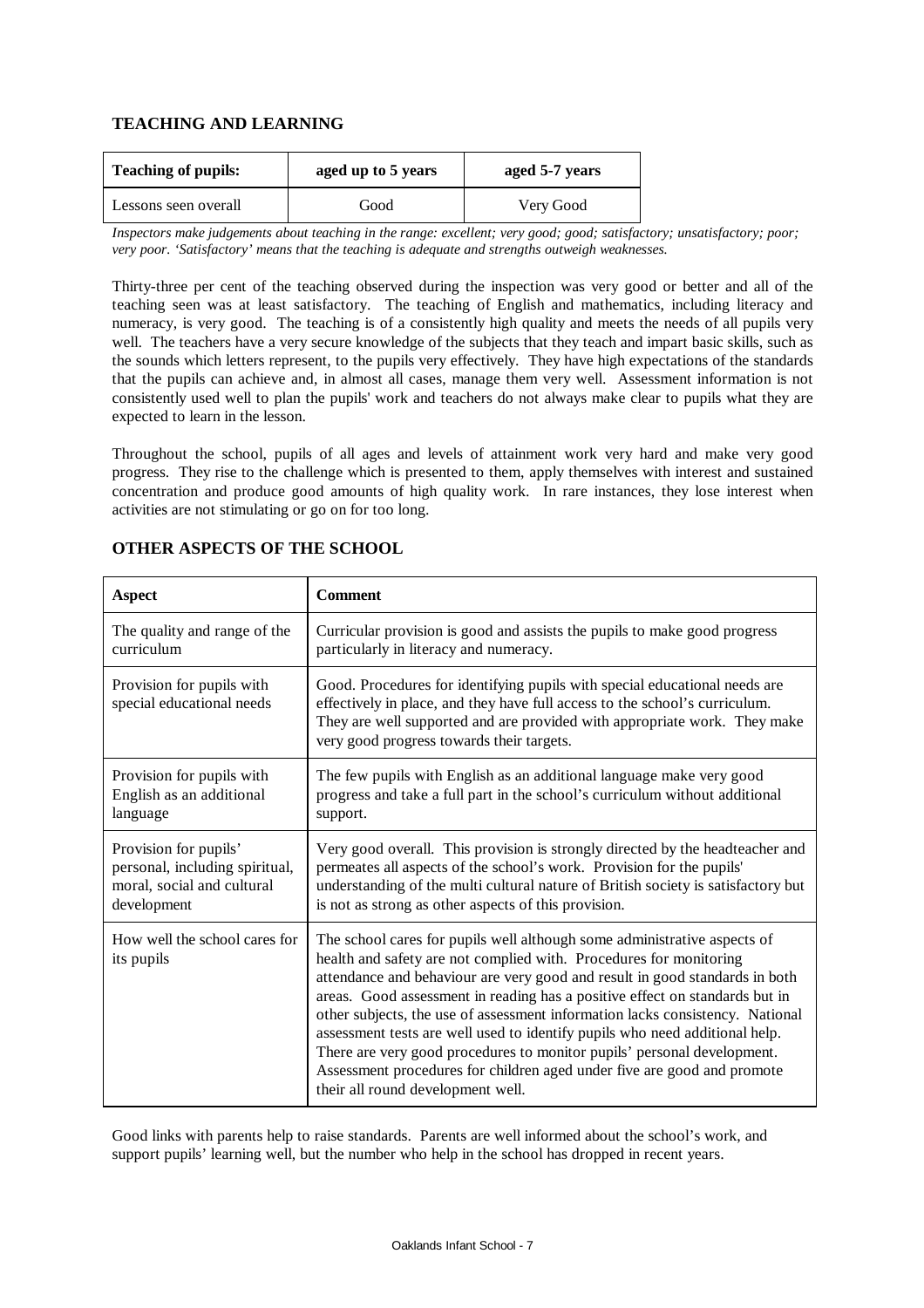## **HOW WELL THE SCHOOL IS LED AND MANAGED**

| <b>Aspect</b>                                                          | <b>Comment</b>                                                                                                                                                                                                                                                                                                                                                                             |
|------------------------------------------------------------------------|--------------------------------------------------------------------------------------------------------------------------------------------------------------------------------------------------------------------------------------------------------------------------------------------------------------------------------------------------------------------------------------------|
| Leadership and management<br>by the headteacher and other<br>key staff | The headteacher gives the school very clear and purposeful leadership. This<br>results in an atmosphere in which children are happy and valued and where<br>high achievement is at the core of the school's aims. Many other staff have<br>only recently been allocated responsibility for the areas which they manage<br>and, as a result, they are still developing their role.          |
| How well the governors fulfil<br>their responsibilities                | The governing body fulfils its responsibilities very well. The governors<br>support and develop the school actively and are keen to ensure that the school<br>remains one where children are secure and confident and in which they<br>achieve the highest standards of which they are capable.                                                                                            |
| The school's evaluation of its<br>performance                          | The headteacher has a thorough knowledge of the school's performance and<br>takes effective steps to address any weaknesses. The governors are very<br>active in monitoring the school and have, for example, rigorously analysed<br>the school's National Curriculum test results to be sure that the school is<br>maintaining its high standards of achievement.                         |
| The strategic use of<br>resources                                      | The school's resources are well used to promote the pupils' learning. Major<br>curricular developments, for example, the planned information and<br>communications technology suite, are carefully costed, and criteria to<br>determine how well the money used was spent are established in advance.<br>School development planning covers a one year period which is not long<br>enough. |

The school has a good number of teaching and support staff who are well qualified. Accommodation is very good and has a positive effect on learning although the small outside area for children aged under five restricts their physical development. Resources have been improved since the school's last inspection and are now good.

## **PARENTS' AND CARERS' VIEWS OF THE SCHOOL**

| What pleases parents most                                                                                                                                                                                                                                                                                                                                                                | What parents would like to see improved                                                                                                                                                                                                                                                       |  |  |  |
|------------------------------------------------------------------------------------------------------------------------------------------------------------------------------------------------------------------------------------------------------------------------------------------------------------------------------------------------------------------------------------------|-----------------------------------------------------------------------------------------------------------------------------------------------------------------------------------------------------------------------------------------------------------------------------------------------|--|--|--|
| Their children like school.<br>The progress that their children make.<br>The quality of the children's behaviour.<br>The quality of the teaching.<br>The school is approachable.<br>The expectations which the school has of their<br>children.<br>The leadership and management of the school.<br>The way in which the school helps their children<br>to become mature and responsible. | The quality of communications with them,<br>particularly about the progress which their<br>children make.<br>The closeness with which the school works with<br>them.<br>The range of extracurricular activities provided.<br>The frequency with which changes in the<br>teaching staff occur. |  |  |  |

The findings of the inspection support the positive view of the parents. They also show that the school's communications with parents are good as are its links with them although there are some minor omissions in the statutory information given to parents. Although changes of teaching staff have been relatively high, the changes are not adversely affecting the quality of teaching in the school. The range of extracurricular activities provided is limited.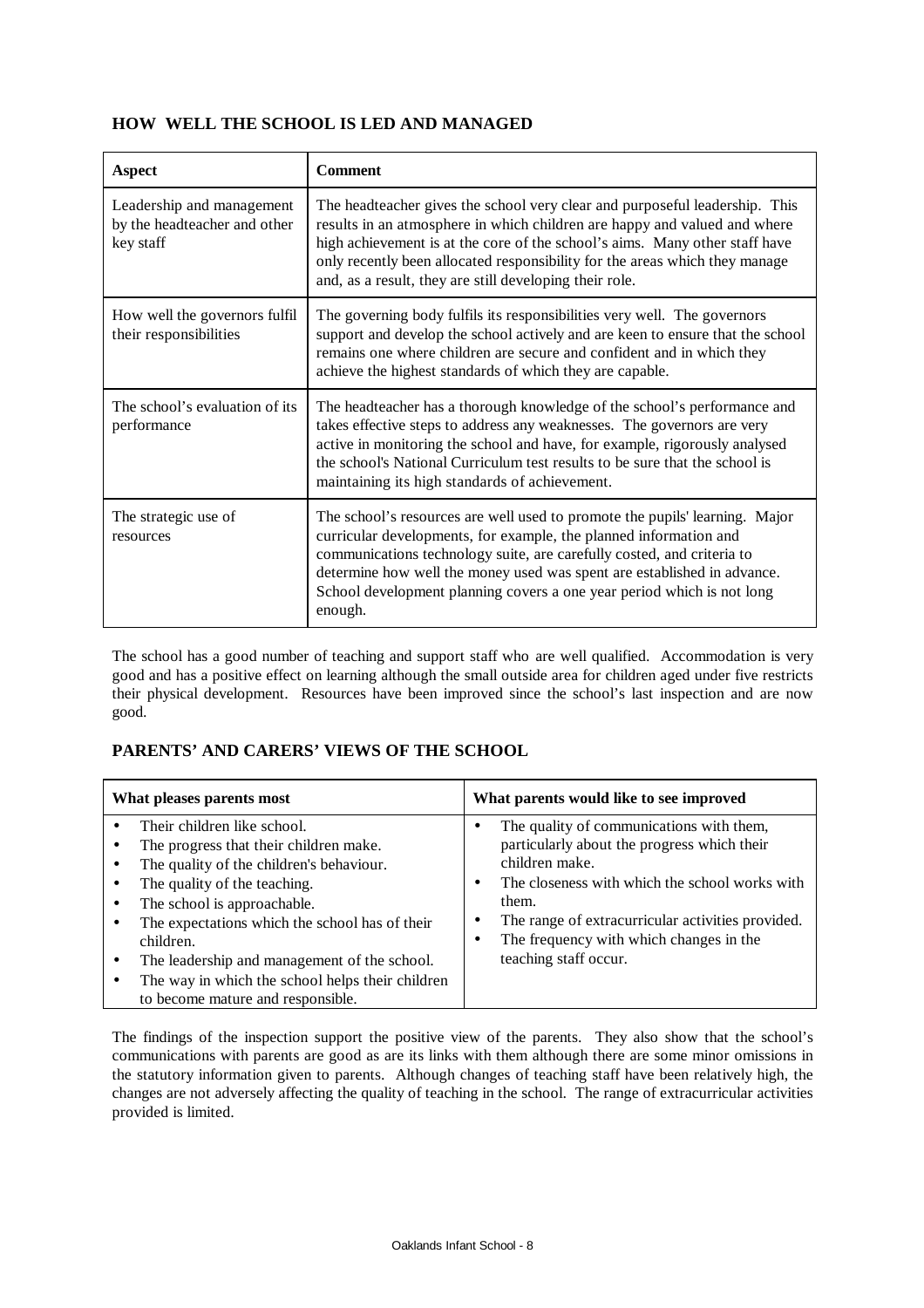## **PART B: COMMENTARY**

## **HOW HIGH ARE STANDARDS?**

### **The school's results and achievements**

1. When the averages of the school's 1999 end of Key Stage 1 test results are compared with those of all schools, they show that standards are very high in reading and well above average in writing and mathematics. When these data are compared with similar schools, standards are well above average in reading, above average in mathematics and average in writing.

2. In the school's national end of Key Stage 1 tests for 1999, the percentage of pupils attaining Level 2 and above in reading was well above the national average and, in writing and in mathematics, it was above the national average. The percentage attaining the higher Level 3 and above in reading and mathematics was well above the national average and, in writing, it was close to the average. The assessments made by teachers were very similar to the school's test results except in writing at Level 2 and above where the teachers' assessment was well above the national average and the test result was above average. The school has set demanding targets to maintain or improve standards in the end of Key Stage 1 national tests and is well placed to meet these targets.

3. When the school's end of Key Stage 1 test results for reading and mathematics for 1999 are compared with the previous three years, they show consistently high standards. In writing, standards rise until 1998 and show a small fall in 1999 due to the fact that boys did not do as well as girls in that year. However, taking the previous four years together, there are no significant differences in the performance of boys and girls. In the 1999 end of key stage assessments by teachers in science, standards were well above average at both Level 2 and above and Level 3 and above.

4. The findings of the inspection agree with the school's test results and judge standards in English, including literacy, mathematics, including numeracy, and science to be well above average compared with all schools. In Year 2, standards in art and music are well above those found in most schools and, in design and technology and information technology, they are above average. In history, geography, physical education and religious education, standards are similar to those found in most schools. Compared with the findings of the school's previous OFSTED inspection, standards have improved in English, mathematics, science, design and technology, art and music and are similar in history, geography, physical education and religious education. No comparison of standards in information technology is possible as the previous inspection did not include a judgement on this subject. The improvement in standards is closely related to the improvement in the quality of teaching compared with the school's previous inspection and to the successful implementation of the National Literacy Strategy and the National Numeracy Strategy.

5. In English in Year 2, standards are particularly high in reading, and speaking and listening but they are comparatively lower in writing where they are above average. In Year 2, the pupils have very good literacy skills. They listen carefully and talk confidently, for example, in 'show and tell' sessions where they talk about their holidays. Most pupils are independent readers who recognise most words that they encounter and who use their knowledge of the sounds represented by letters well to help them to read words which they do not recognise. The pupils write clearly, accurately and use basic punctuation correctly. Their work is lengthy for their ages, they make use of a wide vocabulary and often choose interesting words to create a particular effect.

6. In mathematics, the pupils' numeracy skills are very well developed. They show very good abilities when undertaking mental calculations and work enthusiastically to solve problems involving addition, subtraction and multiplication tables in their heads. The pupils handle numbers very well and count forwards and backwards with confidence. They apply their skills well, for example, when solving problems involving shopping, money and giving change. The pupils know the appropriate measures for length, weight, time and volume and use them well. They have carried out surveys in their classes and have produced their findings in charts and diagrams.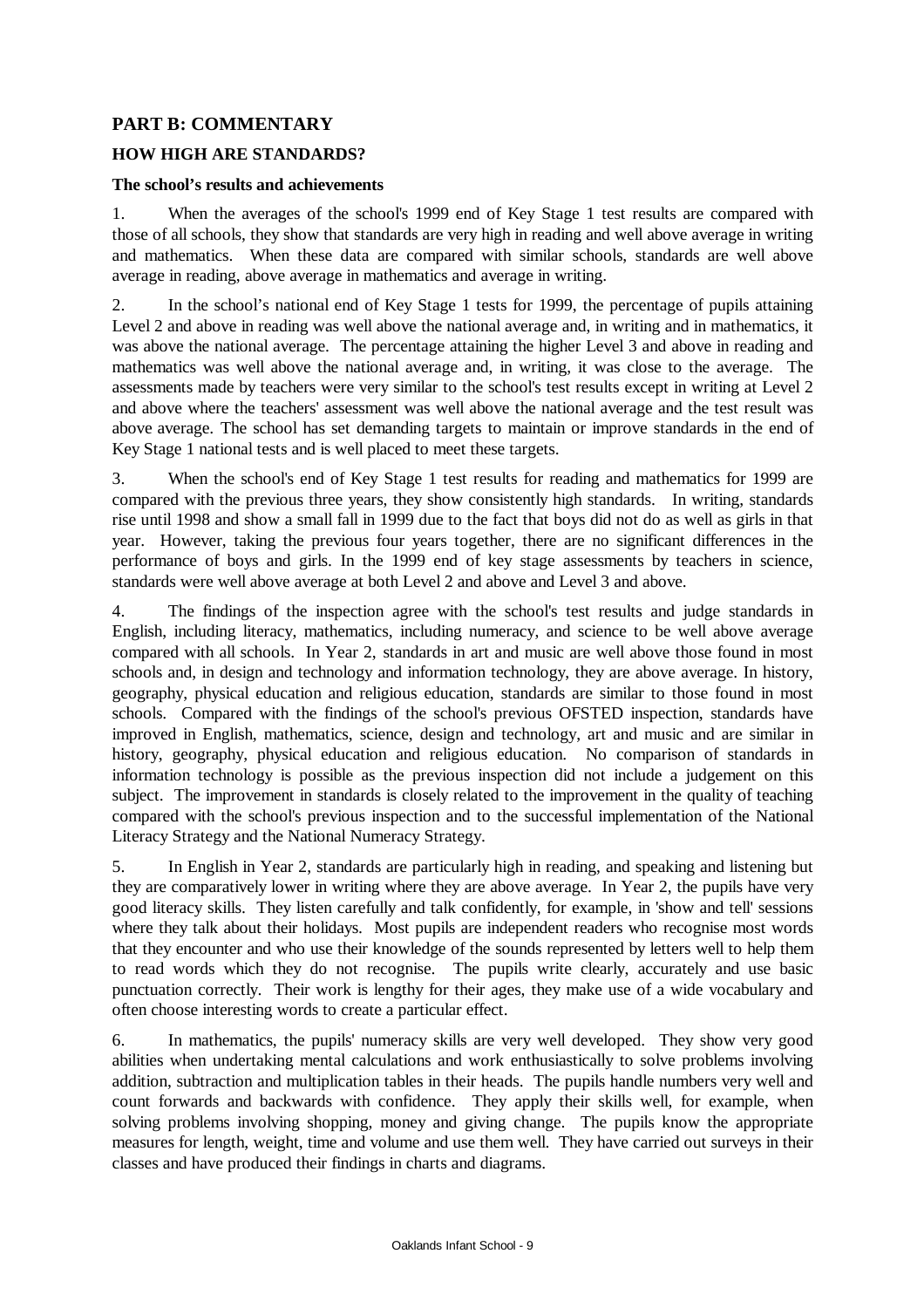7. In science, the pupils' investigative skills are particularly well developed. They can, for example, construct a fair test to find out which materials will make a good umbrella. The pupils know that lack of water and light will affect the way a plant grows and can name and locate parts of plants such as the stamen. They recognise that changes such as water to ice can be reversed and that others, for example, baking, cannot. The pupils are able to make an electrical circuit to make a bulb light up.

8. In art, the pupils have well developed observational skills. They select interesting features to draw and demonstrate good levels of skill when using shading. A small number of pupils are able to give a sense of perspective to their work. The pupils sing and play musical instruments to a high level, for example, when making sound effects to match a poem about the sea. In design and technology, Year 2 pupils have good skills in designing and modelling using a variety of materials and simple tools. The pupils understand that the 'enter' key gives a computer commands and are aware of the functions of the 'stop' and 'rewind' commands on a tape recorder. They have a sound understanding of historical people, for example, Florence Nightingale, but their ability to interpret historical events is underdeveloped. In geography, the pupils have a secure knowledge of the weather and the way it influences human activity but they have not undertaken the study of an area of similar size to their own home area. In religious education, the pupils have developed a suitable knowledge of the main Christian festivals such as Christmas and Easter and of how these relate to the life of Jesus. However, they are not always fully challenged in their work in religious education as assessment procedures are not well developed. In physical education, Year 2 pupils show good control when running and stopping and, in other years, they show appropriate co-ordination when dancing. However, their abilities to evaluate their own and others' performance in order to improve are weaker.

9. Children generally enter the school at above average standards although the current group of Reception children have average attainment in personal and social development and physical development. Children aged under five make good progress and reach good standards in language and literacy, mathematics, knowledge and understanding of the world and creative development and satisfactory standards in physical development and personal and social education by the age of five. They sit quietly in a group and listen to stories such as 'The Rainbow Fish', show understanding of the story and use pencils properly to make recognisable letters, for example, to write their names. The children recognise numbers to 20, recognise shapes such as triangles and circles and sort animals into sets according to their shape and colour. They are aware of the life cycle of a frog and have made a model of 'The London Eye' from straws. The children sing songs from memory and produce paintings which express their own ideas. They show skill in threading beads and move with suitable coordination and control although restrictions in space and resources place some limitations on their physical development. In class, the children follow normal social conventions during discussions, show respect for plants and flowers and learn the simple rules relating to behaviour in the playground.

10. Pupils who have special educational needs make very good progress towards their learning targets. They are very well supported in lessons, and work that is appropriate for their development is provided. Teachers ensure that they are fully included in all classroom activities. The few pupils with English as an additional language make very good progress and take a full part in the school's curriculum without additional help.

11. Throughout the school, all pupils, including those with special educational needs and for whom English is an additional language, make very good progress and achieve very well. They reach standards which reflect their potential. The pupils are consistently given demanding work which requires them to work hard, to think and to apply themselves in order to succeed. They rise to these challenges very well.

### **Pupils' attitudes, values and personal development**

12. Throughout the school, most pupils are keen, enthusiastic and eager to come to school. They listen attentively, follow instructions well and usually settle quickly to the tasks given. Overall, pupils' attitudes to school are very good, and apart from some inattention amongst pupils in Year 1 classes, the great majority of pupils concentrate well. Pupils work well independently and in differing group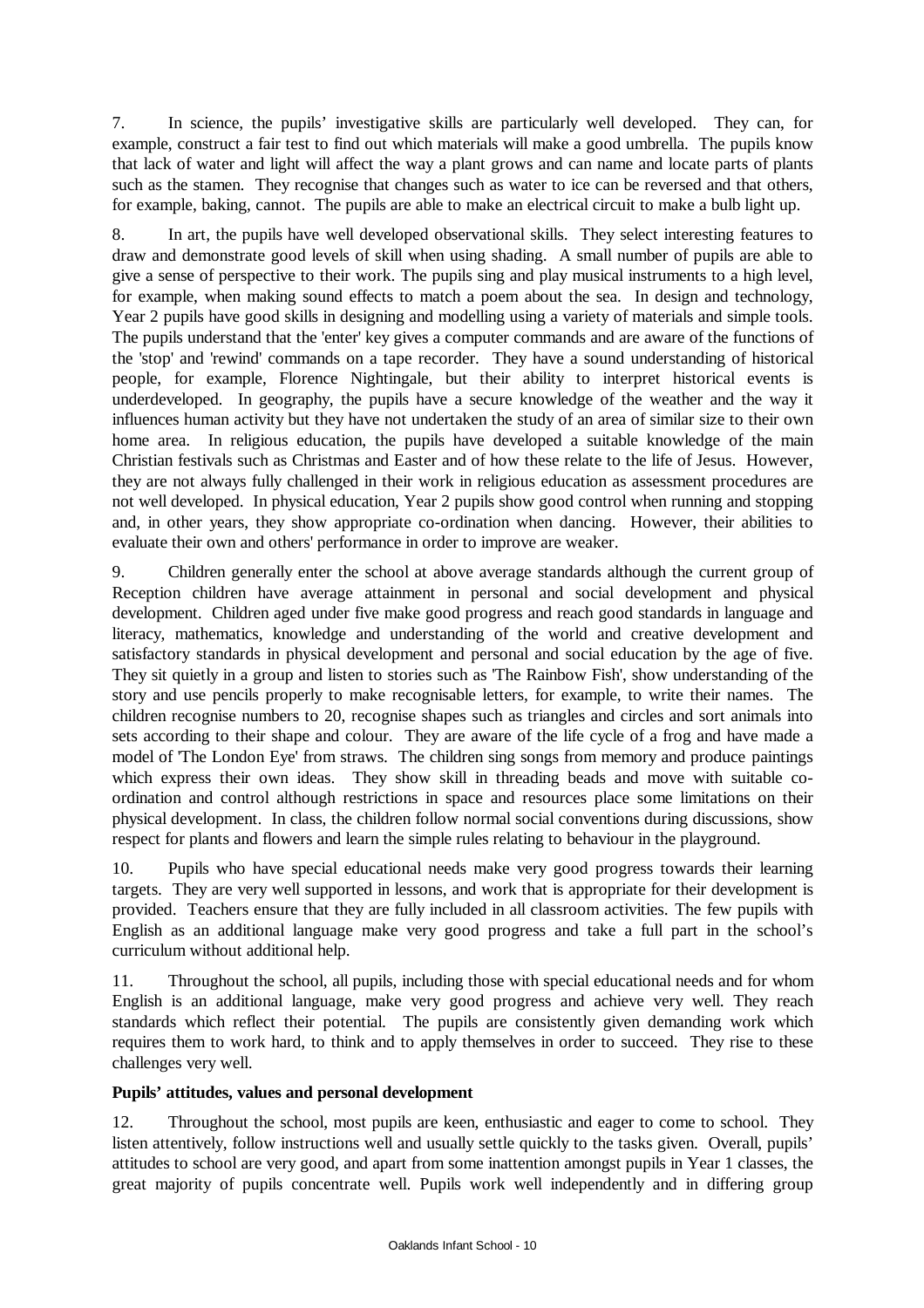situations. They are interested in the life of the school, behave well, and comply with school and class rules. They know right from wrong and are polite and courteous to teachers, their peers and visitors. During the inspection, all pupils moved about the school sensibly and whilst in the playground no examples of rough or inappropriate behaviour were seen. Pupils who have special educational needs respond very well to lessons. They are fully integrated into all classes, behave very well and work hard.

13. Pupils form constructive relationships with their peers and with adults. They are caring in their support for those with special educational needs and pupils new to the school. Pupils know that bullying is unacceptable and will be firmly dealt with and there are very few instances of it. No bullying was seen during the inspection. No pupils have been excluded. There is good racial equality amongst the pupils, who show respect for other faiths, traditions and cultures, and for the opposite sex. Pupils handle resources with great care and respect the school premises. No examples of damage or graffiti were seen during the inspection.

14. There are opportunities for pupils to reflect on what they do and its impact on others. The pupils discuss varied topics and accept that others may have a different view or belief from their own. They have the opportunity to take some responsibilities and willingly take up any opportunities they are given to use their initiative. Since the last inspection, the pupils' attitudes, values and personal development have continued to improve.

15. Children aged under five behave well and are on course to meet the targets related to their personal and social development. They quickly settle into school and feel secure and happy. Children grow in confidence, have good chances to share information with the class and receive praise for their efforts. They are learning to listen to others and to realise that they do not have the teacher's sole attention. They demonstrate varying levels of independence: a few children expect others to help them to undress for physical education sessions whilst some are very skilful in carrying this out. Children are learning to share equipment and understand the needs of others, and show respect to living things when they closely observe tadpoles. During acts of worship, they are sensible, follow the example of older children in the school and try hard to join in with the prayers and hymns.

16. Since the last inspection and since the latest comparison with national statistics, pupils' attendance at the school is very good, having improved to 96.4 per cent in the last reporting period, well above the national average. Unauthorised absence for the same period was 0.2 per cent, which is well below the national average. Few pupils are late for school and lessons start promptly.

## **HOW WELL ARE PUPILS TAUGHT?**

17. Overall, the quality of teaching and the quality of learning are very good, and parents agree that these are key strengths of the school's provision, with 99 per cent of them indicating in the questionnaire that teaching was either good or very good. Across the school, the quality of teaching was judged as good or better in over four fifths of lessons, and very good or better in one third. All lessons were at least satisfactory. This represents an improvement on the findings of the school's last inspection when more than one lesson in ten was unsatisfactory, and less than a half were good. The last report criticised some teachers' knowledge of the subjects of the National Curriculum, and found their objectives for lessons were occasionally unclear. This inspection finds that, throughout the school, teachers have a very good knowledge of the National Curriculum, and their teaching of the basic skills of literacy and numeracy is particularly effective in promoting pupils' learning of reading, writing and number. Teachers have clear objectives for lessons, which, in the best practice, are shared at the start with pupils although there are a few instances where this does not happen.

18. The quality of teaching and learning for children aged under five is good, and ensures that children enter Year 1 with a good mastery of basic skills. Six lessons, of which five were at least good, were observed for children aged under five. The teacher works very closely with the classroom assistant, in planning and teaching, to set up appropriate experiences and stimulate learning. As a result, children learn quickly how to count, sort objects by size and colour and read individual words and simple sentences. The teacher watches the children's responses carefully,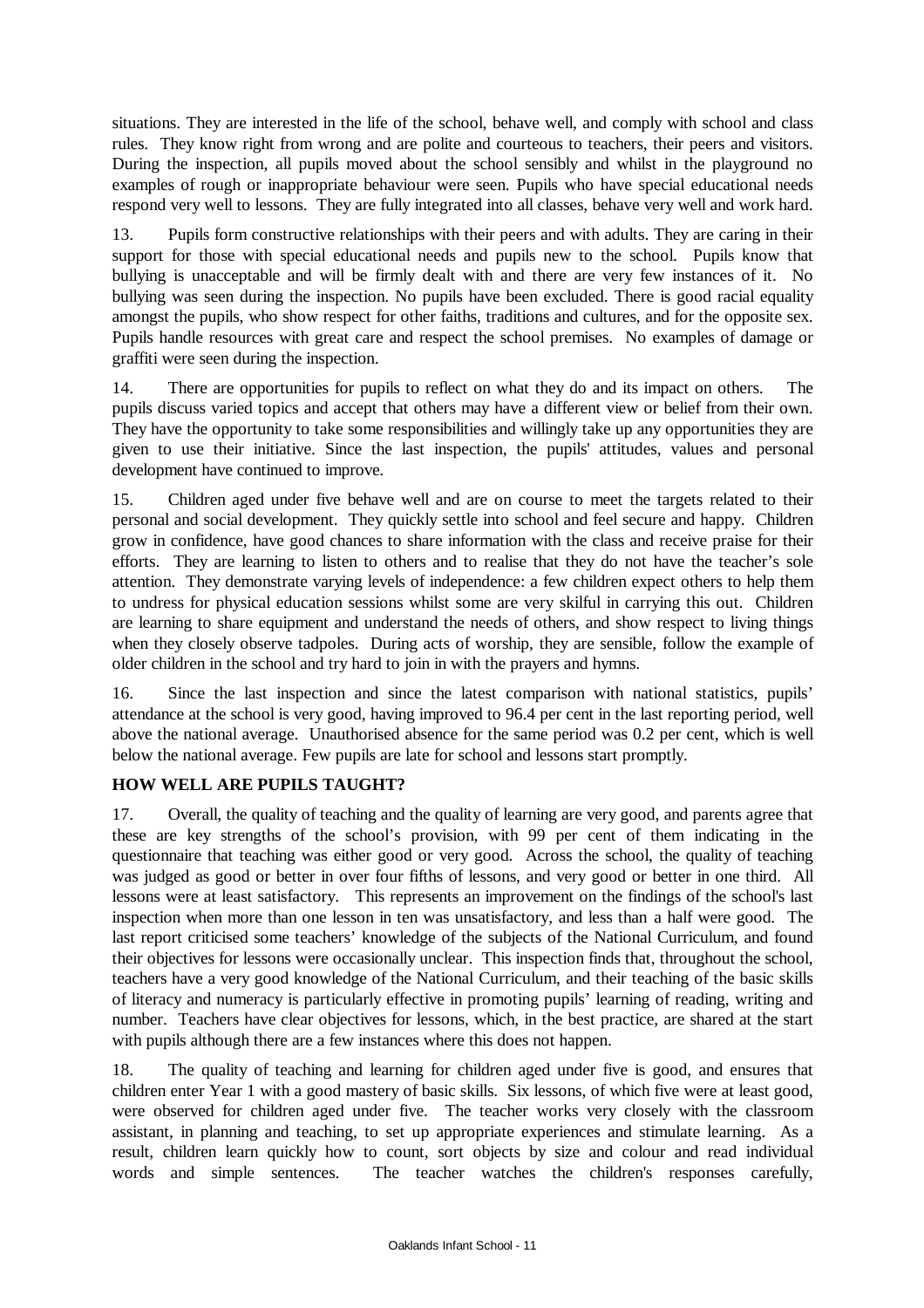and takes every opportunity to extend their knowledge. She explains new work with considerable skill, and then uses questions carefully to assess how well pupils have grasped the concept. This means that all children learn at a rate appropriate to their abilities, and any who struggle are soon given extra help. The teacher develops children's understanding of the world very well, and they quickly learn about their environment and how animals live. In one of the best lessons that illustrated the strengths of teaching in this class, the teacher showed children tadpoles in a bowl. She encouraged children to think carefully by asking questions such as "Where do tadpoles usually live?" and "Why do they need water?" and this soon resulted in children sharing their knowledge, and building on the experiences of the whole group. The teacher followed this discussion with some excellent direct teaching of the life cycle of frogs using plastic models of frogs at different stages of growth, and, by the end, all children understood how frog spawn develops into frogs. The teaching of social skills is especially good, and children enter Year 1 with a good understanding of how to behave, and the importance of sharing.

19. At Key Stage 1 and in the Reception classes, the quality of teaching and learning is very good overall, with more than eight out of ten lessons at least good, and more than one in three very good. The quality of teaching is very good in English, mathematics and art, good in science, design and technology, information technology, geography and music and satisfactory in physical education, history and religious education. Teachers are mostly very good at managing pupils' behaviour, although occasionally in Year 1, the teacher has difficulty in controlling pupils' exuberance, and this slows down whole class sessions as pupils are calling out their answers all together. Teachers plan and review lessons as a team, and this works well because it utilises the skills of everyone in the year group, it creates a consistency in the planning and teaching and enables teachers to assess which lessons worked well, and if not, why not? Another key feature of the teaching is the high quality of the work on pupils' basic skills, and very good foundations are laid in this respect in the Reception classes. Here, teachers make very effective use of the literacy hour lessons to develop pupils' knowledge of how to work out new words, and this gives pupils great confidence to read independently. Teachers use the plenary sessions very well to assess how well pupils have learned, and judge which topics need more attention. They develop pupils' early mathematics skills very well by using exciting games alongside regular mental mathematics sessions, and, in these ways, pupils enjoy their learning while growing in confidence to calculate and use numbers.

20. The teaching in Year 1 is frequently good, and builds well on the work done earlier. Teachers show a good understanding of the needs of young pupils, and break down lessons into short, snappy sessions, which maintain pupils' thirst for knowledge. Teachers use questions particularly well in Year 1, and show considerable skill as they fit the question to the attainment level of particular pupils. In this way, all pupils are involved, and all are working to the best of their ability. The focus on basic skills in literacy and numeracy is maintained in Year 1, and this ensures that, by the time they reach Year 2, most pupils read, write and calculate number with ease.

21. The best teaching is in Year 2, where, during the inspection, more than six lessons in ten were very good or better, and all were at least good. In these classes, teachers' expectations of pupils are particularly high, particularly in literacy and numeracy, and this drives pupils forwards to high standards by the time they leave. The methods teachers use are very effective, ranging from brisk basic skills lessons to teach spelling and number, to busy group work where there is a buzz of activity, to exciting plenary sessions where pupils are invited to "come on down!" in order to answer questions. Teachers in Year 2 develop pupils' independent skills well, by introducing more open-ended tasks, and this particularly helps high attaining pupils achieve high standards. In one science lesson, for example, pupils were given the task of designing experiments to test whether plants need water and light. They responded very well to this challenge, and all the teacher had to do was to prompt groups gently with careful questions to put them on the right track. The teaching of art is especially good in Year 2 as teachers teach the skills of drawing so well, focusing on how to show texture and light, and then giving pupils opportunities to sketch real objects in the classroom and outside. This develops pupils' creative talents alongside structured work and explains why their work is of such a high standard.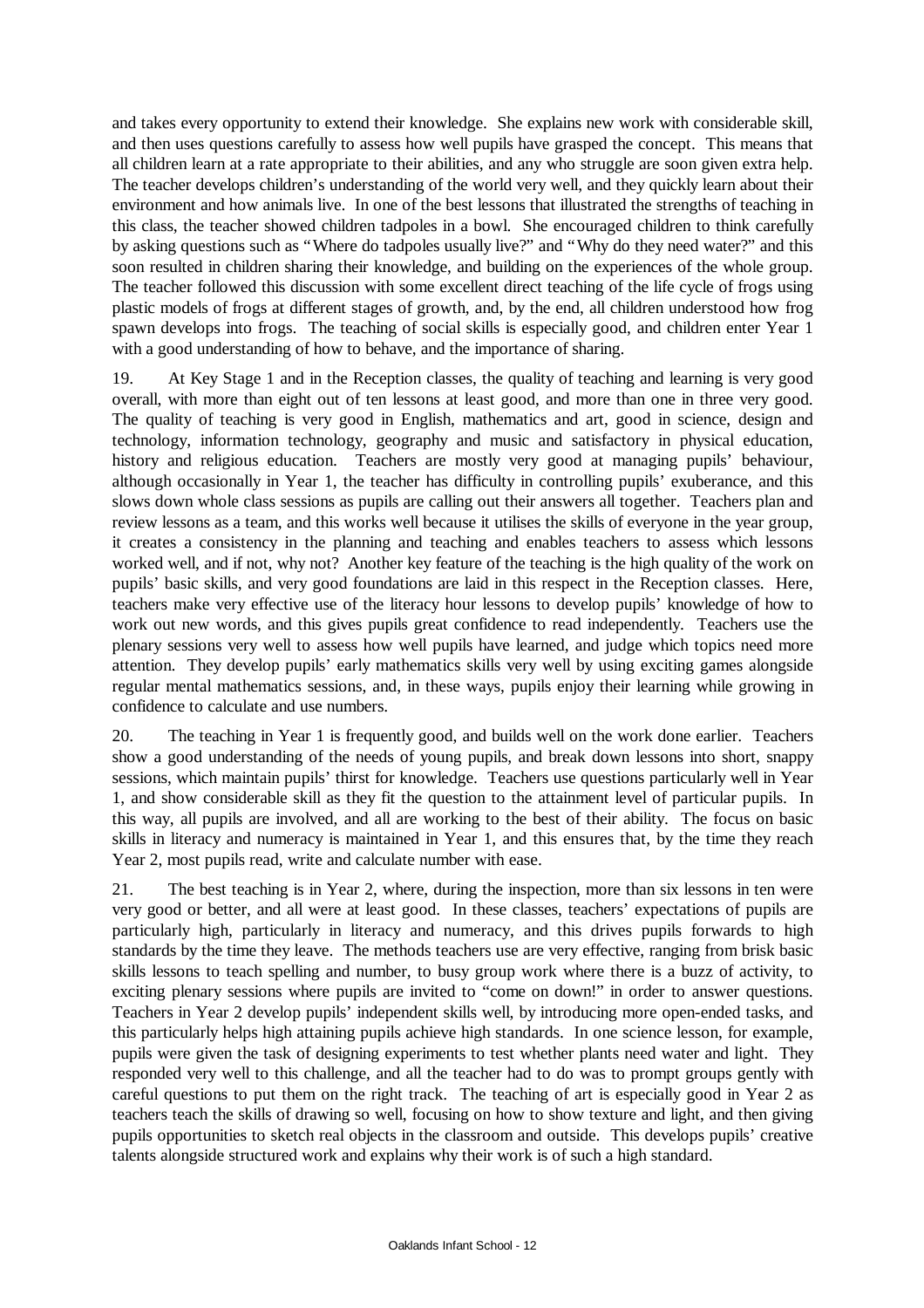22. Teachers set homework regularly, and this helps to develop pupils' reading and spelling skills in particular. Although a few parents indicated in the questionnaire that pupils were not set sufficient work to complete at home, the inspection team found that the amount set was appropriate for pupils' ages.

23. Teachers work closely with support assistants in helping pupils who have special educational needs. They plan work that is appropriate for these pupils and ensure that they are fully integrated into the work of the class. Teachers and assistants know the needs of the pupils and provide support and help accordingly.

## **HOW GOOD ARE THE CURRICULAR AND OTHER OPPORTUNITIES OFFERED TO PUPILS?**

24. Overall, the curriculum provided by the school is good. It includes all subjects of the National Curriculum, together with religious education and personal and social education. The curriculum meets all statutory requirements and offers pupils a good range of opportunities. The time allocated to each area of the curriculum is appropriate and weekly teaching hours are satisfactory. There is regular teaching of the National Literacy and Numeracy Strategies which the school is fully implementing. This makes good provision for pupils' learning although planning for the teaching of writing is not fully developed. The curriculum promotes the aims of the school effectively and generally supports all pupils' intellectual, physical and personal development well. The very small numbers of pupils who have English as an additional language are able to participate in all the school's opportunities and do not require additional curricular provision.

25. The school's previous inspection report identified as a key issue the need to revise documentation and guidance for the curriculum across the whole school. The school has addressed the issue well. Each subject now has appropriate documentation for planning and, in addition, the school has a good framework in place for teaching literacy and numeracy. The school has made good use of the guidance provided by the Qualifications and Curriculum Authority to improve its curricular planning. Literacy and numeracy lessons are taught daily and other subjects are organised into a mixture of broad based topics and separate subjects. The topics are planned on a two year rolling programme which enables the school to ensure that older Reception class pupils can be integrated into Year 1 classes during the year and receive the full curriculum. Year teams plan together well to ensure that all pupils' learning develops in appropriately linked stages and that all aspects of the curriculum are covered. Individual lessons are evaluated and are used effectively to inform future planning meetings. Although not planned rigorously, the curricular provision and teaching of pupils' personal development is good and is supported by good monitoring. An appropriate sex education policy is in place. The application of literacy and numeracy skills across the curriculum is good. There are good opportunities for pupils to develop and consolidate their skills such as in the annotation and labelling of a range of diagrams and plans in science and geography. In registration, pupils are given good reinforcement of their numeracy skills when they work with attendance and dinner numbers.

26. The breadth, balance and relevance of the whole curriculum for children aged under five are good. The planning for these young children takes full account of the six areas of learning based on a nationally approved framework. A strong emphasis is placed on providing first-hand experiences of quality and in helping children to acquire language and numerical skills.

27. The school operates an inclusive policy for pupils who have special educational needs and they, therefore, have full access to the whole curriculum. When, on very few occasions, some are withdrawn for extra help, every care is taken to ensure that they do not miss work in the classroom. Individual education plans for these pupils have improved since the last inspection and now promote their learning very well.

28. Since the last inspection, the school has developed its extracurricular provision to include opportunities for all Year 2 pupils to learn to play the recorder. However, this aspect of the school's provision remains limited. The curriculum is enhanced by the range of visits the pupils make and by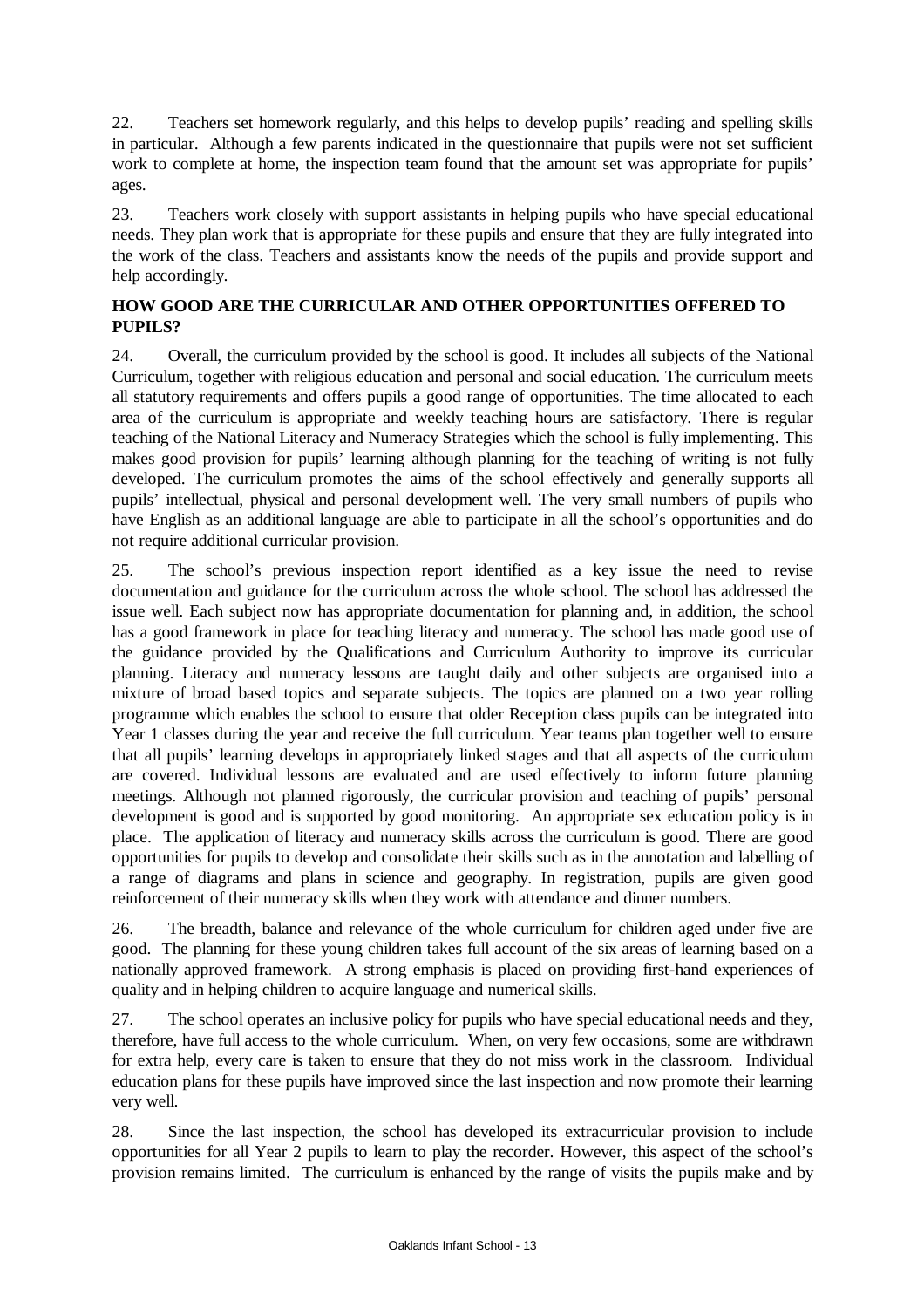the visitors to the school. Pupils visit the local parish church and the vicar is a regular visitor and participator in school assemblies. In their studies in geography, pupils visit the local postal sorting office and a local farm. The school plans annual visits to the zoo and the theatre and other places of interest in the locality. There is a good range of visitors to the school including the community policeman and representatives from Guide Dogs for the Blind. The school's provision for pupils' personal development is enhanced by visits from groups such as Action for Learning who through their activities develop pupils' awareness of the safe use of medicines. Local musicians and visiting teachers give pupils opportunities to appreciate different musical instruments. Special celebration weeks such as book weeks and religious education weeks provide opportunities for other members of the local community, such as writers and illustrators and representatives from the Hindu and Jewish faiths to contribute to pupils' awareness. Parents and relatives are regular visitors to assemblies and special events.

29. The school has productive links with the local business community which has provided good support for the development of the school's information and communications technology resources. There are very good links with partner educational institutions and regular visits are made by both pupils and teachers to and from the adjacent junior school. These links help to prepare pupils well for their transfer to a new school. Children in the adjacent play group visit regularly and the school staff visit a number of pre-school groups from which the school's youngest pupils are drawn to enable the children to be well prepared for the beginning of their school life.

30. Overall, the school makes very good provision for pupils' spiritual, moral, social and cultural development. The school's previous inspection report indicated good provision. The school's provision for pupils' spiritual and cultural development has been maintained whilst the school's provision for moral education is now very good and its provision for pupils' social development is excellent. This represents a good level of improvement.

31. Pupils' spiritual development is well supported by high quality sessions of collective worship. They take place daily and, through carefully developed themes and the effective use of music, provide pupils and staff with a sense of shared values and the experiences of being a large family which cares about all its members. The focus is mainly Christian and local clergy regularly take part. Pupils are able to sing hymns and take part in prayers and are given a good awareness of their meaning. During the week of the inspection, there were a number of good opportunities within the planned curriculum although these are not always formally recognised in teachers' planning. Younger pupils were encouraged to develop their appreciation of the natural world when they looked at seeds through a magnifying glass and when they watched tadpoles swim. In music, older pupils used the words of a poem to help them think about the sounds of waves and how they could portray them in their compositions. Pupils visit the local church and learn about other faiths, such as the Hindu and Jewish faiths, in their work in religious education.

32. The very good provision for pupils' moral development is founded on the high expectations the school has of their behaviour. The school is regarded as a moral community which involves all members in forming the aims and rules of the school and classroom. Every term the headteacher leads an assembly in which pupils discuss and agree the aims of the school. These form a very effective framework within which all actions are judged. Individual class teachers agree with pupils and display prominently the form these aims take in the classroom. A very positive system of rewards and simple sanctions underpins the rules for behaviour. These include a sharing assembly where acorns are awarded for all aspects of achievement in school. The system also includes all staff who receive 'golden' acorns. All staff act as very good role models for their pupils and are very consistent in their expectations. Pupils have a clear understanding of right and wrong and understand that there is a need to respect the rights and property of others. Moral issues are well taught and discussed in a range of curriculum areas. Pupils are given opportunities to take responsibilities in the classroom as well as duties such as taking the registers to the office, recording the dinner numbers and helping to prepare the hall for assembly.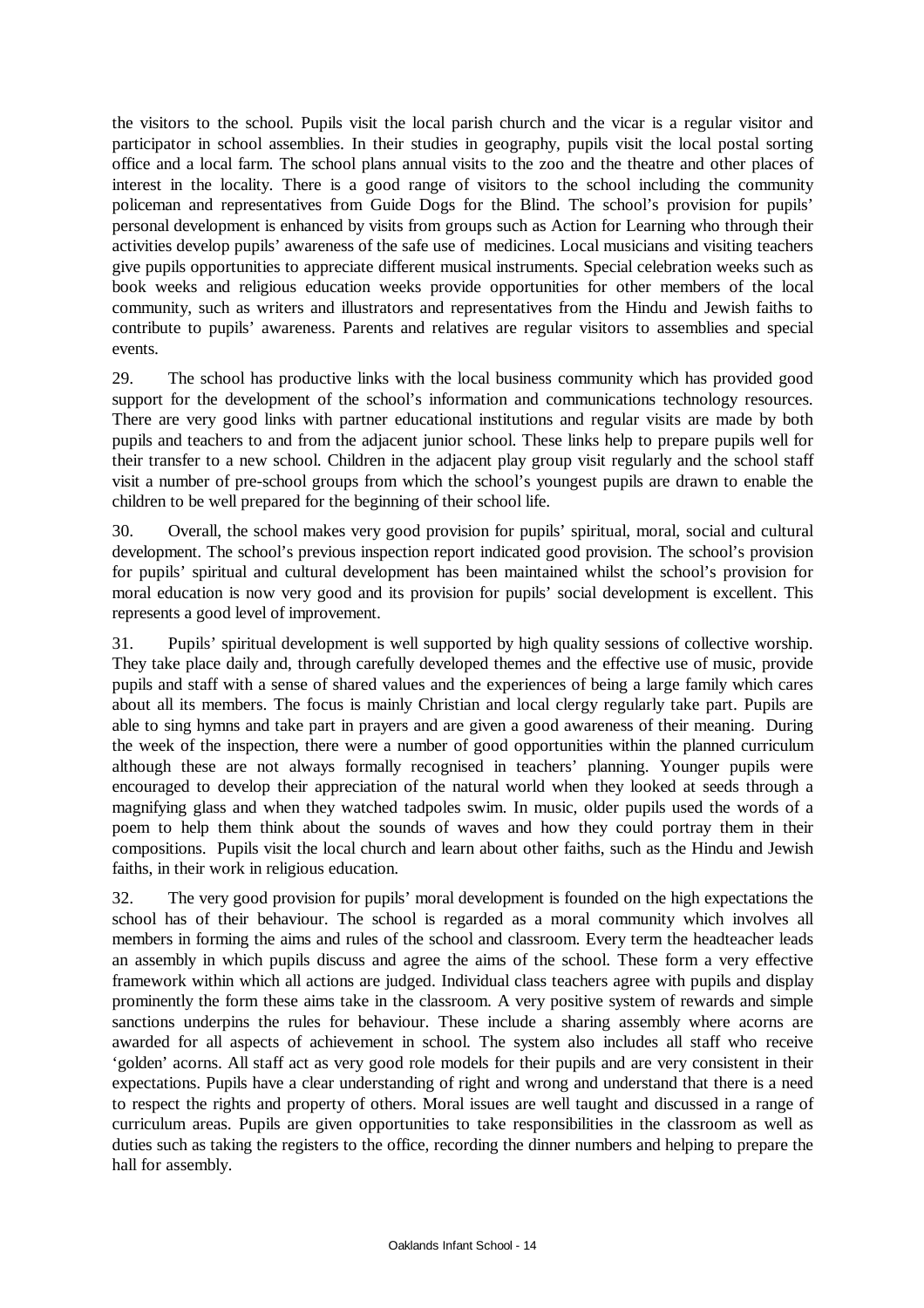33. The excellent provision the school makes for pupils' social development is a strength of the school. The ethos in the school creates a very strong sense of identity as a community for which everyone is responsible and in which everyone is cared for and supported. This was well illustrated when, during the week of the inspection, pupils were able to take their packed lunches and eat them outside at tables and benches in the sunshine. There was a very comfortable and friendly atmosphere because arrangements were well organised and relationships between pupils and between pupils and adults were very good. Pupils are given good opportunities to work together in class in pairs and groups and to take responsibilities in the classroom and the school which are appropriate to their ages. In 'circle' times and religious education lessons, pupils are able to talk about their relationships and develop their awareness of how they can affect the lives of others. They are given good opportunities to be aware of the wider community. This can be seen in the regular invitations to parents and grandparents to share in the celebration of achievement and in the good number of visitors from the local area who take part in assemblies and special events such as Book Week. During the year, pupils are made well aware of the needs of others when they are involved in the work of charities such as Guide Dogs for the Blind, contributions to Children in Need and shoe boxes of gifts to children in Romania.

34. There is good provision overall for pupils' cultural awareness. During book week, a range of authors and illustrators visit the school to talk about their work. In their music and art lessons, pupils are made aware of some of the work of well-known painters and composers. In assemblies during the week of the inspection, pupils listened to and discussed Beethoven's 'Fur Elise'. In work on display around the classrooms, they observed paintings by Van Gogh and Monet and attempted their own work in the same style. There is a good range of traditional tales on display in the library and pupils' written work shows that they have appreciated them. The school has an annual visit to a farm, to the zoo and to a theatre to see a pantomime. However, there is more limited provision for pupils' awareness of the rich cultural diversity of Britain particularly in the context of a school community which is mainly monocultural. The range of opportunities and resources provided is generally satisfactory. There are appropriate multi faith elements in the provision for religious education and these are well supported by such events as a religious education week when representatives from the Hindu and Jewish faiths visit the school to talk about some of their traditions and celebrations. Pupils are able to choose from a sound range of books and stories in both libraries which reflect other cultures. The school focuses closely on Aboriginal and Indian art and music in its topic work.

## **HOW WELL DOES THE SCHOOL CARE FOR ITS PUPILS?**

35. As in the previous inspection, this school provides a safe, secure and caring environment for its pupils. Members of staff, and in particular the headteacher, know the pupils very well. Staff are very caring and support all pupils well, especially those with special educational needs and those for whom English is an additional language. The quality of information made available to staff about all pupils is detailed and comprehensive and includes specific medical information on each child. External agencies, including the school nurse and education welfare service, give valuable support to the school.

36. The school identifies and deals effectively with any hazards found on site. Health and safety checks and inspection requirements are regularly undertaken. However, the school's health and safety policy is over five years old and requires updating and, at the time of the inspection, there was no evidence of any fire risk assessment of the school building. The school is aware of these requirements. Members of staff are qualified for administering first aid, however, there is no welfare room available and no written assessment of the school's first aid provision has been made. Otherwise, pupils' welfare is very well handled, and they are well supervised at break and lunch times. As noted in the previous inspection, the pupils receive good personal, social and health education and the governors have a sex education policy in place. The school's policy and procedures follow the guidelines of the local committee for the protection of children. The headteacher is the designated person responsible for child protection arrangements and members of staff are aware of the school's procedures and arrangements.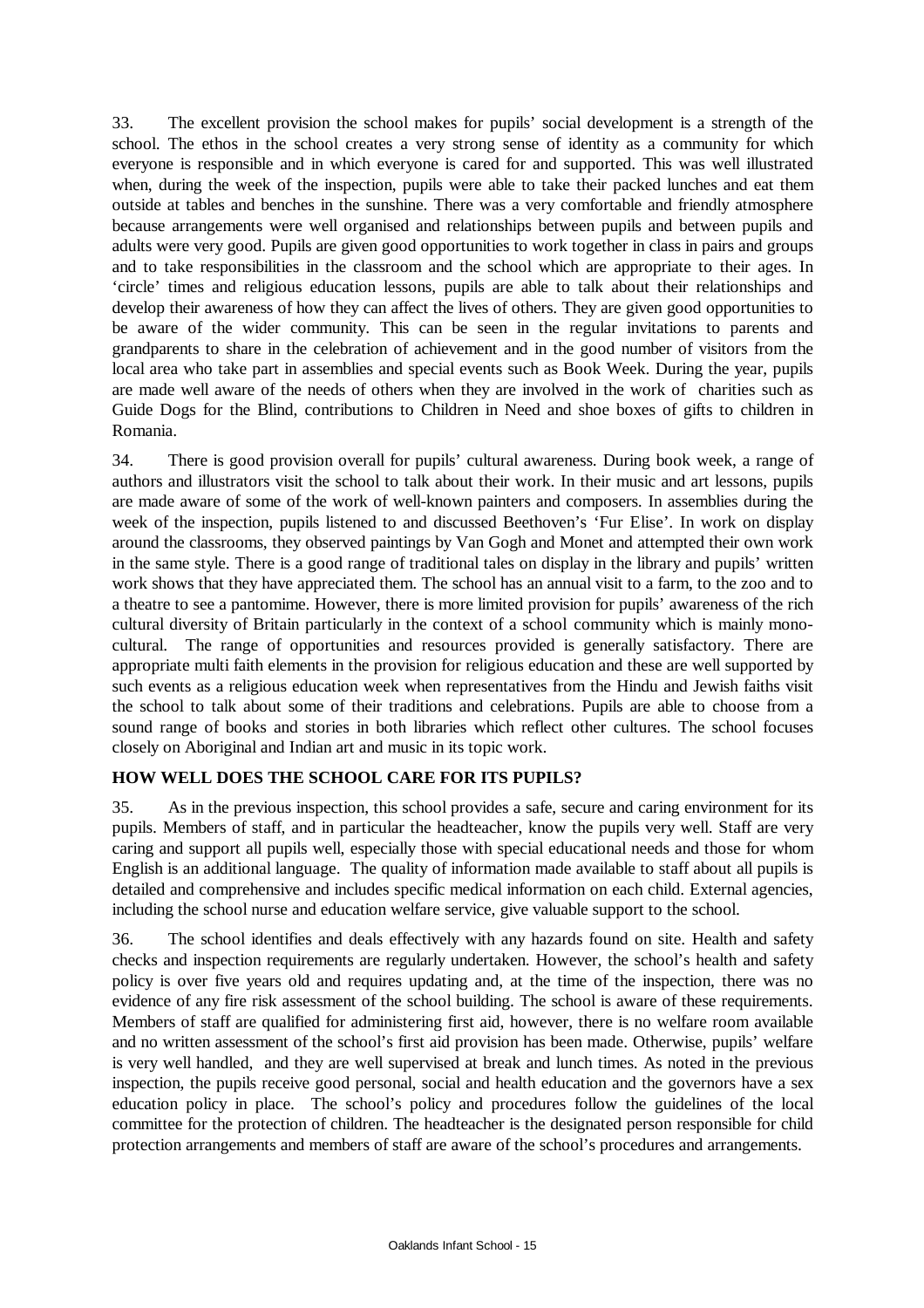37. Since the previous inspection, attendance at school has continued to improve. The school monitors attendance very well, and has procedures in place to follow up any absences or lateness. The school fully complies with the statutory requirements for registration and the coding and recording of attendance. The behaviour policy, the reference to behaviour in the home-school agreement, as well as class rules devised by pupils, give pupils and parents a clear understanding of the school's expectations. The staff and parents confirm that there are few cases of poor behaviour, bullying or racial tension in the school. Pupils' annual reports are detailed, and comply fully with statutory requirements. They provide information on how pupils could improve and further evidence that members of staff know the pupils very well.

38. The school's procedures for monitoring pupils' academic progress are satisfactory overall, but they lack consistency across the school. Assessment procedures have been satisfactorily improved since the school's previous OFSTED inspection which judged that assessment did not inform curricular planning sufficiently. The assessment of children under five is good, and makes a significant contribution to children's progress. The teacher's visit to the home before the child starts school provides useful information on all aspects of the child's development so far, and enables the staff to judge the rate of progress by the end of the first year at school. The initial assessments made after a few weeks in school provide good further evidence of a child's levels of attainment, which are matched against national levels. Day-to-day assessments then provide accurate information on how well individual children cope with tasks, and these are used well by the teacher to plan further work.

39. As pupils move through the school, their progress through the levels of the National Curriculum is tracked adequately in English, mathematics and science, but there is little in these assessments to indicate the skills that pupils need to acquire to move forward to the next level. Nevertheless, teachers do make good use of these assessments to identify pupils with special educational needs and higher achieving pupils. Consequently, pupils with special educational needs are quickly identified, and this leads to effective organisation of the special educational needs register. Because of early identification, many pupils at early stages of difficulties receive support and are able to be removed from the register quickly. Outside agencies are used effectively, often at early stages. The progress of pupils who have special educational needs is monitored carefully and well.

40. High achieving pupils have benefited from good extra provision to extend their skills in English and mathematics, and, as a result, attained very high standards in last year's national assessment tests. The best assessment takes place in the fortnightly team meetings, when teachers share their annotations on their lesson plans, which show how well pupils did in each lesson. These are useful sessions, which enable teachers to make effective use of assessment to plan future work. The school has started to assemble collections of pupils' work in English, mathematics and science which illustrate the skills necessary for pupils to attain different levels of the National Curriculum. These are useful, and are beginning to make teachers more aware of which particular skills they need to teach to raise pupils' attainment further.

41. Teachers mark pupils' work promptly, and often say how the work could be improved. Teachers' notes arising from this marking are often used well to address particular weaknesses. In one class, for example, the teacher noted that a group of seven pupils were not joining their letters correctly, and arranged a special handwriting session for them. After she re-taught the necessary skills to improve the group's writing, they all showed significant improvement. In other subjects, there is little assessment. With no-one responsible for developing and monitoring assessment, each teacher develops her own system, and attainment is lower in these subjects than in English, mathematics and science.

42. The school's procedures for monitoring pupils' personal development are very good. As soon as children enter the school, teachers compile a detailed picture of their social skills, and any problems which parents have encountered at home. These notes are added to during the year, and are passed on to the next teacher, thereby providing a very clear picture of how well children have settled to school. In later years, teachers produce a comprehensive 'discussion document' on each pupil in November, which focuses on important aspects of their personal development. This provides a good basis for the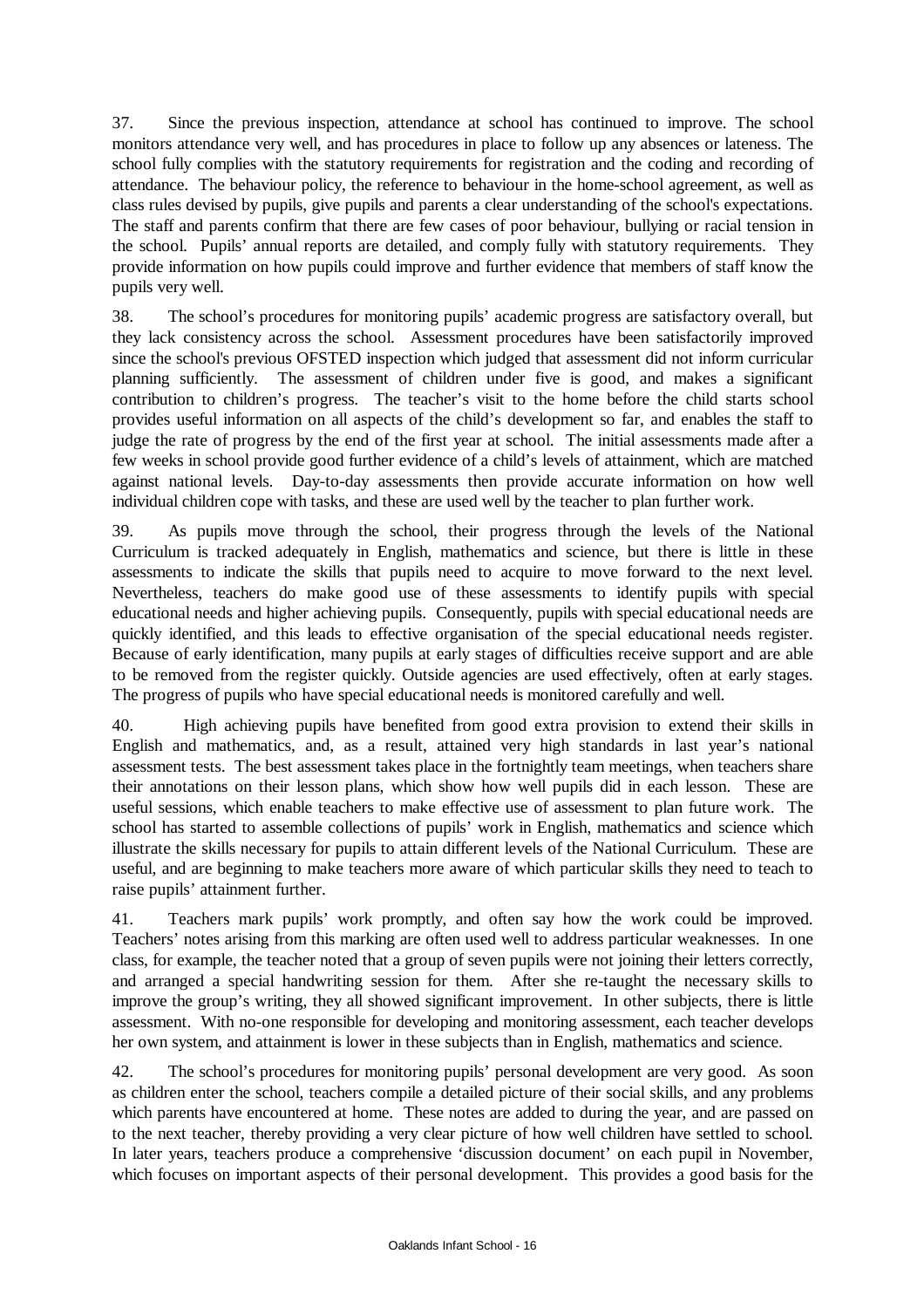end-of-year reports to parents, and also identifies particular pupils who need extra support. Teachers, for example, noted that a few boys in Year 2 sometimes struggled because of low self-esteem, so the school organised 'booster classes' which helped them achieve more success, and raised their confidence as a result. The school operates a very good system of rewards, which pupils value highly. This system works well because it rewards pupils who have done well by their own standards, even though their standards may still be below those of others. The headteacher's influence is important in this area of the school's provision. She knows pupils and their families well, and takes as keen an interest in pupils' personal development as in their academic progress.

## **HOW WELL DOES THE SCHOOL WORK IN PARTNERSHIP WITH PARENTS?**

43. The school works well in partnership with parents to ensure that pupils achieve high standards, and has maintained the good links reported in the school's previous OFSTED inspection. Although 18 per cent of parents said in the questionnaire that the school does not work closely enough with them, the information provided for parents is good. Parents are well-informed about changes in the curriculum, and were well-briefed on the recent introduction of the Literacy and Numeracy Strategies. They benefit from good levels of information about the topics their child will cover over the next term and see teachers formally twice each year. There are a small number of omissions in the statutory information provided for them in the prospectus. Some parents were also concerned about the levels of staff turnover and the range of extracurricular activities provided. Although changes of teaching staff have been relatively high, the changes are not adversely affecting the quality of teaching in the school. The range of extracurricular activities provided is limited. Nearly all parents agree that teachers set appropriate levels of homework, and they support their children well at home to ensure that these tasks are completed on time. Reports on pupils' progress at the end of the year are of good quality: they show clearly how even the best pupils can improve, and parents appreciate the helpful comments on their child's social and emotional development. Parents of pupils who have special educational needs are kept well informed and involved in their child's education. For the one pupil who has a statement of special educational need, annual review procedures are carried out and parents are involved appropriately.

44. Good induction procedures enable children who are aged under five to have a smooth start to their education. Home visits are made before the children start school and, with parents' help, an entry profile is compiled which alerts the staff to children's strengths and any potential difficulties. The children come into school twice before they actually start school and parents are invited for a coffee morning and an evening meeting to hear about school procedures and routines.

45. The school has developed a good home-school agreement, which shows clearly how parents, pupils and the school should work together to achieve high standards of work and behaviour. The school's policy of seeing parents whenever they feel it necessary works well, and 96 per cent of parents in the questionnaire felt that they could always approach teachers or the headteacher with any problem. Parents of children under five benefit from visits by staff from the Reception class before their child starts school, and this works well, making it clear what the school expects whilst answering parents' questions about the school's procedures. A few parents help in school, but this number has fallen from around 40 two years ago to ten at present. These parents are a valuable asset to teachers and pupils in lessons because they are told clearly what their tasks will be, and quickly attach themselves to groups to provide help where needed.

## **HOW WELL IS THE SCHOOL LED AND MANAGED?**

46. The headteacher and governors lead and manage the school very well. Its effective commitment to high standards is clear from the well above average results which the pupils attain in the end of key stage national tests and assessments. The purposeful development of the school is clearly indicated by the very good improvement which the school has made since it was last inspected in October 1995. Since that inspection, standards have risen, the quality of teaching has improved and the key issues for action have, overall, been addressed successfully. The team spirit and shared commitment evident in the school give it a very good capacity to continue to improve. It also means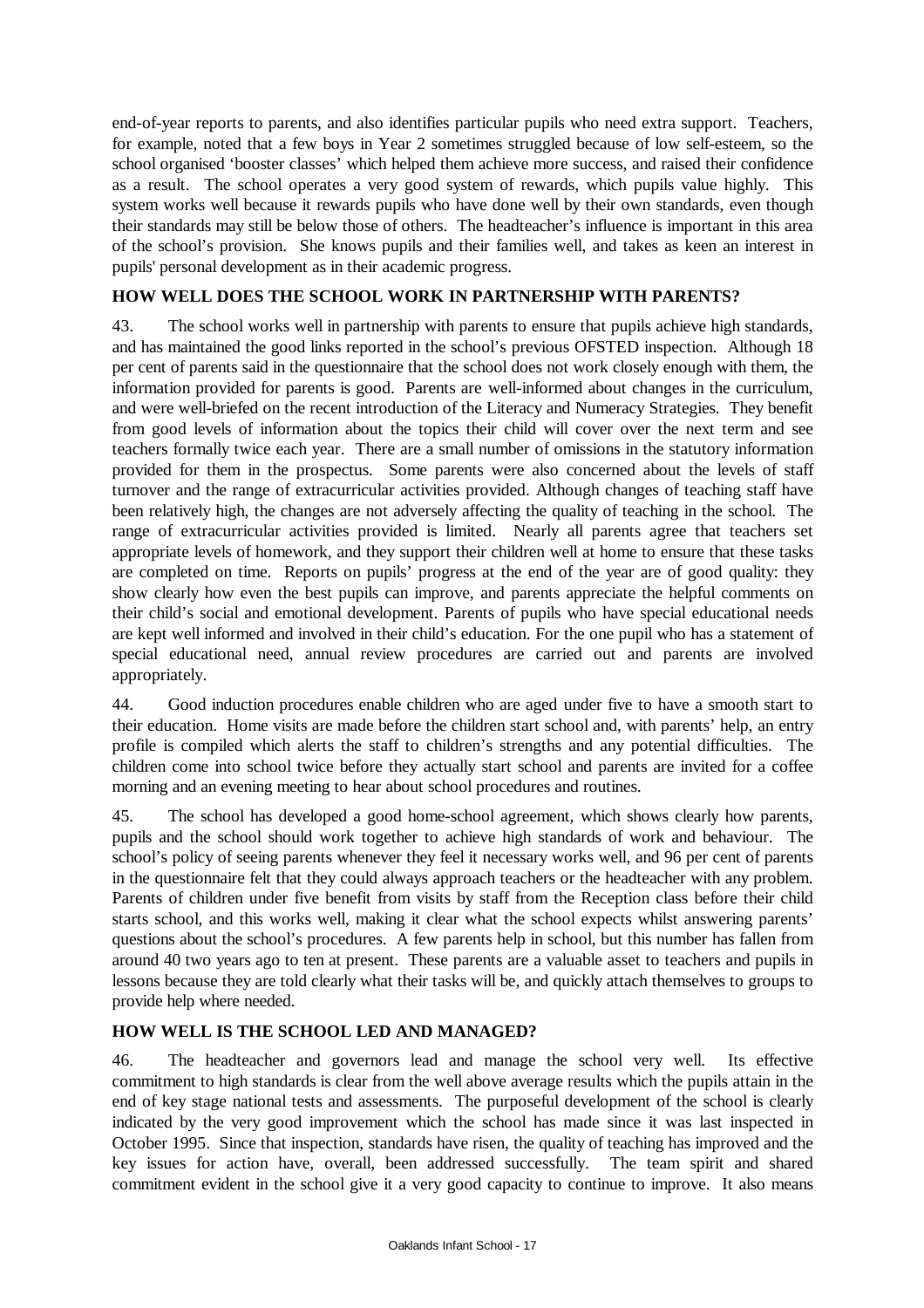that the school's aims are fully met. The pupils achieve high standards and have equality of opportunity regardless of "ability, ethnic origin or gender" in an atmosphere in which children are happy and valued and the quality of relationships is very good. The governing body fulfils its responsibilities very well. The governors have an appropriate sub-committee structure that assists them to manage their work effectively. They are very well aware of the strengths and weaknesses of the school and use this knowledge effectively to ensure that the school provides children with all-round development of the highest quality, for example, by setting the headteacher targets for development. These findings are broadly in line with those of the school's 1995 inspection.

47. The staff who are involved with children who are aged under five are suitably qualified and experienced. They receive regular training and information on national developments that influence this phase of education.

48. Special educational needs provision is very well led and organised by the headteacher who is also the special educational needs co-ordinator. Statutory requirements are met regarding annual review of the one pupil with a statement of special educational need. Overall, the funding available for these pupils is very well used and a high level of care, concern and knowledge is given to the education of pupils who have special educational needs. These judgements represent an improvement on those of the school's last OFSTED inspection.

49. Overall, the school monitors its performance well. The headteacher has a thorough knowledge of the school, addresses any weaknesses she identifies effectively and sets demanding targets for improvement of the school's end of key stage test results. The governors also keep a very careful watch on the school's performance and have regular debates about aspects of its work. For example, they have rigorously analysed the school's National Curriculum test results to be certain that high standards of achievement are being maintained. Careful financial planning, administration and monitoring of expenditure ensure that the school's resources are well used to promote the pupils' learning. All aspects of the school's income are overseen by the governors including funding for staff training and money raised by parents. The school was audited some 18 months ago and received a very good report which contained only one minor suggestion for improvement. In order to ensure value for money, three quotations are obtained when significant expenditure is planned. Good use is made of information technology for administration and for the education of the pupils. Plans and finance are in place to develop an information and communications technology suite and criteria to determine how well the money used was spent are already established. Parents are involved in some aspects of the school's development. For example, they were consulted over the precise nature of home/school agreements when these were introduced by the school.

50. The school's last OFSTED inspection report identified the limited opportunities which staff had to influence classroom practice or to monitor and evaluate standards and quality in the subject areas for which they were responsible. There have been improvements in these areas, for example, co-ordinators monitor pupils' books and teachers' planning and, in the autumn term, some observation of teaching was carried out. However, co-ordinators still have too few opportunities to influence classroom practice. Some governors regularly visit the school and work with the children but the governors do not have a structured visiting programme to help them to extend their knowledge of the school still further or, for example, to monitor the progress of the school development plan. The school development plan is a very useful document for the one year it covers. However, as it is not formalised beyond this period, financial planning cannot be securely linked to educational priorities. In addition, although staff have job descriptions with targets, these are not clearly linked to the school development plan and major developments do not have detailed action plans. These points were also noted by the school's 1995 inspection.

51. Many staff have only recently been allocated responsibility for the areas which they manage and, as a result, they are still developing their roles. In some cases, which are specified in other sections of the report, staff have training needs to assist them to fulfil their management roles effectively. A strong senior management structure is not in place, for example, curricular planning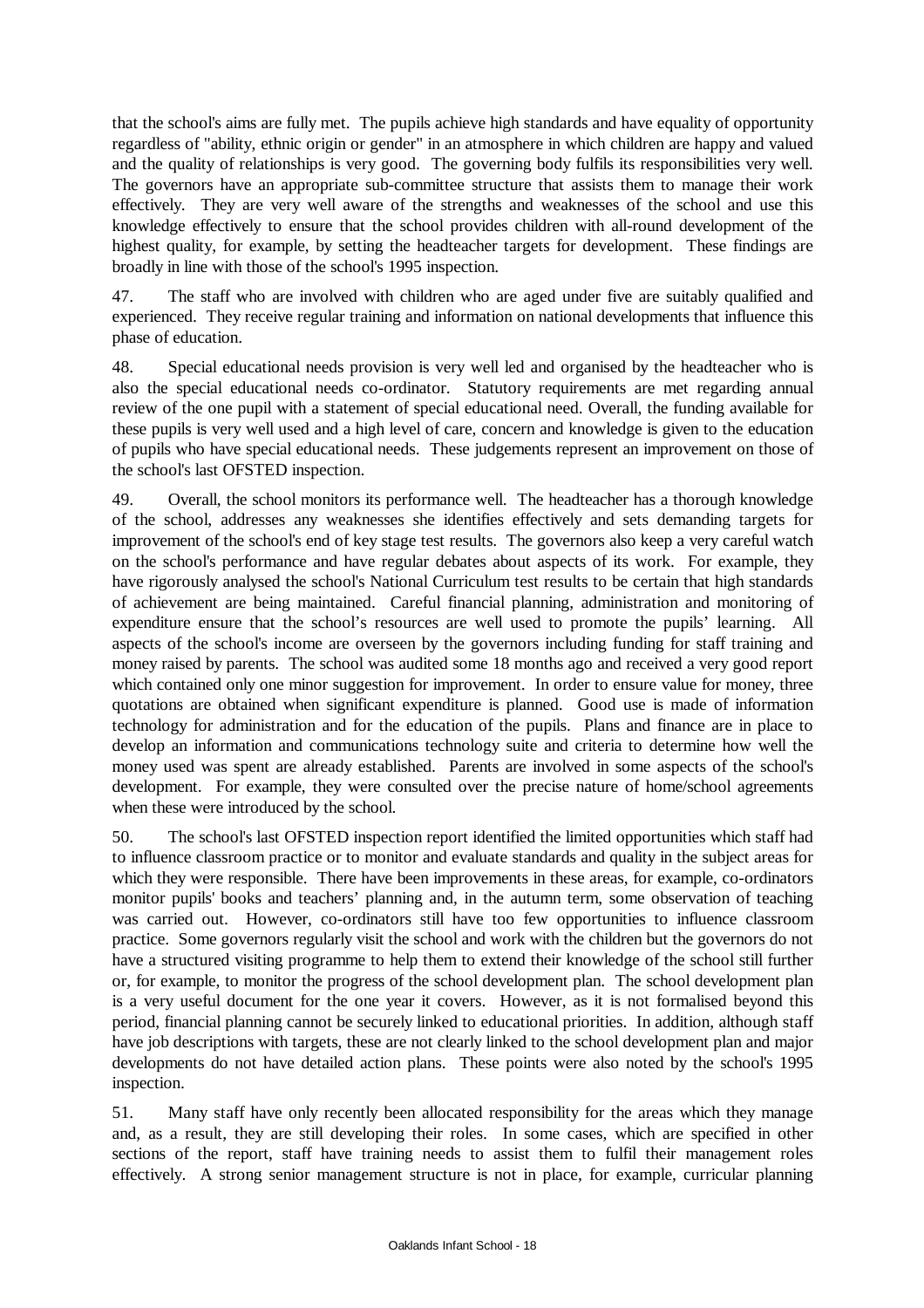between year groups is not well developed and the school does not have a deputy headteacher or an assessment co-ordinator. This is partly the result of the frequency of changes of staff and partly due to the school's policy of changing the areas for which staff have responsibility every two years. The turnover of staff is not adversely affecting the high quality of teaching or the standards attained by the pupils. However, there is evidence that newly appointed staff are not aware of all the school's procedures, for example, those related to the recording and use of assessment information. This is particularly significant in the case of writing where, although standards are above average, they are not as high as they are in other aspects of English. The lack of an agreed and written policy for the induction of new teachers to the school, although much is done informally and all staff are welcomed, compounds this issue. The school attributes the level of staff turnover to known factors such as promotion and relocation but it does not have structured procedures, for example, interviews with staff before they leave, to analyse this matter. The importance of these matters is increased as the headteacher is due to retire at the end of the current term and the school faces a period of uncertainty as it is subject to reorganisation proposals.

52. The match of number and qualifications of staff to the demands of the curriculum is good. There is a very good system for the appraisal of teachers, and they meet with the headteacher on a termly basis to discuss targets and development. This has a positive effect and makes for good staff relations. The school is also working towards the "Investors in People" award.

53. Accommodation in the school as a whole is good with some very good features. It allows the curriculum to be taught effectively, and encourages pupils by very good display and decorative order. Everywhere is neat and tidy and has a well-kept air, which is welcoming and bright. The outside is very well maintained, and many efforts have been made to improve the grounds, such as the flower beds and the new rockeries. The playground is well marked out with designs, such as the points of the compass, to encourage learning even when at play. The school uses the accommodation to its fullest extent, and filling in corners has created several extra spaces.

54. The accommodation for children aged under five is limited but it is very attractive and includes a separate quiet area off the classroom. There are insufficient storage facilities for large toys and equipment. Children who are under five have access to their own outdoor play area that is attractive, with grass and a hard standing, but small. There is little space for pupils to develop large muscular skills of co-ordination when cycling, using wheeled vehicles and prams, balancing and climbing. Resources for these activities are also in short supply. Children do have access to fixed equipment for adventurous play in the playground at the back of the school from time to time.

55. Learning resources are good, and provide well for the curriculum. In the core subjects of English, mathematics and science, they are good, and have been improved to provide for literacy and numeracy teaching. In most other subjects, they are satisfactory, although those for music, design and technology, and art are good. The library areas have appropriate kinds of books for the ages of the pupils and the books are in good condition and attractively displayed. Although the present range of computers is good, the school has plans for a new computer room and equipment. In addition to the school's own learning resources, pupils are taken out to enhance their learning to places such as a farm, or the local letter sorting office.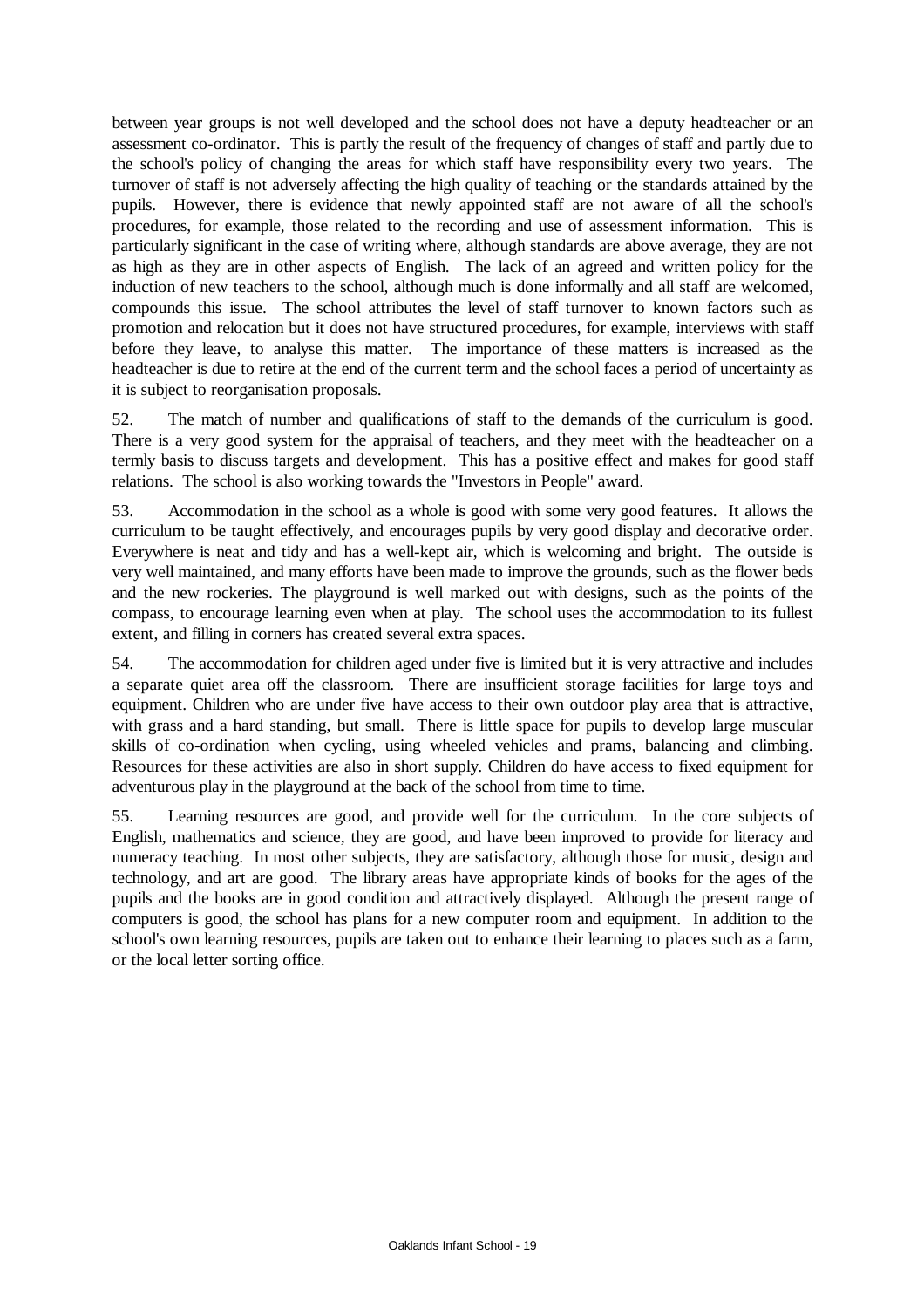### **WHAT SHOULD THE SCHOOL DO TO IMPROVE FURTHER?**

- 56. In order to continue to improve, the headteacher, governors and staff should review:
- **(1) The school's management structure, which is very dependent on the headteacher and the governors by:**
- revising and improving the present management structure;
- developing the roles of those staff with management responsibilities through effective delegation and by providing training where this is needed;
- formalising curricular planning between different year groups:
- increasing efforts to retain staff for longer periods and allowing them to keep responsibility for areas of management for a greater length of time;
- lengthening the period covered by the school development plan.

(Paragraphs 50 and 51)

- **(2) The school's procedures for the induction of new staff which are informal and do not give staff all the information that they need by:**
- formalising the school's induction procedures for new staff and ensuring that the headteacher's successor benefits from these procedures.

(Paragraph 51)

- **(3) The management of the school's assessment procedures which are not used to their full effect to promote the pupils' learning by:**
- appointing an assessment co-ordinator;
- ensuring that all staff are aware of the assessment procedures used by the school and that they implement them effectively;
- implementing the additional assessment and curricular planning procedures which the school is reviewing;
- making sure that the pupils consistently know what they are intended to learn in a lesson and that their progress is reviewed at the end of the lesson;
- using assessment information to improve standards in writing compared with similar schools.

(Paragraphs 17, 39, 41, 51, 80, 81, 82, 86, 110, 113 and114)

### **OTHER ISSUES WHICH SOULD BE CONSIDERED BY THE SCHOOL**

- Further development of curricular provision to enhance the pupils' understanding of the multi cultural nature of British society. (Paragraph 34)
- Improving the accommodation for children aged under five. (Paragraphs 54 and 69)
- Increasing the range of extracurricular activities available to the pupils. (Paragraphs 28 and 43)
- Addressing the health and safety issued raised in this report. (Paragraph 36)
- Ensuring that parents are given all of the information required by statute. (Paragraph 43)
- Having a structured programme of visiting for governors. (Paragraph 50)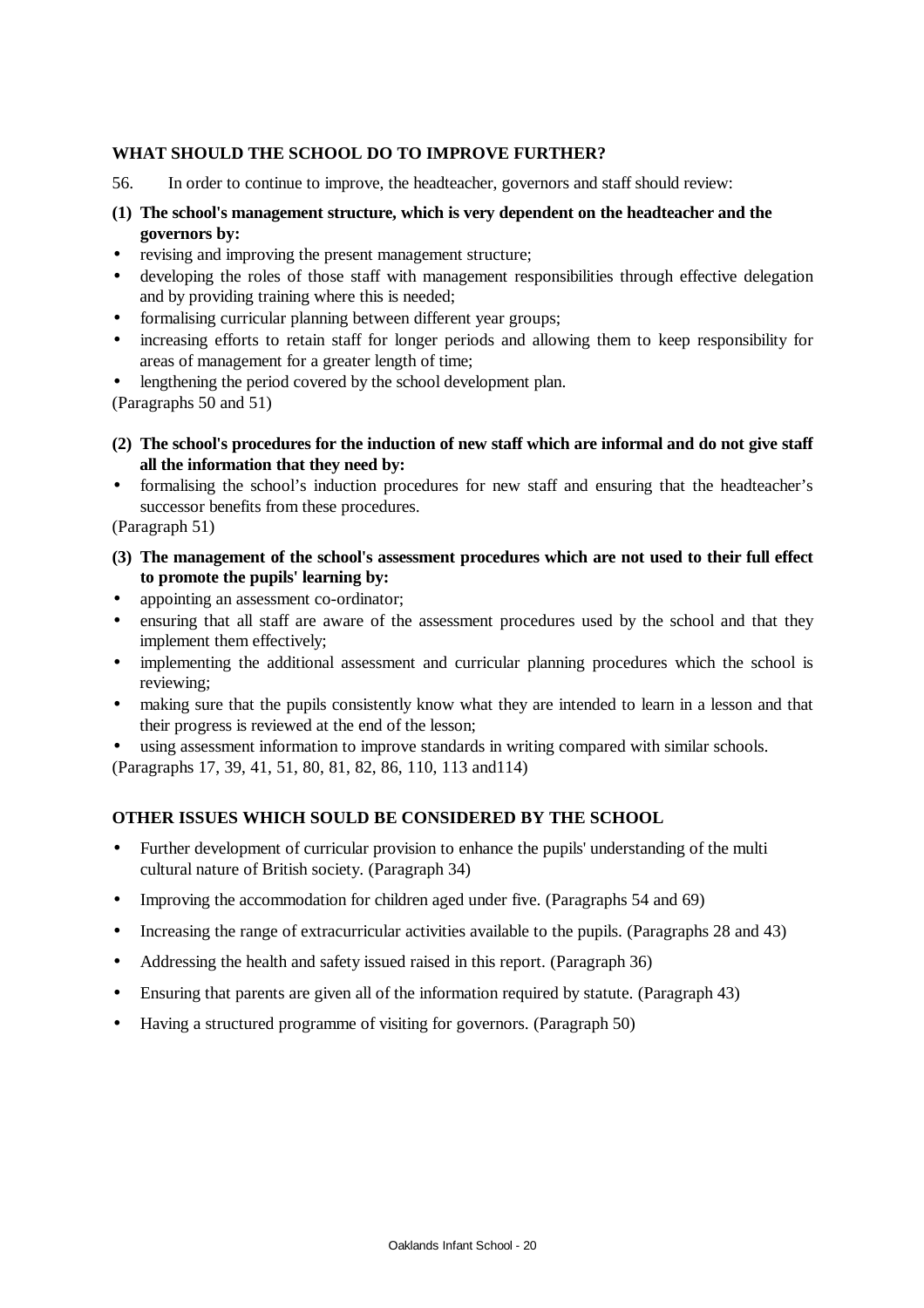## **PART C: SCHOOL DATA AND INDICATORS**

### *Summary of the sources of evidence for the inspection*

| Number of lessons observed |  |
|----------------------------|--|
|                            |  |

Number of discussions with staff, governors, other adults and pupils 45

| <b>Summary of teaching observed during the inspection</b> |  |  |
|-----------------------------------------------------------|--|--|
|                                                           |  |  |

| Excellent | Very good | Good           | Satisfactory | Unsatisfactory | Poor | Very Poor |
|-----------|-----------|----------------|--------------|----------------|------|-----------|
|           | $\sim$ 1  | 4 <sup>c</sup> | 10           |                |      |           |

*The table gives the percentage of teaching observed in each of the seven categories used to make judgements about lessons.*

### *Information about the school's pupils*

| Pupils on the school's roll                                      | Nursery | $YR - Y2$ |
|------------------------------------------------------------------|---------|-----------|
| Number of pupils on the school's roll (FTE for part-time pupils) |         | 195       |
| Number of full-time pupils eligible for free school meals        |         |           |

*FTE means full-time equivalent.*

| <b>Special educational needs</b>                                    | Nursery | $YR - Year 2$ |
|---------------------------------------------------------------------|---------|---------------|
| Number of pupils with statements of special educational needs       |         |               |
| Number of pupils on the school's special educational needs register |         | 20            |
|                                                                     |         |               |
| English as an additional language                                   |         | No of pupils  |
| Number of pupils with English as an additional language             |         |               |

| Number of pupils with English as an additional language                      |              |
|------------------------------------------------------------------------------|--------------|
|                                                                              |              |
| Pupil mobility in the last school year                                       | No of pupils |
| Pupils who joined the school other than at the usual time of first admission |              |

Pupils who left the school other than at the usual time of leaving 1

### *Attendance*

### **Authorised absence Unauthorised absence**

|                           | $\%$ |                           | $\%$ |
|---------------------------|------|---------------------------|------|
| School data               | 3.94 | School data               | 0.2  |
| National comparative data | 5.4  | National comparative data | 0.5  |

*Both tables give the percentage of half days (sessions) missed through absence for the latest complete reporting year.*

| 57 |  |
|----|--|
| 45 |  |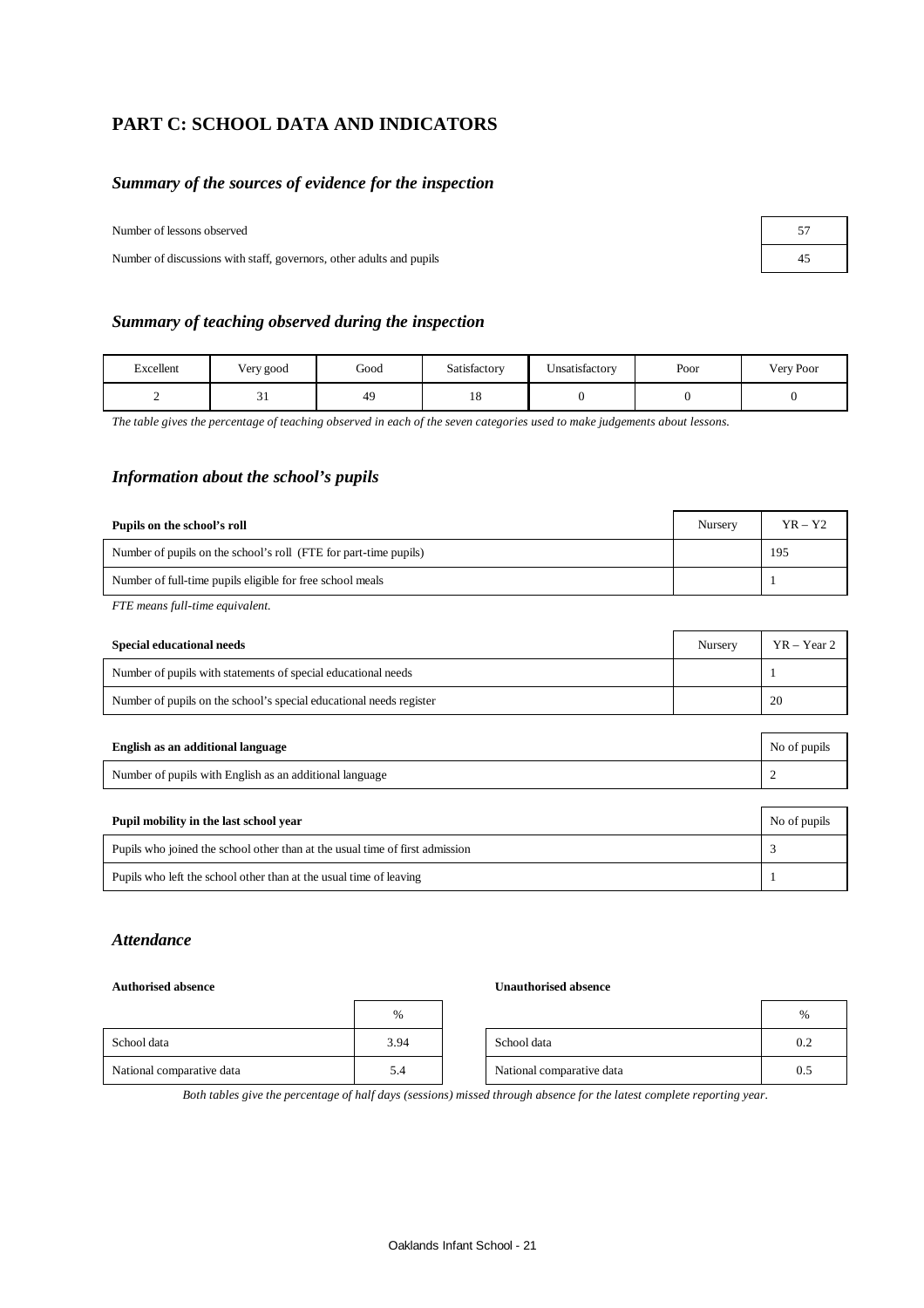|                                                                                        |             |          | Year               | <b>Boys</b> | Girls              | Total |  |  |
|----------------------------------------------------------------------------------------|-------------|----------|--------------------|-------------|--------------------|-------|--|--|
| Number of registered pupils in final year of Key Stage 1 for the latest reporting year |             |          |                    | 41          | 30                 | 71    |  |  |
| <b>National Curriculum Test/Task Results</b><br>Reading                                |             |          |                    | Writing     | <b>Mathematics</b> |       |  |  |
|                                                                                        | <b>Boys</b> | 37       |                    | 37          |                    | 37    |  |  |
| Numbers of pupils at NC level 2 and<br>above                                           | Girls       | 30       | 29                 |             | 30                 |       |  |  |
|                                                                                        | Total       | 67       | 66                 |             | 67                 |       |  |  |
| Percentage of pupils                                                                   | School      | 94 [ 95] | 93 [97]            |             | 94 [98]            |       |  |  |
| at NC level 2 or above                                                                 | National    | 82 [80]  | 83 [81]<br>87 [84] |             |                    |       |  |  |

## *Attainment at the end of Key Stage 1*

| <b>Teachers' Assessments</b>                 |             | English | <b>Mathematics</b> | <b>Science</b> |
|----------------------------------------------|-------------|---------|--------------------|----------------|
|                                              | <b>Boys</b> | 37      | 38                 | 39             |
| Numbers of pupils at NC level 2 and<br>above | Girls       | 30      | 30                 | 30             |
|                                              | Total       | 67      | 68                 | 69             |
| Percentage of pupils                         | School      | 94 [98] | 96 [100]           | 97 [100]       |
| at NC level 2 or above                       | National    | 82 [81] | 86 [85]            | 87[86]         |

*Percentages in brackets refer to the year before the latest reporting year.*

|                                 | No of pupils |                              | Fixed period |          |
|---------------------------------|--------------|------------------------------|--------------|----------|
| Black – Caribbean heritage      |              | $Black - Caribbean heritage$ | $\Omega$     | $\theta$ |
| Black – African heritage        | $\Omega$     | Black - African heritage     | $\Omega$     | $\theta$ |
| $Black - other$                 | $\mathbf{0}$ | $Black - other$              | $\Omega$     | $\theta$ |
| Indian                          | $\Omega$     | Indian                       | $\Omega$     | $\Omega$ |
| Pakistani                       | $\Omega$     | Pakistani                    | $\Omega$     | $\Omega$ |
| Bangladeshi                     | $\Omega$     | Bangladeshi                  | $\mathbf{0}$ | $\theta$ |
| Chinese                         |              | Chinese                      | $\Omega$     | $\theta$ |
| White                           | 144          | White                        | $\Omega$     | $\Omega$ |
| Any other minority ethnic group |              | Other minority ethnic groups | $\Omega$     | $\theta$ |

### *Ethnic background of pupils Exclusions in the last school year*

| No of pupils |                              | Fixed period | Permanent    |
|--------------|------------------------------|--------------|--------------|
| 1            | Black – Caribbean heritage   | $\Omega$     | $\Omega$     |
| 0            | Black – African heritage     | $\Omega$     | $\Omega$     |
| 0            | $Black - other$              | $\Omega$     | $\mathbf{0}$ |
| 0            | Indian                       | $\Omega$     | $\Omega$     |
| 0            | Pakistani                    | $\Omega$     | $\Omega$     |
| 0            | Bangladeshi                  | 0            | $\mathbf{0}$ |
| 1            | Chinese                      | $\Omega$     | $\Omega$     |
| 144          | White                        | $\Omega$     | $\Omega$     |
| 1            | Other minority ethnic groups | $\mathbf{0}$ | 0            |

*This table refers to pupils of compulsory school age only. This table gives the number of exclusions of pupils of compulsory school age, which may be different from the number of pupils excluded.*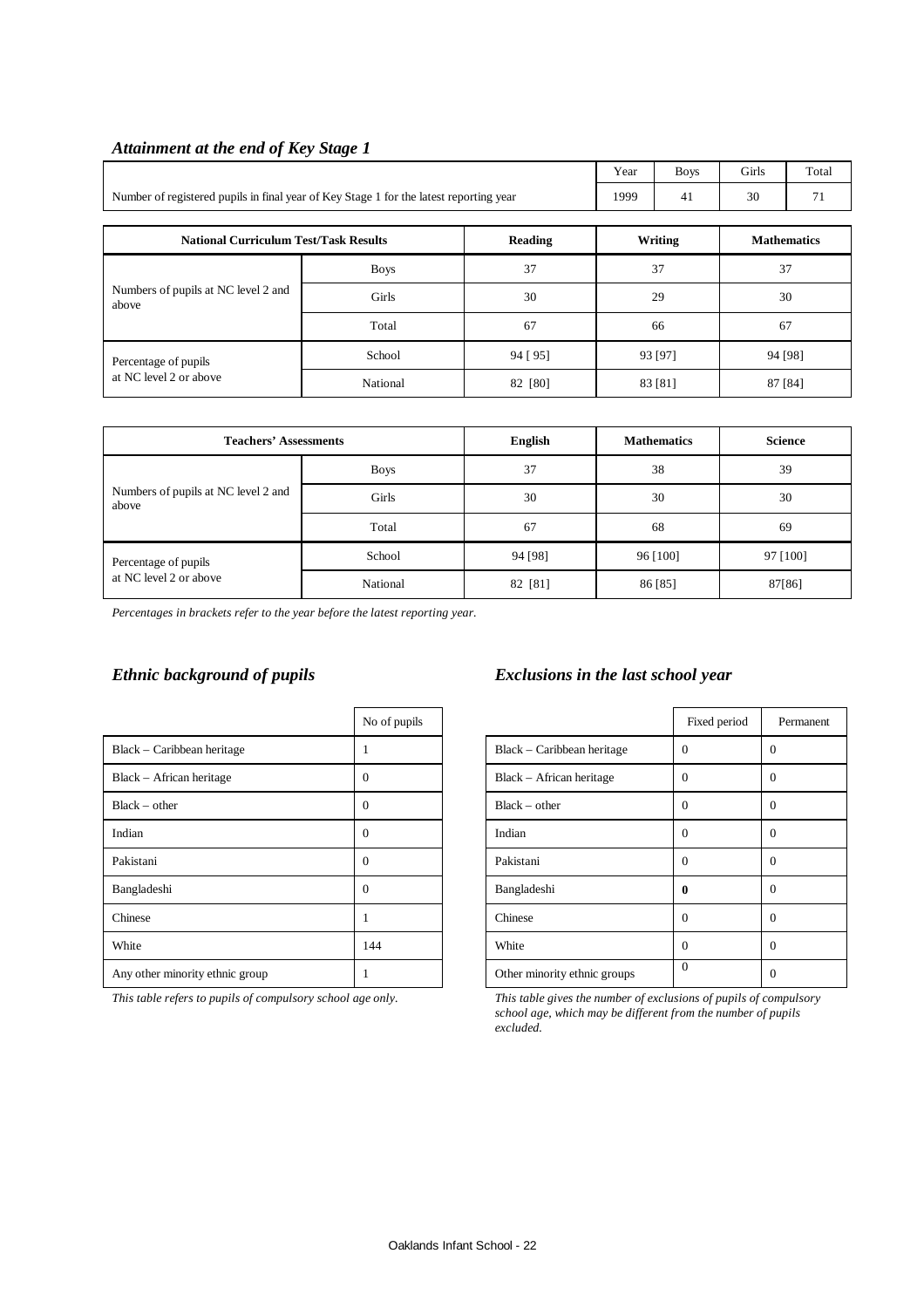## *Teachers and classes Financial information*

### **Qualified teachers and classes: YR – Y2**

| Total number of qualified teachers (FTE) |    | Financial year | 1998 |
|------------------------------------------|----|----------------|------|
| Number of pupils per qualified teacher   |    |                |      |
| Average class size                       | 24 |                |      |

### **Education support staff:**  $Y[$  ] –  $Y[$  ]

| Total number of education support staff |     |
|-----------------------------------------|-----|
| Total aggregate hours worked per week   | 151 |

*FTE means full-time equivalent.*

| 1998/99 |
|---------|
|         |
| £       |
| 329174  |
| 321089  |
| 1815    |
| 17810   |
| 25895   |
|         |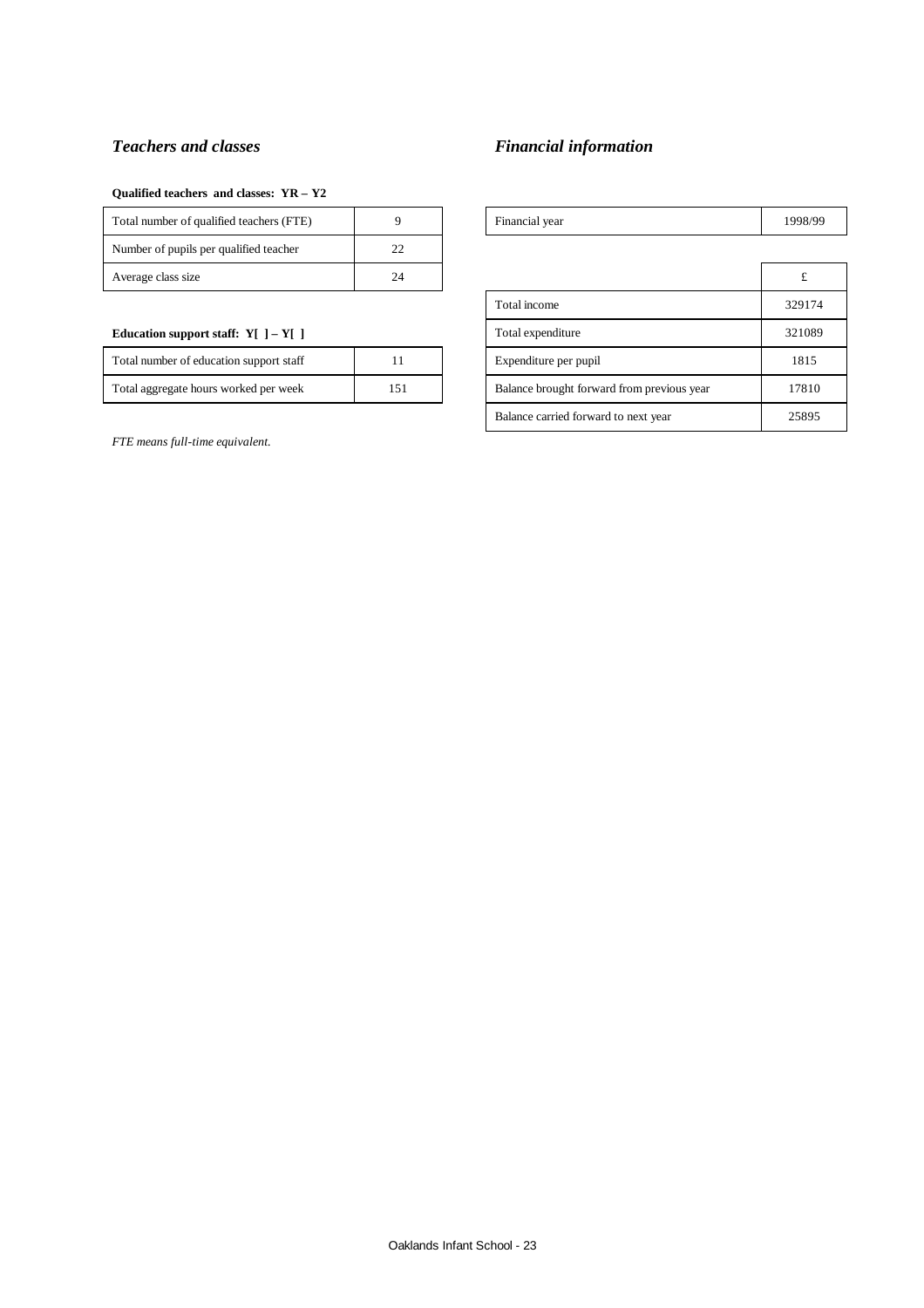**Questionnaire return rate**

| Number of questionnaires sent out | 215 |
|-----------------------------------|-----|
| Number of questionnaires returned | 88  |

h

### **Percentage of responses in each category**

|                                                                                       | Strongly<br>agree | Tend to<br>agree | Tend to<br>disagree | Strongly<br>disagree | Don't<br>know    |
|---------------------------------------------------------------------------------------|-------------------|------------------|---------------------|----------------------|------------------|
| My child likes school.                                                                | 70                | 29               | 1                   | $\Omega$             | $\Omega$         |
| My child is making good progress in school.                                           | 59                | 33               | 1                   | 1                    | 6                |
| Behaviour in the school is good.                                                      | 43                | 55               | $\theta$            | $\Omega$             | $\overline{2}$   |
| My child gets the right amount of work to do at home.                                 | 35                | 54               | $\overline{7}$      | $\mathbf{0}$         | $\overline{4}$   |
| The teaching is good.                                                                 | 60                | 35               | 3                   | $\Omega$             | $\overline{2}$   |
| I am kept well informed about how my child is getting<br>on.                          | 22                | 47               | 21                  | 5                    | 5                |
| I would feel comfortable about approaching the<br>school with questions or a problem. | 55                | 39               | 5                   | 1                    | $\boldsymbol{0}$ |
| The school expects my child to work hard and achieve<br>his or her best.              | 56                | 43               | $\mathbf{0}$        | $\mathbf{0}$         | 1                |
| The school works closely with parents.                                                | 29                | 51               | 15                  | 3                    | $\overline{2}$   |
| The school is well led and managed.                                                   | 53                | 40               | 5                   | $\boldsymbol{0}$     | $\overline{2}$   |
| The school is helping my child become mature and<br>responsible.                      | 43                | 55               | 1                   | $\mathbf{0}$         | 1                |
| The school provides an interesting range of activities<br>outside lessons.            | 13                | 45               | 16                  | 13                   | 13               |

 $\mathbf{r}$ 

### **Other issues raised by parents**

Twenty parents made additional comments on their questionnaires. The only recurring themes were praise for the school and concern about the frequency of changes in the teaching staff and some aspects of communication.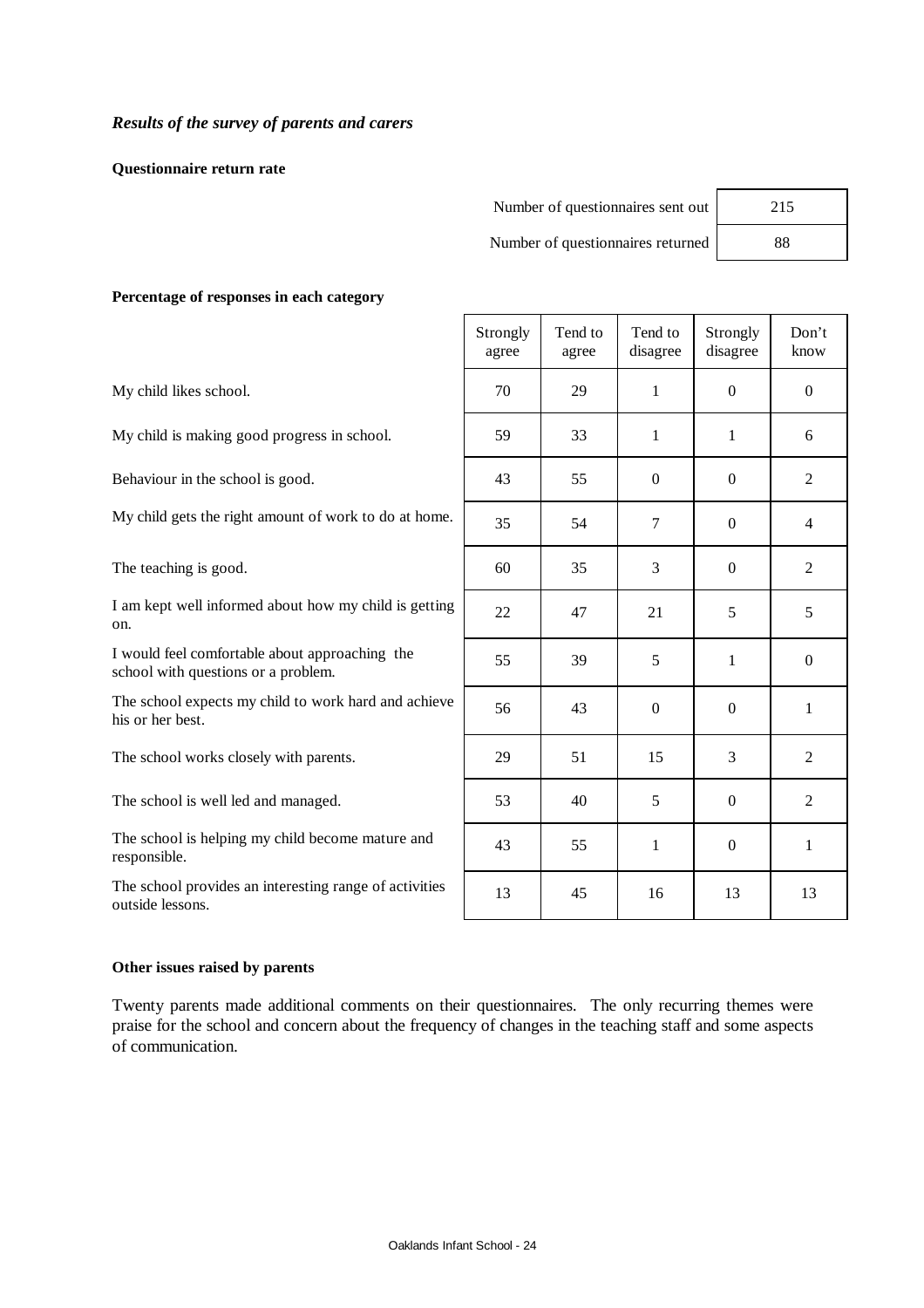## **PART D: THE STANDARDS AND QUALITY OF TEACHING IN AREAS OF THE CURRICULUM, SUBJECTS AND COURSES**

## **AREAS OF LEARNING FOR CHILDREN IN THE FOUNDATION STAGE**

57. When children aged under five enter the school, their overall attainment is generally higher than expected for their ages in literacy, mathematics, knowledge and understanding of the world and creative development. Most children make good progress and are on course to exceed the nationally agreed benchmarks in these areas of learning by the time that they are five. In more recent intakes, some of the children have limited skills in language acquisition and the ability to sit and listen to others. Standards on entry in relation to their physical, personal and social development are as expected and in these areas, the children are on course to meet the desirable national level for five year olds. This section of the report relates to the children in one of the Reception classes, most of whom are still four years of age. Provision for children aged under five was not reported on by the school's previous OFSTED inspection.

### **Personal and social development**

58. Children are on course to meet the nationally agreed standards by the time that they are five years old. A few are on course to achieve at a higher level. The majority of children settle very quickly into school and into the routines of the class. Well-organised procedures help the children to develop self-confidence and assurance and take care of their own needs. They are learning to listen to others and realise that the teacher has to give attention to other children in addition to themselves. Most children respond well and are beginning to develop mature attitudes. They are starting to tackle jobs such as dressing themselves, putting on their own coats and helping each other to do up buttons. They are expected to help when equipment is being put away and join in willingly with the teacher's suggestions. Systems are in place to allow children to choose some activities, find the right equipment and use their initiative, but occasionally the task set is too prescriptive.

59. The quality of teaching and learning is good. Personal and social development is well planned. A strength of the teaching is the high expectation of the children's behaviour. The teacher, classroom assistant and other adults develop warm, encouraging relationships with the children. The atmosphere is non-threatening and the children thrive. They learn to follow simple rules of how to behave in the playground, show respect for plants and animals, wash and dry their hands properly for snack time and share the toys when they play outside. Children learn to relate to others when they pass a teddy round while all the children sit in a class circle. When it is their turn, they tell the teddy something about the person sitting next to them. This encourages them to think of others and to comment positively about their classmates. They learn to consider the impact of their actions and realise that hugs and smiles make others feel better when they have fallen down. They attend acts of worship and try their best to join in with the hymns and prayers. Individuals are delighted when their efforts are rewarded by being chosen as the 'acorns of the week' and they happily stand up in front of the whole school when their names are said by the headteacher.

### **Language and literacy**

60. Children make good progress in this area of learning and the present standards being attained indicate that most children are on course to exceed the nationally agreed standards by the time that they are five. There is a wide variation between children's skills in expressing themselves, although there are several who are fluent and demonstrate that they have a broad vocabulary. Individuals are generally confident when framing questions for visitors and make sensible comments about their observations but have to be reminded to listen to others' opinions. Some can discuss their favourite television programmes and toys at length but do not necessarily have experience of traditional tales, songs and nursery rhymes. Other children are more reticent and need encouragement to give a description of an outing or a birthday party, for example. Children handle books well and some are beginning to recognise repetitive words in simple reading books. Consistent strategies used by the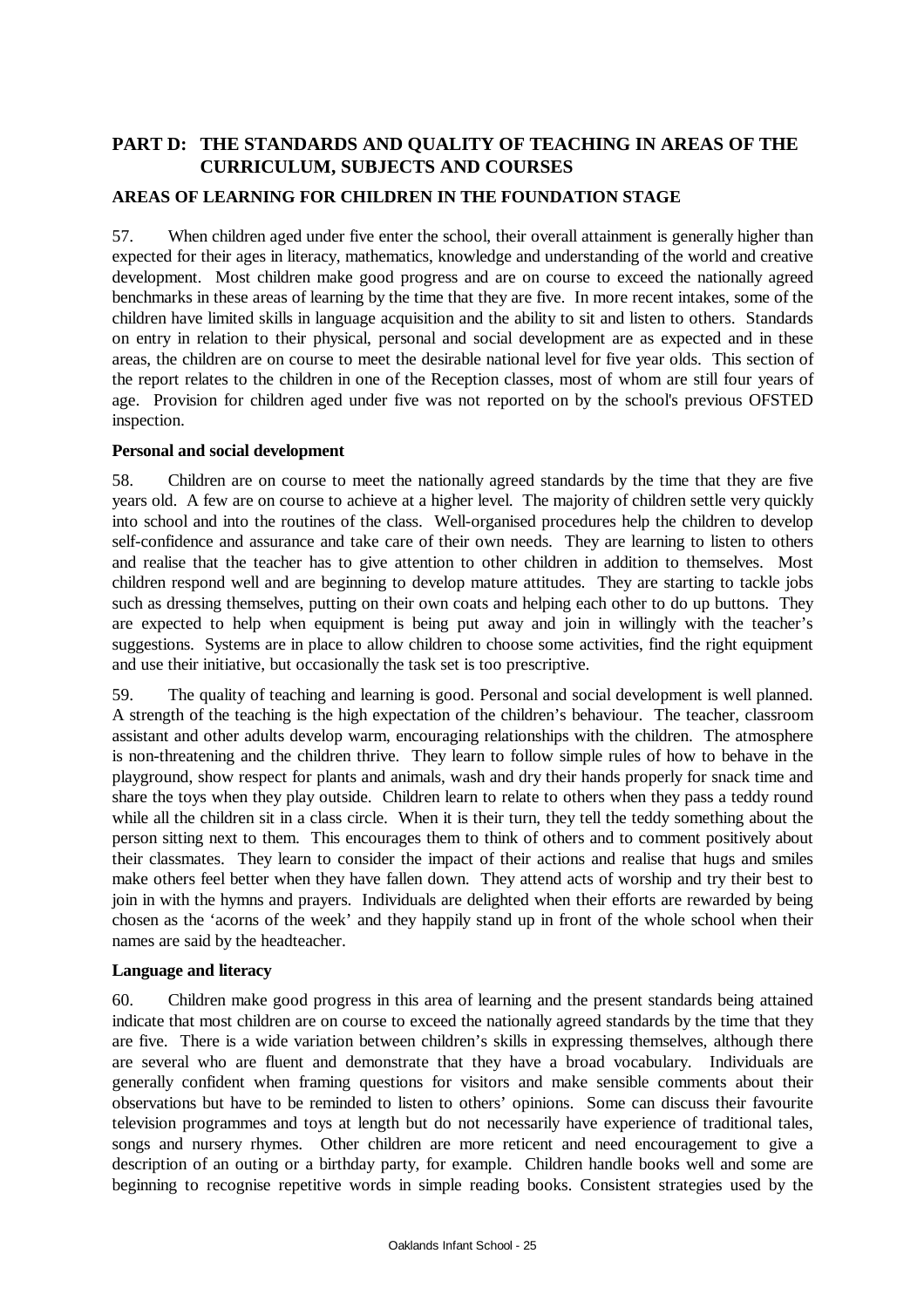teacher enable pupils of all abilities to recognise the letters of the Letterland alphabet and most can say the sound of the initial letter of a word even though they may not be able to read the word itself.

61. The quality of teaching and the quality of learning are good. The staff encourage children to speak by responding positively and posing questions. The literacy work is well structured and closely linked to the enjoyment of stories. Books such as 'The Rainbow Fish' and 'Elmer the Elephant', sequencing games and information books about the development of frogs are used effectively to develop the children's interest in, and awareness of, print. Appropriate worksheets on the letter 'e' and a computer game, where pupils pick out objects which begin with 'c', reinforce the children's understanding of how sounds build into words. The teacher has high expectations of the quality of work that can be achieved and some children are learning to write their names and spell simple words unaided. Most of the children are at the stage where they tell the teacher what they want to write and then copy her writing. Opportunities to use pencils properly and to make recognisable letters are often included within the play activities and these allow children to practise their skills regularly. Within the role-play area, they also carry out 'pretend' writing activities and notice words on displays around the room.

## **Mathematics**

62. With regard to mathematical development, children are on course to exceed the nationally agreed targets for children by the time that they are five. They recognise and write numbers from one to at least ten and count much higher than this. With support from the teacher, they count the children in the class. A few are able to count back and find out that if there are normally 26 children and two are away, then the total present is 24. Similarly, with guidance, they work out that because the previous Friday was the 12th May then the Monday following it is the 15th.

63. The quality of teaching and learning is good and the teacher seizes every opportunity to enable children to apply their developing knowledge and understanding. Incidental teaching occurs within a range of practical activities. For example, children pour sand and water, make comparisons and, with prompts from adults, use terms such as 'how many', 'full,' 'empty' and 'more than' when describing what they are doing. They learn about shapes by seeing different Mr Men represented as triangles, squares and circles. When playing, they are encouraged to sort animals into sets according to shape, colour and equivalent numbers, thread beads in a sequence and carry out simple addition and subtraction. This work is well developed when pupils record their work as was seen when they played a game and counted the number of jumps on a number line that frogs would need to make to get to a given number. In this instance, skills in counting on introduced the children to a subtraction technique. The children's enjoyment of stories and songs is also used to very good effect in the teaching of mathematical skills. For example they make an estimation by using their fingers and by recording with the use of a magnetic board: 'eight little frogs go hop, hop, hop! How many left if one should stop?'

### **Knowledge and understanding of the world**

64. Many children have a good level of general knowledge and experience on starting school. They make rapid progress in all aspects of this area of learning largely due to high quality teaching. There is a good emphasis on the provision of first hand experiences and teaching methods are imaginative. In some respects, the children's knowledge is similar to that of older children. Most of them are on course to exceed the recommended targets that apply to children at five years of age.

65. In their work on the theme 'Growing', the children learn to identify parts of a plant and point to the roots which have grown on their beans and geranium cuttings. With support, they keep 'bean diaries'. In a highly successfully lesson, they observed tadpoles closely and with very skilled teaching, that made excellent use of models, they realised the stages involved before the tadpoles would become frogs. Perceptive questioning by the teacher "Where do tadpoles normally live? Why do frogs need water? What did frogs used to be?" really made the pupils think and developed their language skills in learning to reply.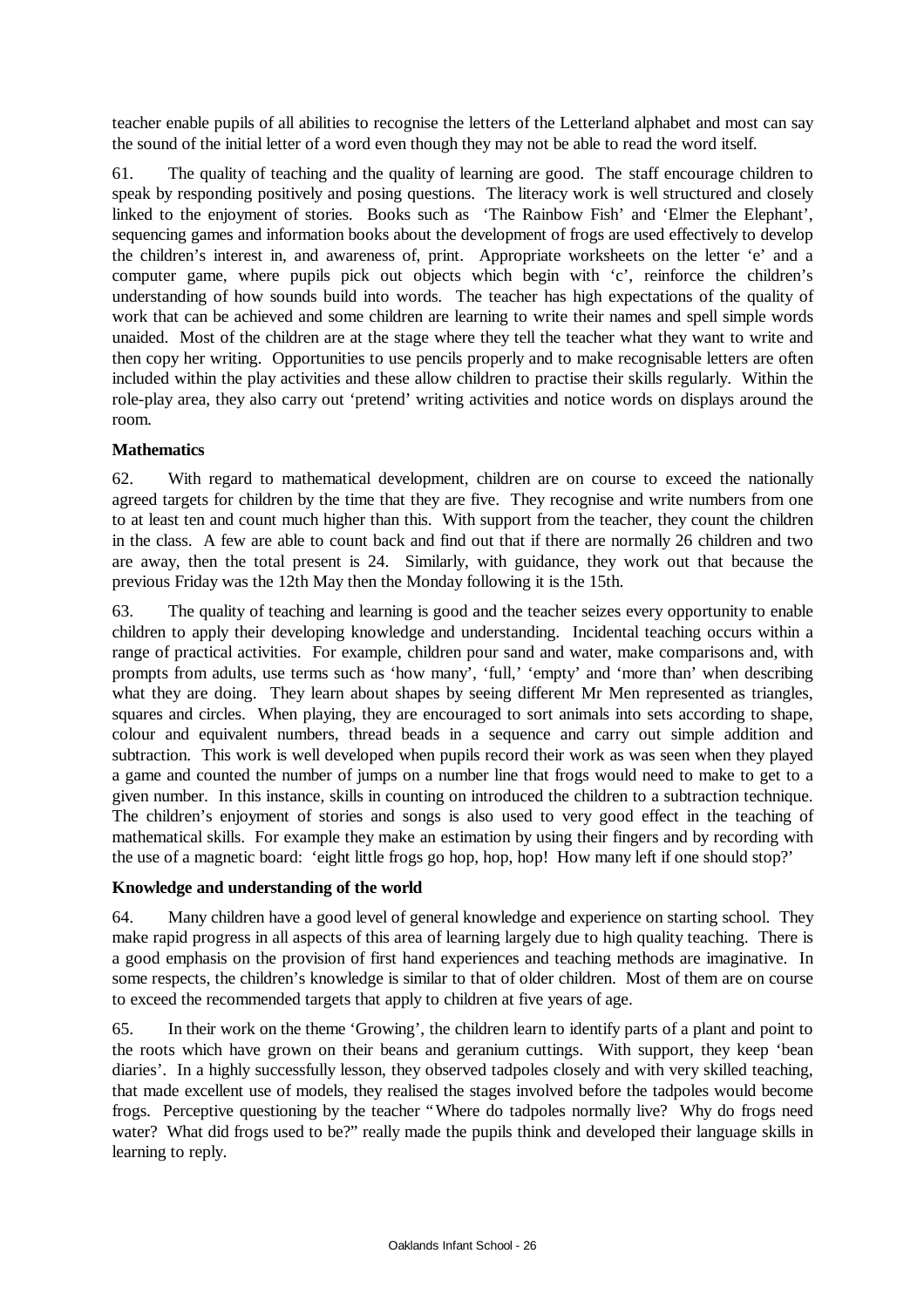66. The children are secure and know the routines of the day and the layout of their classroom. They are learning about routes round the school and have some understanding of their own growth since they were babies. They match baby animals to their mothers and know the correct words for them. They are encouraged to notice changes in the trees and flowers during the seasons and are helped to make comparisons. When using constructional equipment, they frequently make items based on their own experiences. On display, there is a good model of 'The London Eye' which has been constructed with 'play straws'. Practical work involves the children in selecting materials and learning to join them in various ways. Many children confidently and independently use the computer mouse to click on icons and commands when they choose from a menu of games in 'Tizzy's toybox' or follow instructions in the 'Animated Alphabet' program.

### **Physical development**

67. By the time that they are five, the children are on course to meet the recommended standards with regard to their physical development. On entry to the school, several children are inexperienced in the use of paintbrushes, glue spreaders and scissors. Conversely, their co-ordination in operating a computer mouse and keyboard is often advanced for their age. Many opportunities allow them to practise fine manipulative skills and children were seen cutting out circles and lily pad shapes when constructing frogs. They pick up small items of equipment when engaging in small world play with the little pig's house and learn to rotate jigsaw pieces and insert them. They manipulate materials such as sand and play dough and make marks with a variety of writing materials. Children learn to run, jump, skip, throw and catch when using small apparatus but there is a wide variety of attainment in this respect.

68. The quality of teaching and the quality of learning are at least satisfactory. Skills in teaching relate to careful management of children, a keen awareness of safety factors and techniques that involve all of them. A boy with a hearing impairment was particularly well supported by staff when a music and movement lesson was observed. Opportunities for children to practise their techniques and consistently receive direction in the acquisition of skills during physical education sessions are areas for further development.

69. The enclosed outdoor play area adjoining the classroom, although attractive, only has a small space for children to develop co-ordination and strengthen their muscular development by pushing prams and riding tricycles. There is a limited number of wheeled vehicles and very little equipment especially for the children under five which would engage them in learning to refine their skills in balancing when climbing over or clambering through it. The children use the fixed adventure apparatus in the playground at the back of the school but this is not easily accessible.

### **Creative development**

70. The children make good progress in developing their creative skills. They are on course to exceed the nationally recommended levels of attainment by the time that they are five years old. Children enjoy learning new songs and sing along well with adults. They listen to the piano and clap with accuracy when joining in with older children in the hall. Good opportunities arise for them to hear different types of music during the assemblies. In music and movement sessions, they act out the story of Jack and the Beanstalk and sometimes play imaginative games such as 'Mr Bear lives in a cave' during their sessions in the hall. Similarly, they dramatise scenes with toy dinosaurs in the sand tray. The value of these activities is enhanced when adults discuss the outcomes with children and encourage them to 'tell a story' about their play. There are good examples of paintings where pupils have expressed their own ideas. Children enjoy this type of work and it often links well with language and literacy activities when the children give titles to their paintings and write about them.

71. The quality of teaching and the quality of learning are good and the many activities are well resourced and organised. The classroom is attractively displayed with collage work where the pupils have depicted a story such as 'Where's my mummy?'. At times, this type of work is too prescriptive when children simply fill in prepared shapes with tissue paper or collage materials. Role-play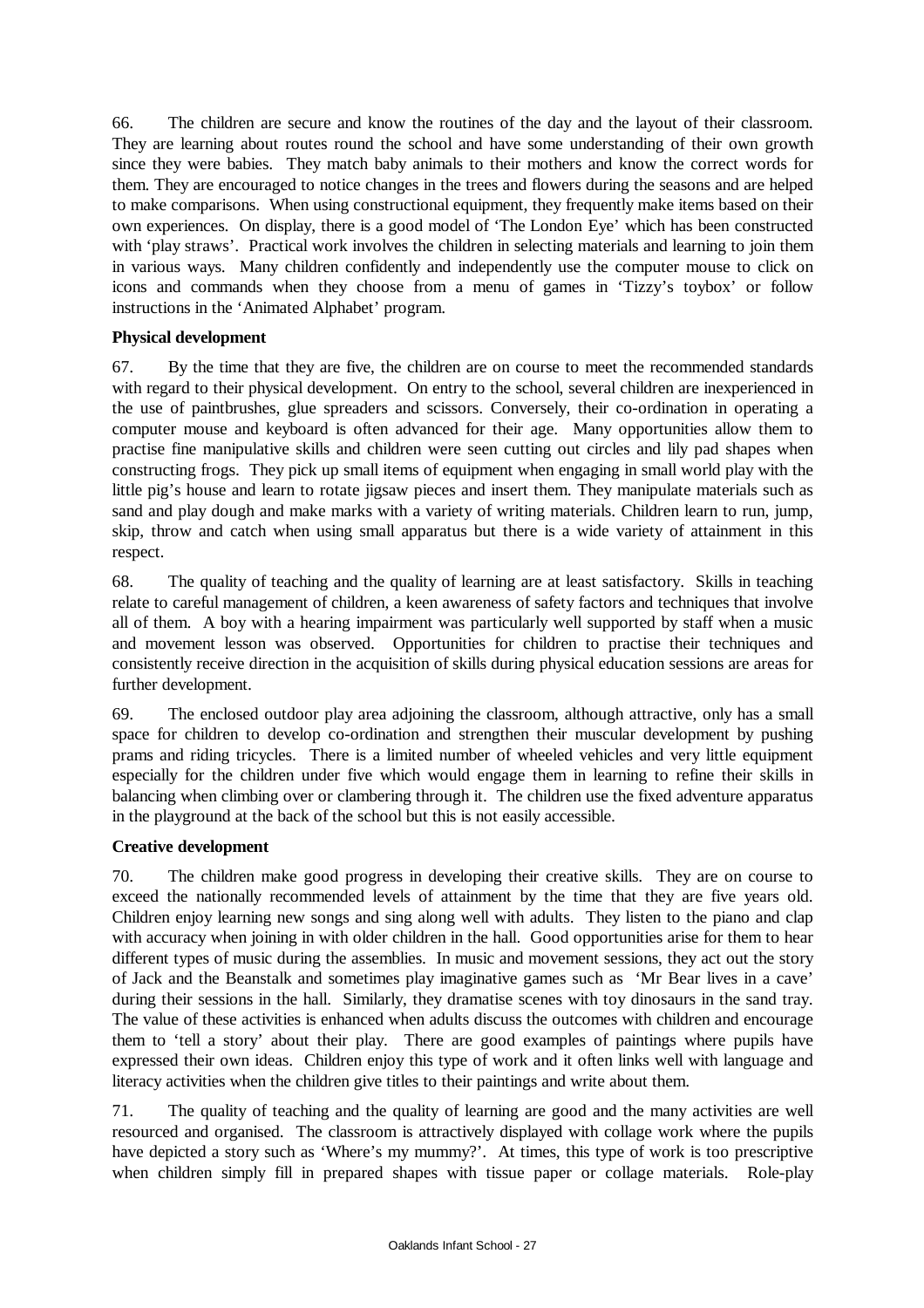opportunities are carefully planned and enable pupils to play out imaginary situations and dress up accordingly. This is usually well structured and is most productive when adults intervene to give the children ideas. The size of the classroom presents some limitations for the development of this area.

## **ENGLISH**

72. Standards in Year 2 are well above those found in most schools. The averages of the school's 1999 end of Key Stage 1 test results show that, compared with all schools, standards are very high in reading and well above average in writing. Compared with similar schools, standards are well above average in reading and average in writing. Over the past four years, standards have been consistently high although there was a slight drop in standards in writing in the 1999 tests as boys did not do as well as girls. However, taking the past four years as a whole, there are no significant differences in the standards attained by boys and girls. The school has set formal targets in reading for 95 per cent of its pupils to reach Level 2 and above and for 53 per cent of its pupils to reach Level 3 and above in the national end of Year 2 tests and teacher assessments for the Year 2000. This sustains the high standards the school has already achieved and represents a good degree of challenge for a different group of pupils.

73. The findings of this inspection are that a well above average proportion of the oldest pupils are on course to attain the expected standards by the end of Year 2. No significant differences were observed between the attainment of boys and girls. This judgement represents similar standards in English to the school's 1999 end of Year 2 national tests and assessments but a slight drop in standards in writing. Differences between the end of Year 2 test results in 1999 and the inspection judgement are due to differences between different groups of pupils. There has been a good improvement since the last inspection when standards in English were found to be in line with national standards.

74. By the age of seven, pupils attain well above average standards in speaking and listening. Pupils enter the key stage with a good range of vocabulary and many are confident speakers. The school builds well on this foundation and, by the end of Year 2, pupils are able to answer questions relevantly and often in good detail. Pupils speak confidently and at length when they talk about their holidays or retell a story they have read. Most form their words clearly and speak and read audibly. They enjoy using their voices expressively when they read their shared text together such as in a Year 1 lesson when pupils read 'We're going on a Bear Hunt!'. Good listening skills are encouraged from the earliest classes. The oldest pupils listen carefully and productively to their teachers and to each other's contributions both in whole-class sessions and in their pair and group work in literacy.

75. At the end of Year 2, standards in reading are well above average. Pupils handle a range of books confidently and have a good understanding of their organisation. Many pupils are reading independently outside the school's reading schemes and talk about their reading with evident enjoyment. They are able to talk about the plot, often in detail and make simple comments about characters and their responses to the story. A few lower achieving pupils, mainly boys, read very little outside their school reading books. The school has recognised this situation and has purchased a good range of new reading material to help enthuse these readers. Most pupils read their texts accurately and fluently. Some higher achieving pupils are able to use the punctuation and the meaning of the text to read aloud with good expression. Pupils are secure in using their knowledge of phonics and have a range of useful strategies to help them read unfamiliar words.

76. Pupils' writing at the end of Year 2 is above average. Most pupils are able to convey meaning in simple sentences and some higher achieving pupils are beginning to use some more complex structures. The range of pupils' vocabulary is generally good and they are able to contribute well to sessions in literacy which focus on building word structures. In a Year 2 class during the week of the inspection, pupils were writing and using words which ended in the suffix 'ful' and incorporated into their work a good range of more complex structures. Pupils know how to use dictionaries and a simple thesaurus to help them in their writing. They write at a good length for their ages. In the best writing, pupils are able to sustain the narrative thread well through their work. This was seen in some of the simple books made by Year 2 pupils. One book entitled 'My Robot' had a lively and well-developed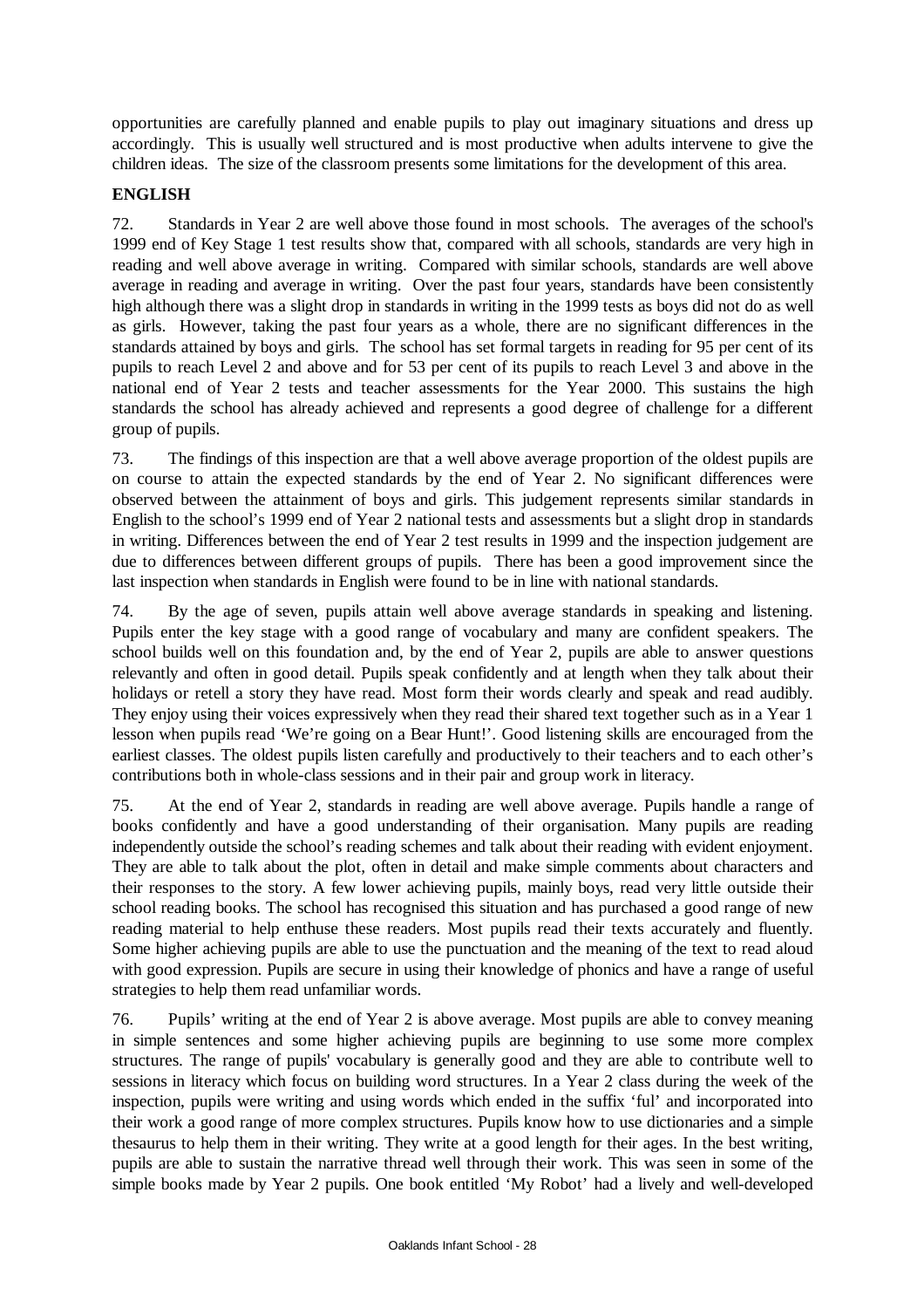story and the writer had obviously enjoyed selecting a good range of interesting words. Simple and some complex words are usually spelt accurately although there is some variability in the accuracy of lower achieving pupils. Handwriting is well taught and most pupils are using a neat consistent joined style of writing. Many pupils use a range of simple punctuation, including question marks, accurately and, in the best work, pupils use speech marks and exclamation marks appropriately.

77. Pupils with special educational needs achieve good standards, relative to their previous attainment, with good well-focused support in class. Some pupils receive well structured specialist support when they are withdrawn from lessons, which helps them to achieve the targets on their individual education plans. Pupils with English as an additional language are fluent in English and do not require extra support. They progress and attain in the subject in line with their capabilities.

78. Standards in literacy are above average and the development of literacy skills across the curriculum is good. Pupils label and annotate diagrams and charts in science and geography. Older pupils write at length in their stories about numbers and in their work in religious education when they write the story of the first Christmas and Easter. Younger pupils show good use of appropriate vocabulary in their predictions in simple science experiments and in their work in information and communications technology, they are able to use their word processing skills to correct punctuation.

79. The quality of teaching and the quality of learning in English are very good and promote very good progress for the pupils. In the school's previous report, the quality of teaching was satisfactory and this represents a good improvement since the last inspection. A significant feature of all teaching in the school is the good relationships between pupils and teachers which enable pupils to feel confident and valued in the classroom and provides good motivation. Strengths of the teaching and learning of English across the school were well illustrated in a Year 2 literacy lesson. The teacher immediately involved and interested pupils in the author, Jill Murphy, whose book they were reading, with her own enthusiasm and a well chosen anecdote. Through a very effective use of questions, she ensured that all pupils understood the main learning points of the lesson and that they were all able to contribute and take part. Very good subject skills and knowledge enabled her to challenge and extend pupils' learning about the organisation of books and how punctuation is used to reinforce meaning. The pace of the lesson was purposeful and the teacher's expectations of pupils' responses and concentration were high. By the end of the lesson, pupils made very good gains in the development of their vocabulary, their understanding of some of the important differences between fiction and non fiction books and in their knowledge of spelling patterns. This was the result of very good direct teaching, a productive working atmosphere with good relationships, and high expectations.

80. All teaching in the school is at least satisfactory but in lessons where teaching is weaker, the management of pupils' behaviour and responses is not always completely effective and has an adverse effect on the amount of work completed in group work and pupils' concentration in whole-class sessions. In a few literacy lessons, although the whole-class work provided a good level of challenge for all pupils, the group activities for higher achieving pupils provided a comfortable rather than an extending range of work. In addition, the purpose of the lesson was not always fully explained to the pupils or reviewed.

81. The curriculum in English is broad and balanced and meets the requirements of the National Curriculum. The school has a comprehensive policy and scheme of work, which covers all areas of English but does not completely reflect the work of the National Literacy Strategy to form a coherent overview. Good use is made of the National Literacy Framework to provide a clear structure for literacy. The format is well established and teachers are confident in managing its different components. Within this structure, the school has been able to respond well to the findings of the previous inspection that pupils had insufficient opportunities to develop their reading for information and their early research skills. Planning for reading and records relating to pupils' progress in reading are well detailed and enable a very clear overview of all aspects of reading skills. However, planning for writing is not sufficiently linked to progressive stages with clearly identified expectations for each year. Although assessment procedures are generally good and appropriately identify pupils who need help these are not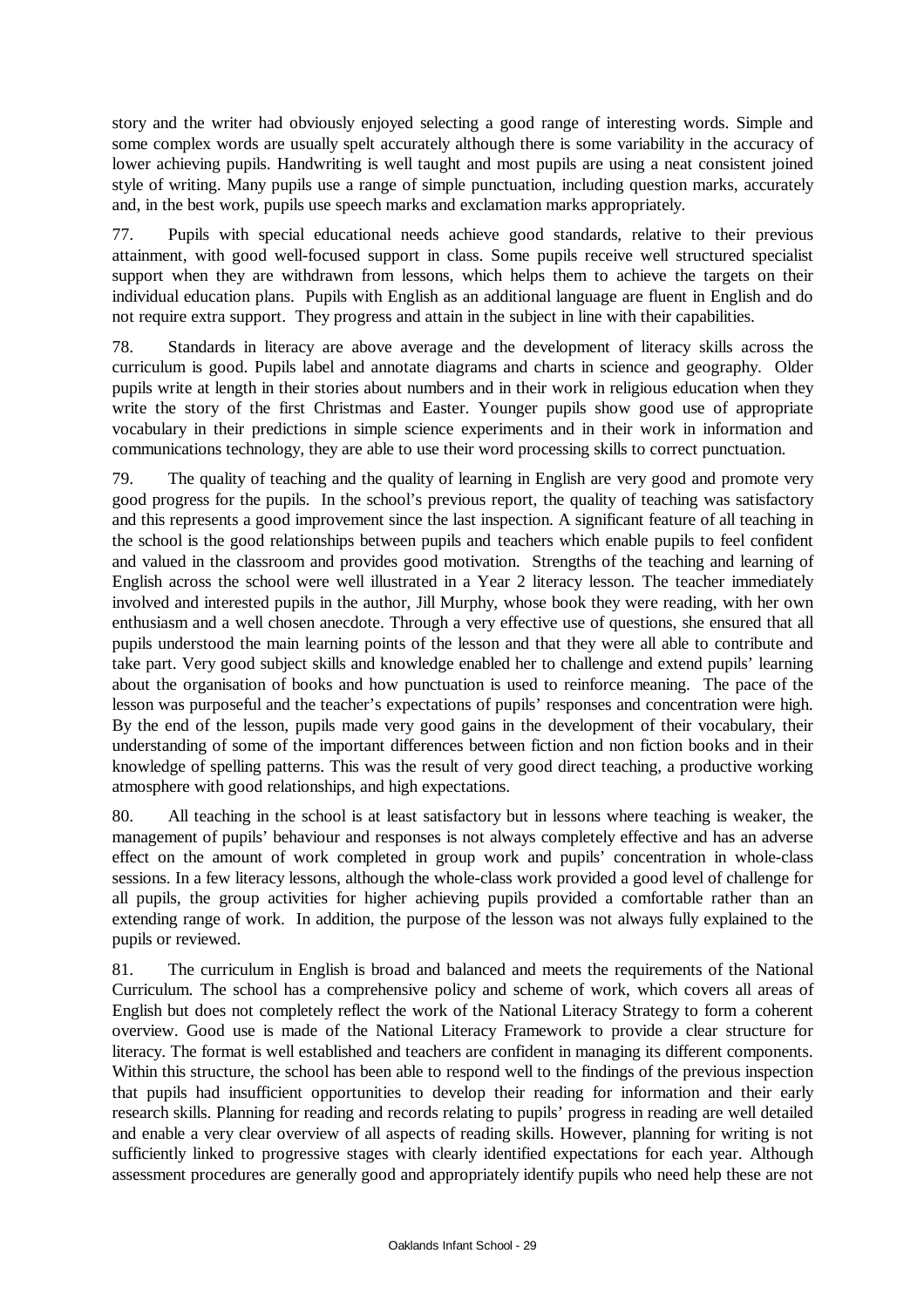sufficiently precisely linked to the planning to help pupils improve further their standards in writing. Good use is made of targets in literacy to support teachers' planning and to ensure that there is a good level of challenge for all pupils. Teachers plan together in year groups usually in good detail. Although there is good informal liaison between teachers in different year groups there are no formal opportunities for year team leaders to meet and to agree on priorities and to ensure a consistent approach. Homework is used effectively in developing pupils' skills and knowledge in spelling and reading and supports the work done in class well.

82. The co-ordinator for the subject is new to the role although an experienced teacher both generally and in the school. She is developing a good understanding of her role and has established some clear and appropriate priorities for the development of the subject and for her own role. There is time allocated for the regular monitoring of pupils' work and teaching. The school has responded well to the findings of last year's local authority School Improvement Review. The review indicated that there was a need to develop planning for the systematic staged teaching of spelling and phonic skills. There is now good provision within the planning and teachers have received additional training in these areas. The review also indicated the need to ensure that pupils are made aware of the learning goals for each lesson and that these are reviewed at the end of the lesson. Although this good practice is evident in the best teaching, it does not take place consistently in all lessons. Resources in English are good overall with some very good resources for the teaching of literacy. The two library spaces are well organised and well resourced and offer a good range of reading material for pupils of all abilities. All classrooms have a good number and range of books. Curricular provision is enhanced by book weeks, visiting authors and illustrators and theatre visits. The subject makes a good contribution to pupils' spiritual, moral, social and cultural development. Pupils write creatively about their responses to the changing seasons and discuss the behaviour of characters in books and relate it to their own lives. They work well collaboratively and share resources amicably and, through their reading, experience a good range of traditional tales and stories and a satisfactory range of stories from other cultures.

## **MATHEMATICS**

83. Standards in Year 2, including those in numeracy, are well above those in most schools. This indicates a good level of improvement since the last report when they were reported to be generally average, with many pupils above average. This improvement is due to the commitment of the teachers to implement the National Numeracy Strategy and the high level of challenge that most teachers offer to pupils. Compared with all schools, the school's 1999 end of Key Stage 1 test results are well above average in mathematics. Compared with similar schools, standards are above average. Consistently high standards have been maintained over the past four years and there have been no significant differences in the attainment of boys and girls. The school sets very challenging targets in order to continue improvement in mathematics and is well placed to achieve them. Pupils with special educational needs receive good provision and are making very good progress.

84. The pupils' learning and progress in mathematics are very good. By the age of seven, pupils add and subtract numbers mentally and understand the place value of numbers to more than 100. They understand how to round up numbers, and can double or halve them. Pupils use mathematical vocabulary very well and are confident with terms such as 'inverse' or 'sequence'. They apply the skills they have learnt very well and can give change when solving 'shopping' problems, and work out the total cost given the individual prices. Pupils handle numbers very confidently and can count forwards or backwards with ease, and answer questions using their times tables. Nearly all pupils know the correct units of measure when dealing with length, liquid, weight and time. They conduct surveys such as one about Christmas presents among the members of the class and record these surveys on charts and diagrams very well. Pupils understand 'lighter than' and 'heavier than' and they work very well with shapes, such as finding half or quarter of a rectangle, or rotating a shape through 90 degrees several times. They understand odd and even numbers, and measure using standard units such as centimetres. Pupils are able to explain their methods very well, especially in the mental mathematics sessions at the beginning of lessons.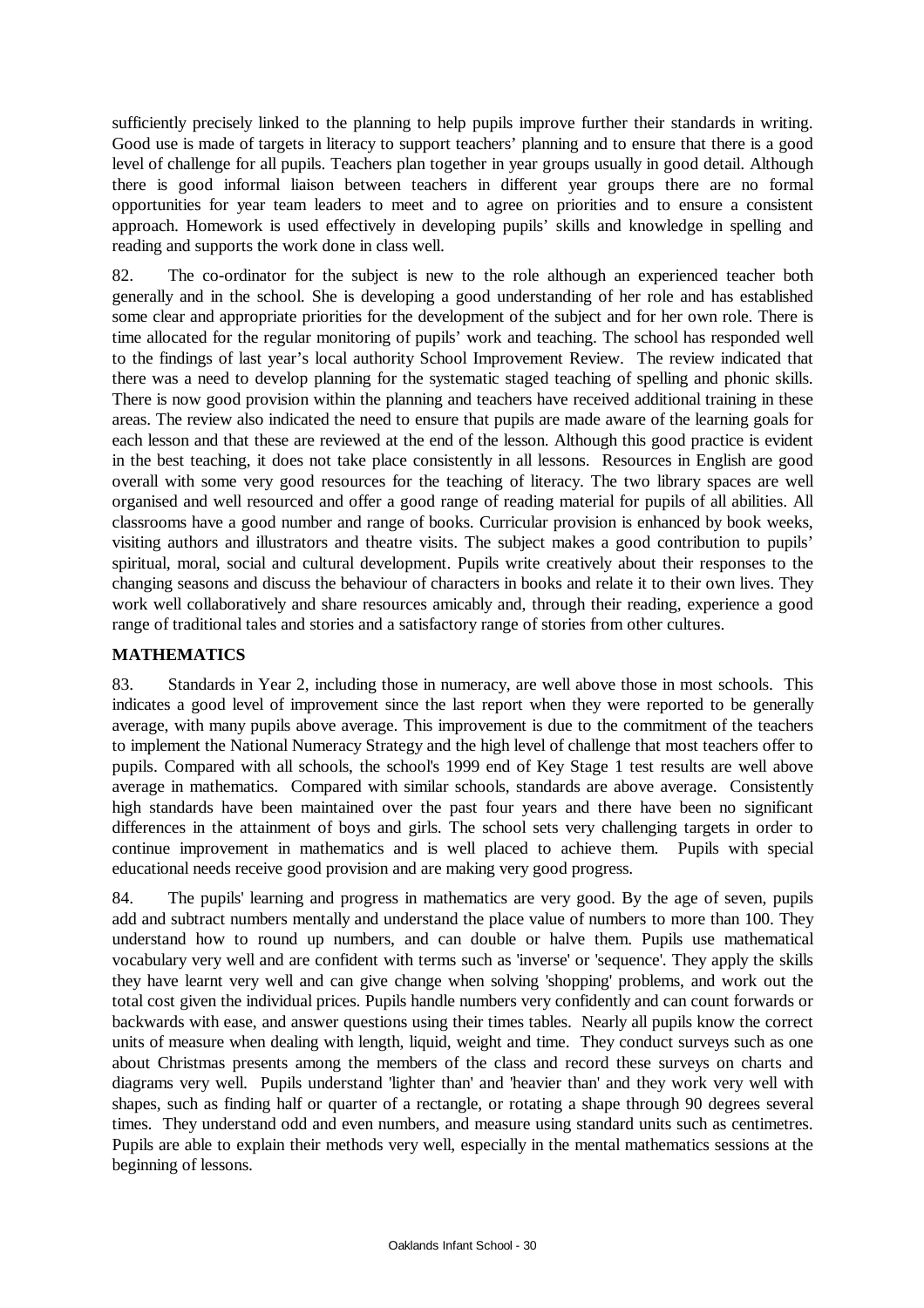85. The quality of teaching and learning is very good. Teachers plan their lessons according to the National Numeracy Strategy and, although the school has bought a commercial scheme as a backup, most teachers add their own very good touches to the lessons. Pupils are well aware of teachers' expectations for high standards of work and behaviour, and understand what they will be doing in the lessons. The final session, as a whole class, is used very well to check what pupils have learnt and understood. Initial mental mathematics sessions are taken at a very brisk pace, and teachers convey their enthusiasm very well. Pupils catch this enthusiasm so that mathematics becomes exciting and enjoyable. "Let's get our maths brains running" said one teacher, while another spoke of "zip, zapping" numbers round the class. Pupils are delighted and very willing to join in. The methods that teachers use are usually quite easy and straightforward but enable pupils to learn very well. In a Year R lesson where pupils are all over five, they used straws to measure a doll and considered which was longer and which was shorter. Teachers ensure that the topic is approached from many angles to reinforce the learning. For example, when handling numbers, they use terms such as 'how many sets of' or 'multiply by', or 'times' so that pupils get used to thinking round the topic from many sides. They ensure that all pupils have their turn in mental mathematics sessions, including those pupils who have special educational needs. All pupils are encouraged to explain how they work out their answers, and to use the correct mathematical terms. Because of the very good atmosphere for learning established by teachers, there were no behavioural difficulties seen during the inspection period. Pupils worked very well as a class or in groups, and were keen to answer questions. Teachers and classroom assistants work well together in helping all levels of ability.

86. The mathematics curriculum is broad and balanced and covers all the requirements of the National Curriculum for pupils of all ages and abilities. All pupils have equality of access to the curriculum throughout the school. The subject planning is based upon the National Numeracy Strategy with the addition of a commercial scheme, but this is used to add ideas for activities and to ensure that all topics are covered rather than relied upon. Teachers plan very well and the school has good resources for mathematics. The subject co-ordinator took over mathematics this term so has only had the responsibility for two weeks. She was originally responsible for the training for the National Numeracy Strategy, but left the school and has now returned. It is too soon to make judgements about leadership, but she is very competent and has a great enthusiasm for mathematics. In discussion, it is clear that she has very good ideas about the future of the subject. The assessment of mathematics is not properly developed. It gives attention to learning objectives only, rather than to the whole range of skills and topics. The long term planning does not have close reference to the attainment targets and levels of the National Curriculum. Mathematics is planned within the year groups but not across year groups. The staff are fully committed and very enthusiastic. The National Numeracy Strategy has been introduced very well. There is a good range of books and practical equipment available in all classrooms, although information technology was not used during the inspection period. Mathematics is well used in other subjects of the curriculum.

## **SCIENCE**

87. The findings of the inspection are that the standards attained by the pupils in Year 2 are well above those found in most other schools. This represents a significant improvement since the last OFSTED inspection when it was judged that pupils' attainment was 'in line with national expectations with many pupils achieving beyond this'. The inspection's findings agree with the school's results in the 1999 end of key stage assessments made by teachers in science when standards were well above the national average at both Level 2 and above, and at Level 3 and above. All pupils, including those with special educational needs and those for whom English is an additional language, make good progress.

88. By the age of seven, pupils' skills in investigative science are well developed. They plan experiments to find out the most favourable locations and conditions in which to grow seeds and test fabrics to discover which ones will withstand water and make an effective umbrella. Pupils are very responsive to suggestions by teachers and, as a result, they confidently make predictions based on their knowledge and evidence. For example, they describe what the inside of an egg will look like after a cooking time of three minutes and ten minutes. They learn to record their findings in a variety of ways.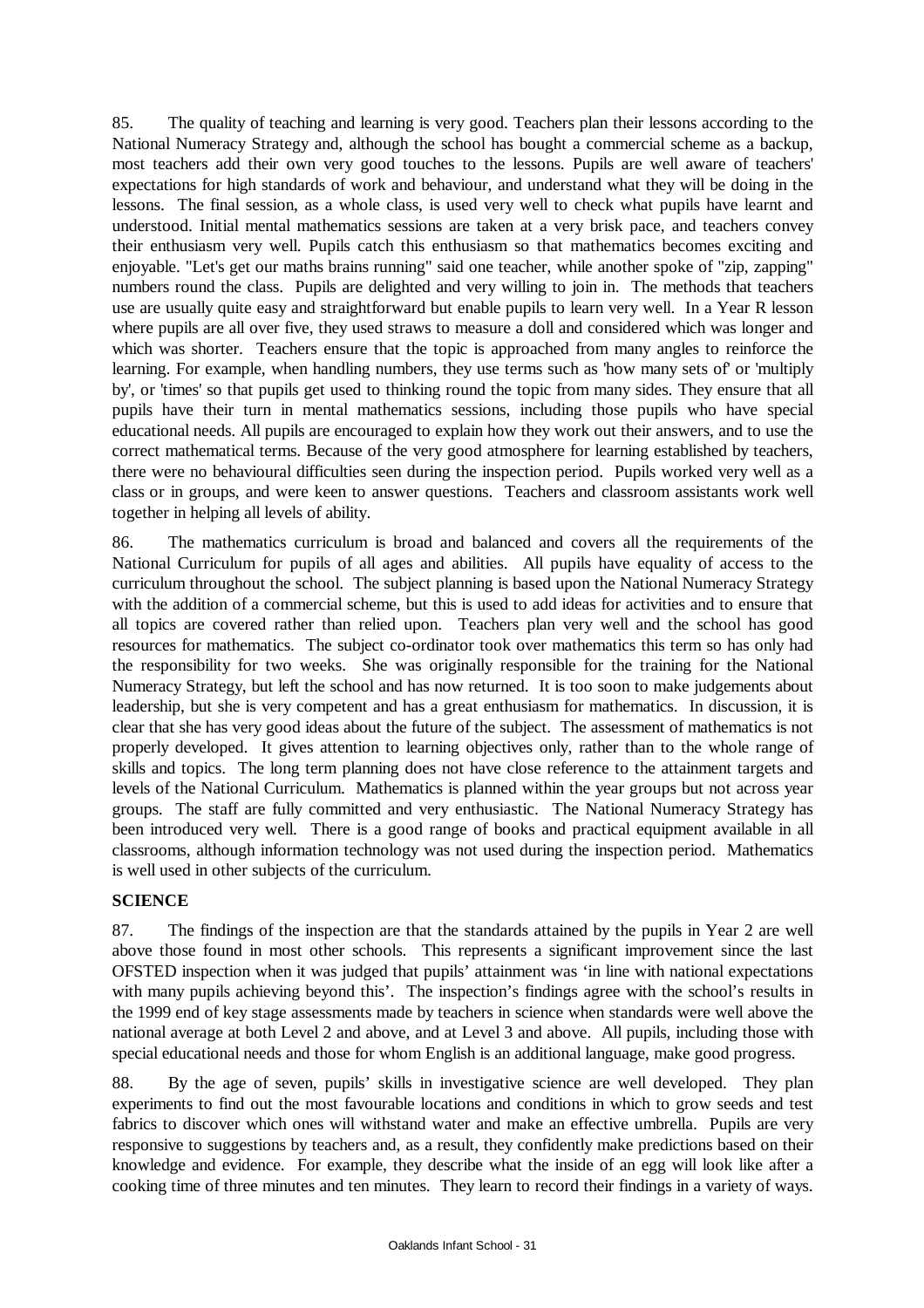When they observe flowers closely, they recognise stamens and petals. From their practical work, pupils draw accurate conclusions about what happens to water, eggs, chocolate, cheese, butter, candles and a biscuit when they are heated and their knowledge about reversible and irreversible changes is good. Several of them are able to explain that water evaporates when it is left in a saucer in a warm classroom. Pupils know that in order to make a bulb light up, the circuit has to be complete. They investigate how shadows are formed and test the fall of a shadow in different directions according to the light source.

89. The quality of teaching and the quality of learning have improved since the last inspection, when they were sound, and they are now good. The teaching ranges from very good to satisfactory. Pupils learn rapidly in the Reception class and at the end of the key stage as lively, enthusiastic teaching captures and holds their interest throughout. In the best lessons, the management of pupils appears effortless, the content is pitched at challenging levels and, there is particularly good intervention in group work to impart knowledge and teach the appropriate scientific skills. Pupils accept teachers' high expectations and respond with exemplary behaviour and neat presentation of their work. Key features of successful lessons are careful planning where the needs of the wide ability range in the class are considered, and the sharing of the purpose of the lesson with the pupils. As a result of thorough questioning techniques, most teachers gauge an awareness of the pupils' understanding and adapt the work accordingly. All lessons are well organised with readily available resources. Teachers' knowledge and expertise are generally good although the element of the subject that focuses on physical processes is treated in less depth than the other areas. Consequently, pupils' understanding of this attainment target has limitations.

90. Numeracy skills are applied well when pupils observe the changes in melting ice cubes at five minute intervals, table information, analyse their results, and produce simple graphs. Good language development occurs when pupils use specialist words such as 'levers' and 'pivots' and when teachers encourage pupils to discuss their findings. An excellent example of this was when Reception children observed a range of fruits and investigated the seeds within them. They learned to describe them also as 'stones' or 'pips' and were encouraged to choose precise words such as 'fleshy', 'core' and 'skin' as they made comparisons between the different fruits. Similarly in a Year 2 class, pupils made decisions within their groups about how they could devise a fair test to prove that a lack of water or light would affect plant growth. They were introduced to the idea of changing 'one variable' and quickly began to adopt this vocabulary showing their understanding of it. The previous inspection found that, although pupils' oral work was good, their written work was not always of the same high standard. To some extent, this is still the case. Although there are some good examples, insufficient opportunities arise for pupils to apply their developing writing skills. Often, the form of recording involves pupils of differing abilities copying the same statement that the teacher has put on the board, or completing a worksheet as a means of recording a conclusion to the practical work. There are limited chances, especially for the higher achieving pupils to take notes when making close observations, form lists when classifying items, draft their own findings and produce lengthy written accounts of experiments.

91. The science curriculum is broad and balanced and meets the requirements of the National Curriculum. The subject is well managed by a knowledgeable and competent co-ordinator who has made an impact on the subject over a short space of time. She has successfully adapted the Qualifications and Curriculum Authority's scheme of work to suit the needs of the school, audited and organised the good range of resources and has monitored the pupils' work. There has been some useful release time to observe teaching and to focus on aspects such as questioning techniques and forms of recording. Assessment opportunities are built into the scheme and teachers make evaluative comments on lesson plans. Apart from tick lists, there is no consistent format for the assessment and recording of pupils' developing skills. The subject makes an important contribution to pupils' spiritual and social development when they observe growth in nature and collaborate when carrying out experiments. Pupils enjoy learning about living processes by participating in woodland walks, pond dipping and visiting a farm to see young lambs.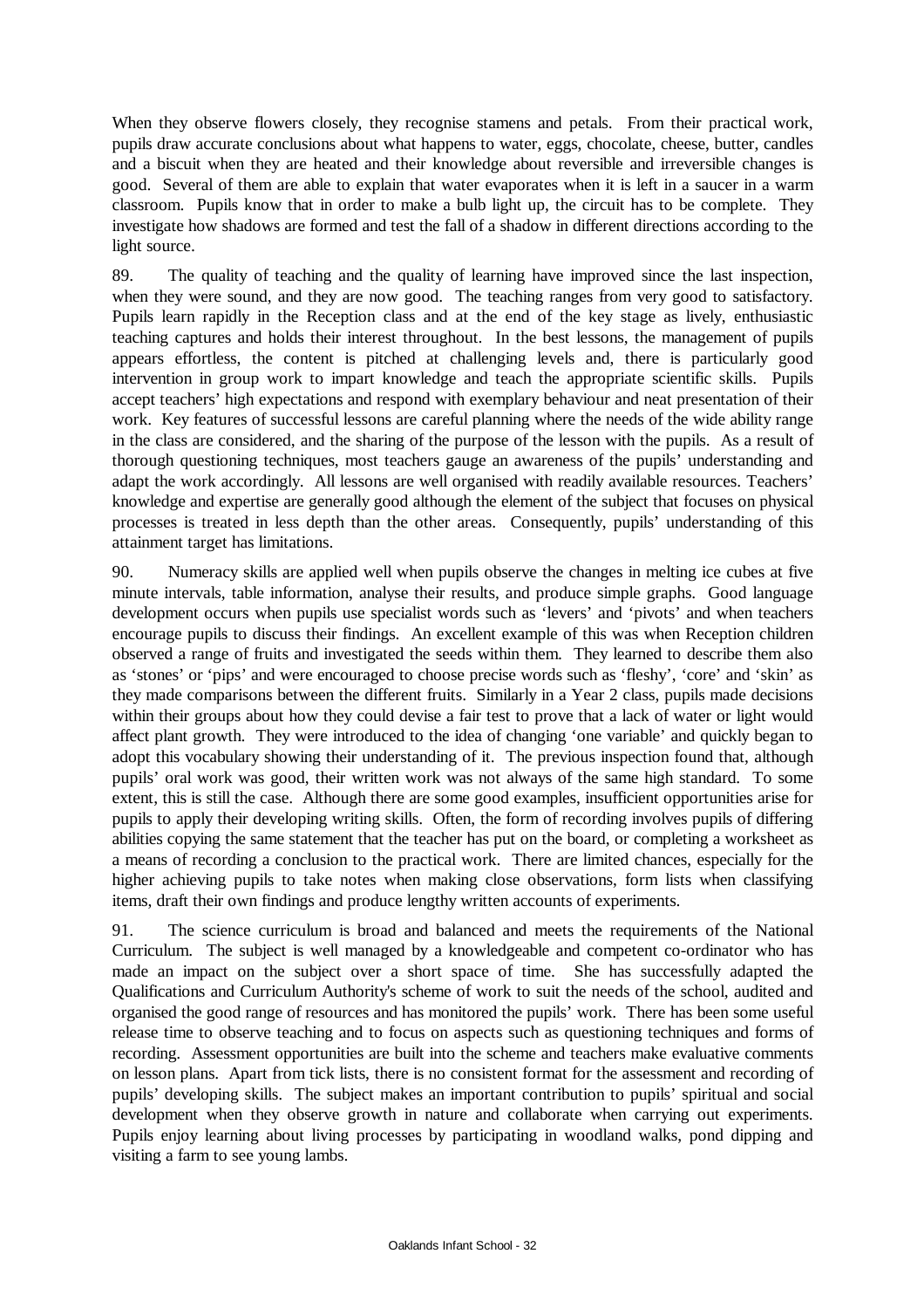### **ART**

92. In Year 2, pupils attain standards that are well above those found in most other schools. This judgement is an improvement on the findings of the school's previous inspection which judged that standards were 'in line with national expectations, with many pupils achieving beyond this'. The pupils handle tools confidently and skilfully use a variety of media such as textiles, clay, papier-mâché, pencils, printing techniques and wax resist painting to express their ideas. Collages with fabrics, which represent farm landscapes, are vibrant and well constructed. Observational drawings and paintings of daffodils and tulips are of a particularly high standard. Work done in the style of Monet, Van Gogh, Klee and Mondrian shows a sensitivity towards the artists' approaches and the pupils' use of oil pastels to produce 'Waterlily' pictures and textured paint to suggest 'Sunflowers' shows a good degree of skill. There is little evidence on display to indicate that pupils are learning about forms of art from around the world. The pupils' understanding of the effects of colour develops well across the school and earlier experiments with shades of hot and cold colours lead to the production of competent paintings of landscapes by the oldest pupils. Strong links are made with literacy when pupils choose words to represent their work such as 'frozen' and 'boiling'.

93. The quality of teaching and learning is very good and results in very good progress in the pupils' learning. Lessons are well planned and organised with clear teaching points communicated at the start and effective support and guidance given on an individual basis once pupils are working independently. In Year 2, pupils were taught how to make a range of marks when shading to represent features of the school buildings and the surrounds. They closely observed the texture of walls, cobbles, trees, the roof of the gazebo and, with the teachers' expertise in helping them to try new sketching techniques, they produced a rich selection of patterns and effects showing good attention to perspective and the main characteristics of what they could see. The teachers' high expectations and management whereby each pupil had a clipboard and was positioned with a clear vantage point led to an excellent response from pupils and some stunning work was produced. In a Reception class, the teacher helped pupils to produce their best results when they drew pictures of seeds and explored how to make a collage. As in the other lessons, the enthusiastic teacher provided a clear demonstration and helped many to see how their work could be improved. Areas for further development in teaching relate to allowing pupils in some classes to apply the new techniques they are learning so that they can paint and use textiles freely from memory and imagination.

94. The co-ordinator has made a significant impact on the subject although she did not assume the responsibility until the beginning of the academic year. The scheme of work has been developed so that pupils receive a wide range of experiences and the skills are carefully outlined across all elements of the subject. Although teachers make evaluative notes on their lesson plans, the co-ordinator is aware that there is no consistent format for the systematic assessment and recording of individual skills. Resources for art continue to be good with a variety of media easily accessed. During an 'Art week', parents were involved in running workshops in textiles and colourful woven collages that represent the earth and the continents were produced. The quality of display around the school is of a high standard and indicates that much of the work is cross-curricular. For example, in Year 2, pupils have produced excellent drawings and paintings of Victorian artefacts and have used pastels and crayons to produce delicately patterned drawings of Joseph in his coat of many colours.

### **DESIGN AND TECHNOLOGY**

95. Although only one design and technology lessons was observed during the inspection, a thorough scrutiny of displays, records, planning and work books indicates that standards in the subject are higher than those found in most schools. This is an improvement on the judgement of the previous inspection. Year 2 pupils have good skills in designing and modelling using a variety of materials and simple tools. Most pupils label their designs to a good standard. They make good, well thought-out investigations into the use of materials for specific purposes, and adapt these ideas well to design and make their own models. Some of their best work showed pupils investigating how playground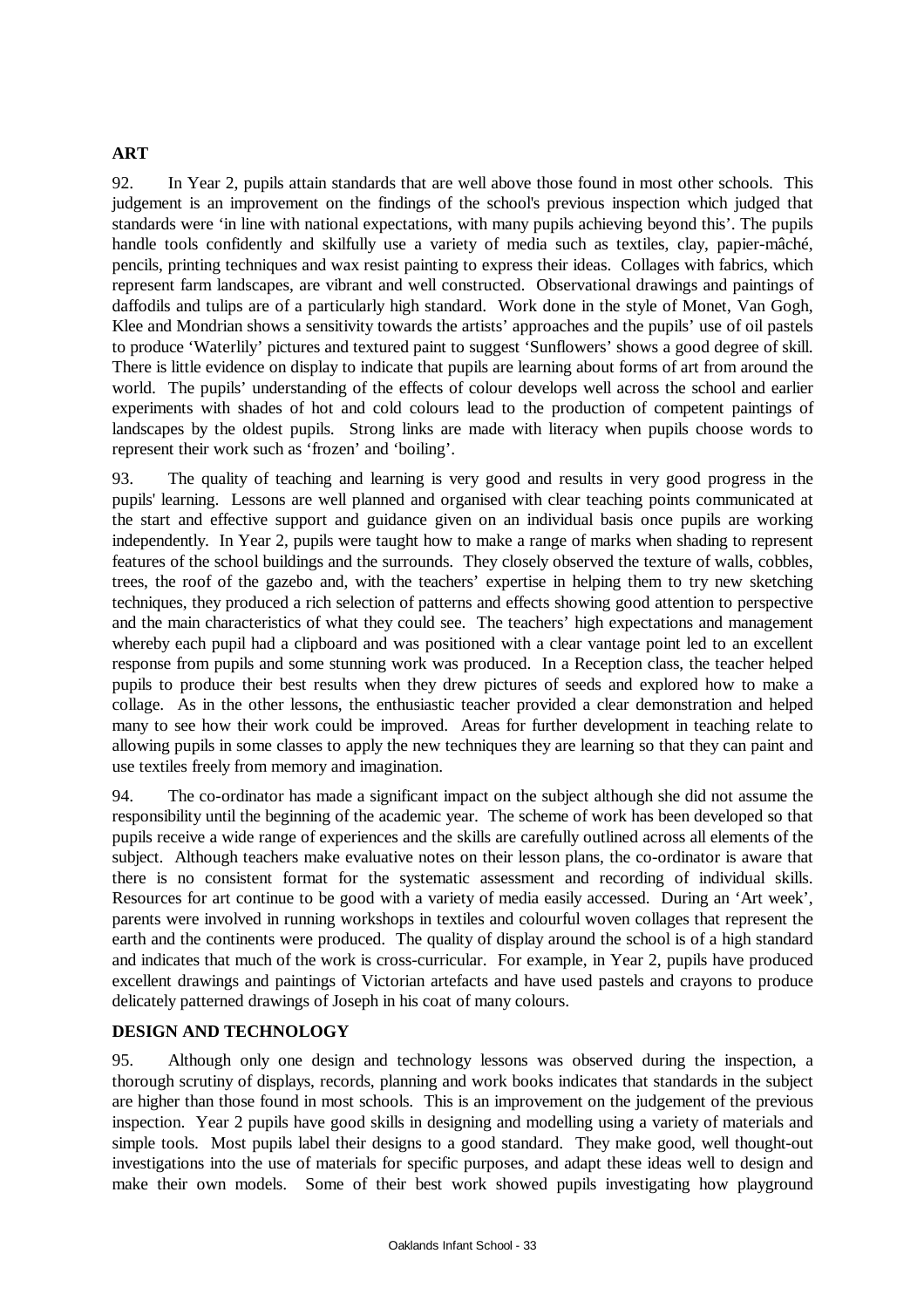apparatus was constructed and joined together. They used this information well to use art straws to make their own versions, joining straws together securely to, for example, make swings and climbing frames. They are starting to make good evaluations of their work, and talk critically of why certain aspects have shortcomings. One pupil, for example, wrote "my model would have been better if it had a straw down the middle to make it stronger". They make sound use of construction kits, and demonstrate above average skills in building houses, cars with axles and a home for ants. In Year 1, pupils' best work focused on making musical instruments. These are constructed well, with a good idea of how to put materials together to make the best percussion or stringed instrument. Pupils with special educational needs attain good standards in design and technology for their abilities, and whilst their designs suffer from shortcomings in the labelling, their models are often of a good standard.

96. The evidence indicates that the quality of teaching and learning is good and that most pupils make good progress in this subject although the progress made by talented pupils is satisfactory. The scrutiny of previous lesson plans shows that teachers have a secure knowledge and understanding of the subject, as was reported in the previous inspection. Their planning is good, and introduces pupils to a varied and increasing range of tools and materials for both designing and making. This helps pupils to build up their skills systematically through the school. They have appropriate expectations of pupils' performance, and encourage them to strive for a good, finished product. Teachers pay good attention to the quality of pupils' designs, and ensure that each element is correctly labelled. Resources are used well, with good management and organisation of the classroom to ensure that they are accessible to pupils. Teachers produce sound day-to-day assessments of pupils' work, recording on their lesson plans how well pupils worked, but there is no structured system of assessment to raise standards further.

## **GEOGRAPHY**

97. Standards in geography in Year 2 are similar to those found in most other schools, including those reached by pupils who have special educational needs. Judgements are based on a small sample of lessons, records of past work, photographs and the planning for the subject. The display of work in geography around the school is good and pupils have made large posters and pictures, such as one in Year 1 of Antarctica, and others about the visits to a farm. These findings are similar to those of the last inspection, where standards were reported as average.

98. By Year 2, pupils are aware of the weather and its effect on people and growing plants. For example, some classes have written about how the weather affects the farmer they visited. They know about the extremes of weather in very cold or very hot climates, and are using aerial photographs and local maps to look at geographical features. Some pupils are making maps of their own, whilst others have walked around the school grounds to discover hedges, fences, and the various parts contained within the area. They mark features such as post boxes, telephones and road works on their maps. Generally, pupils make good progress and achieve well, including those who have special educational needs. Some pupils have visited the local sorting office to discover how letters are dealt with, and to see their own local sorting slots for home and school. Year 2 pupils were seen talking about and designing their own 'ideal' gardens. They learn to plan and draw the features they want in the form of a map, and they include pools, flower beds and play areas. Year 1 pupils know about the cycle of water from rain to rivers and the sea, and back to form clouds. They have marked the countries of the British Isles on a map, and in Year 2, they know the points of the compass and more about weather after carrying out surveys.

99. The quality of teaching and learning is good, with satisfactory planning and good methods. Pupils are becoming used to geographical terms, maps and photographs, and they understand some of the uses of land, such as housing, roads, farms and forests. Teachers manage classes well and provide a good variety of experiences for pupils so that they learn well. They use good discussion and questioning techniques and pupils are able to join in with their own ideas and observations. Pupils thereby extend what they have observed into increased learning by discussion and exchange of ideas. Assessment is usually in the form of encouraging pupils with praise, but there is no formal recording of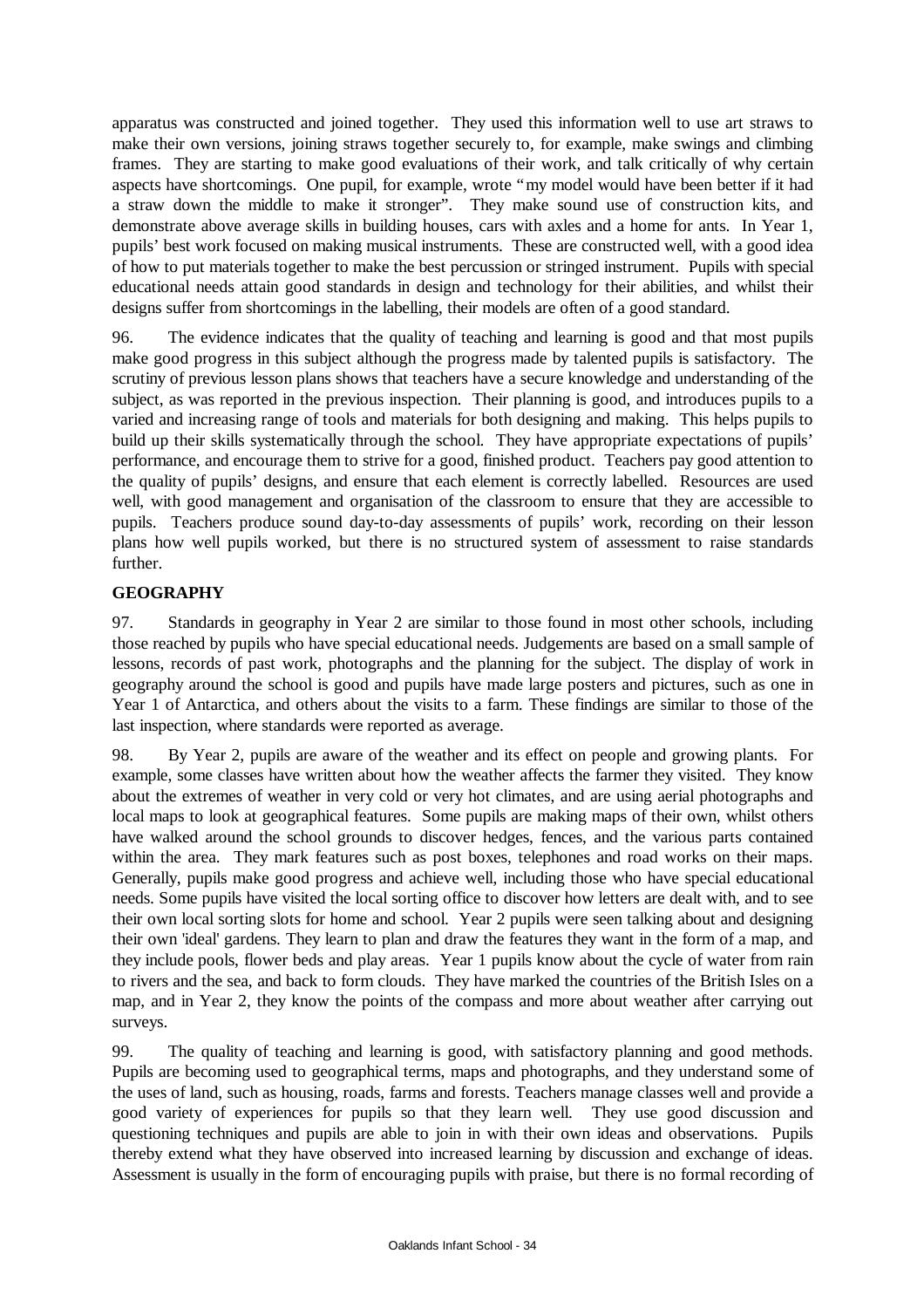work achieved, skills, or of progress made which is not satisfactory. Pupils use literacy and numeracy skills in geography when they write their passages, or record distances and use maps.

100. The subject has a relatively new co-ordinator who has had little time to carry out the management of the subject. The work planned gives secure curricular coverage, although the study of an area of similar size to the locality is not carried out. Assessment across the school for geography is not satisfactory, and is largely left to individual teachers. There is no system of checking skills and the progress of pupils. Resources have improved since the last inspection with the inclusion of the aerial photographs and maps. Pupils enjoy geography, especially their outings, and the collection of photographs shows their obvious pleasure. These visits contribute well to pupils' social and spiritual development in that they offer opportunities to work and visit places as a group, and also to appreciate some elements of the natural world.

### **HISTORY**

101. In Year 2, standards in history are similar to those found in most schools. Pupils with special educational needs achieve appropriate standards for their capabilities and receive good support. In the school's previous inspection, comparable standards were observed. There were no opportunities to observe history lessons during the week of the inspection due to the structure of the curriculum. Judgements are made on the basis of the analysis of pupils' work and teachers' planning and discussions with pupils and teachers. Pupils have a suitably developed sense of chronology for their ages and use a range of words associated with the passing of time. They are able to arrange pictures in a correct sequence to show how the passing of time, in a story or in their own lives, is indicated by change. They can effectively distinguish between aspects of their lives and life in the past. They compare differences between their toys and toys in the past and talk to their grandparents and parents about the games they used to play. Year 2 pupils are able to make simple observations about a range of different Victorian household objects and compare them with more recent developments. They create relevant questions which help them to develop their understanding further. They learn about famous people and events such as Samuel Pepys and the Great Fire of London and Guy Fawkes and the plot to overthrow Parliament but have a limited understanding of the different ways in which historical events and people can be depicted.

102. Indications are that the quality of teaching and the quality of learning and pupils' progress are satisfactory. Pupils' work shows that teachers have a secure understanding of what is appropriate for pupils to know. They plan lessons carefully with suitable regard for the scheme of work. They create varied and interesting opportunities for pupils to develop their skills and to record their work. Photographs of the school's Victorian Day indicates enthusiasm for the subject and the good involvement of pupils in their work. There are useful links with other subjects as is seen in the simple biographies of famous people such as Florence Nightingale and the firework poems written in conjunction with work on the story of Guy Fawkes and the Gunpowder Plot. Teachers have clear expectations for the presentation of pupils' work and are very positive in their recognition of pupils' achievements.

103. There is a policy for the subject and a good scheme of work which follows the Qualifications and Curriculum Authority's guidelines. This represents an improvement since the last inspection when there was no scheme of work. The recently appointed co-ordinator for the subject is new to teaching and to the role. She is soundly developing her understanding and has identified appropriately the need for further training when it is offered. The co-ordinator has had no opportunities for monitoring the subject but indicates that there are very useful informal discussions with colleagues which help to give an overview of the subject. Resources for the subject are generally satisfactory with a good variety of books in both libraries and a number of videos which link well with school topics. There is, however, a limited range of artefacts but the school's resources are well supplemented by loans from staff, parents and the local community. The curriculum is enhanced by visitors to the school and special events, such as the making of poppies for Remembrance Day and the visit of a circus clown who told pupils about the history of clowning.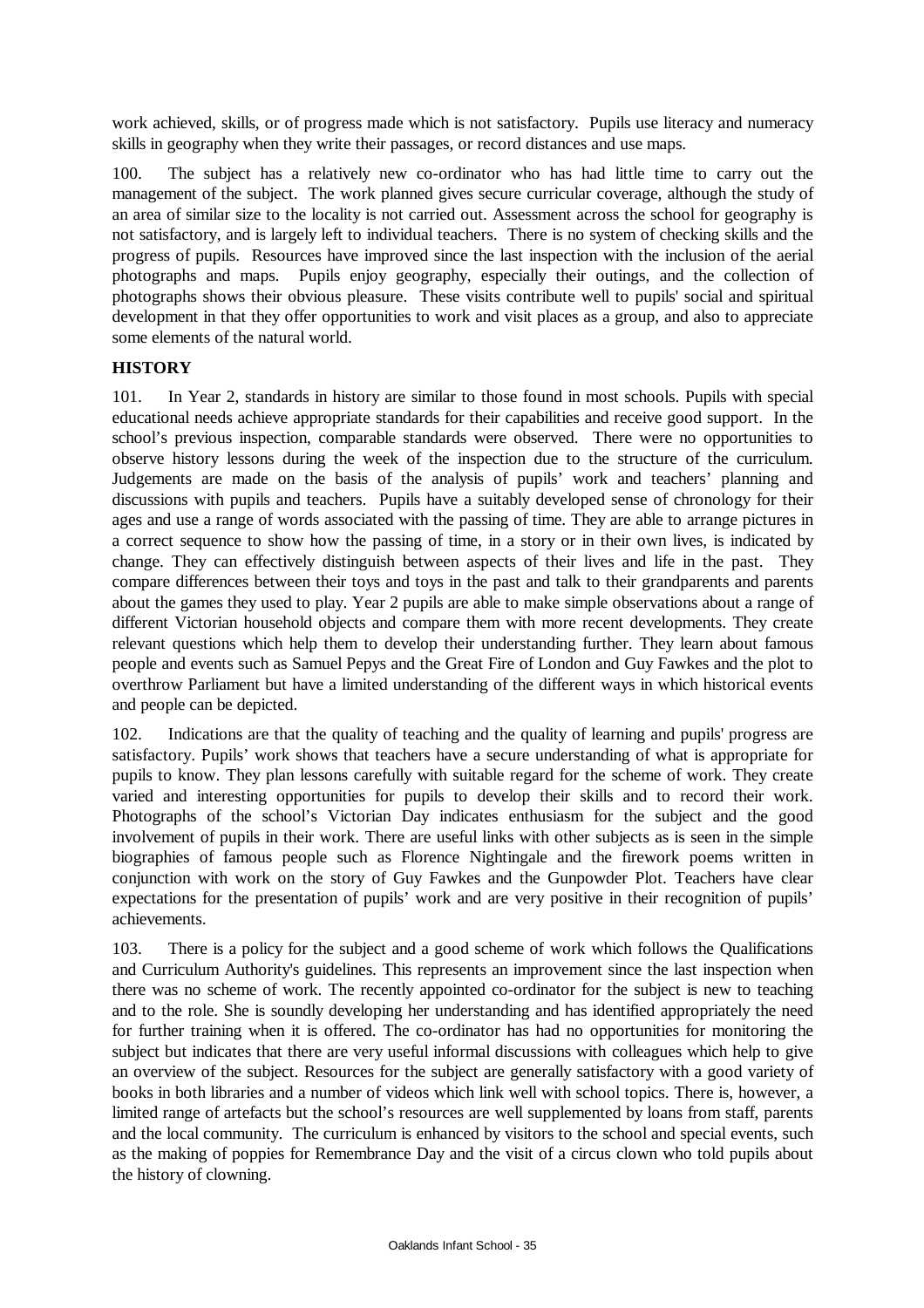### **INFORMATION TECHNOLOGY**

104. In Year 2, standards in information technology are above those found in most schools. No comparison with standards at the time of the previous inspection is possible as that inspection found insufficient evidence to make a judgement. By Year 2, pupils use information technology confidently to organise, reorganise and edit text to ensure that their writing is clear, well presented and free of errors. They type in text, use the spacebar to create spaces, the "caps lock" to create capitals, the backspace key to make corrections and the return key to insert line breaks in their poems. They know how to open a file, save changes, exit and close down. They quickly locate appropriate icons on the computer screen to change fonts and produce interesting titles and special effects for poems they have written. Nearly all print out their own work. Pupils' use of data handling programs is particularly well developed: they compile accurate tally charts to collect data about, for example, the colour of people's eyes, and produce good graphs to illustrate their findings. Pupils have a good understanding of how computers are used in society, and write in an informed way about computers in washing machines, televisions and hospitals. They have a good understanding of how audio tape recorders are operated, and record their voices skilfully before rewinding the tape and listening gleefully to their singing. Pupils operate robot devices well, entering two or more instructions to complete a circuit.

105. The quality of teaching and learning is good overall and promotes good progress. The previous inspection found too little evidence of information technology to make a judgement in these respects. Teachers introduce pupils to the concepts and skills in a systematic way and give them regular practice to reinforce what they have learned. This approach works well, because it introduces skills at an appropriate level, and then enables pupils to experiment and learn from their successes and mistakes. Teachers make considerable efforts to use information technology to extend pupils' learning in other curriculum areas. Particular strengths are evident in literacy and art, where the use of computers gives an added dimension to the presentation of poetry and pictures of Christmas scenes.

106. Teachers show secure knowledge of the subject in their explanations and instructions given to pupils as they use the computers. This gives pupils confidence to ask questions and extend their learning further. Strengths of the teaching and learning of information technology were very well illustrated in a Year 2 lesson, where the teacher followed up the previous week's work on editing text using pen and paper, by completing the same task using a word processor. Her clear instructions ensured that pupils learned quickly how to change text, and her summing up at the end tied everything together perfectly as she said "..and that's why we use computers for this job – it saves all that crossing out we had to do last week". All teachers plan as a team, and this works well by utilising the skills of all members of the year group to promote high standards. Teachers' management of the pupils is very good because their expectations are very high, and pupils are clear about the rules for taking turns. This means that pupils can be trusted to work on their own or in pairs, and thereby develop their independence. The pace of lessons is brisk, because teachers make good use of deadlines to ensure that pupils are clear about what stage they should have reached. Pupils with special educational needs benefit from good support in information technology. They respond well to the structured, direct teaching, and, as a result, make good progress.

107. Information technology has a high profile in the school and supports many areas of work in different subjects. The subject co-ordinator has developed a good scheme of work, which teachers find very useful when planning lessons. This scheme ensures that all aspects of information technology are covered, and skills are developed systematically from the Reception classes to Year 2. Teachers' dayto-day assessment is good, as they make helpful notes on their lesson plans to show which pupils did well, and which struggled and would need extra work on that topic. Their fortnightly meetings are useful, because they provide good opportunities to evaluate their lessons with other teachers, and plan future work. A weakness in the assessment, however, is the absence of a structured system to show pupils' progress, and guide teachers on how to extend pupils further. The co-ordinator has earmarked this as a target for development. The co-ordinator has monitored some teaching of information technology, and provides good support to teachers. The school has a good range of computers, a digital camera and many tape recorders.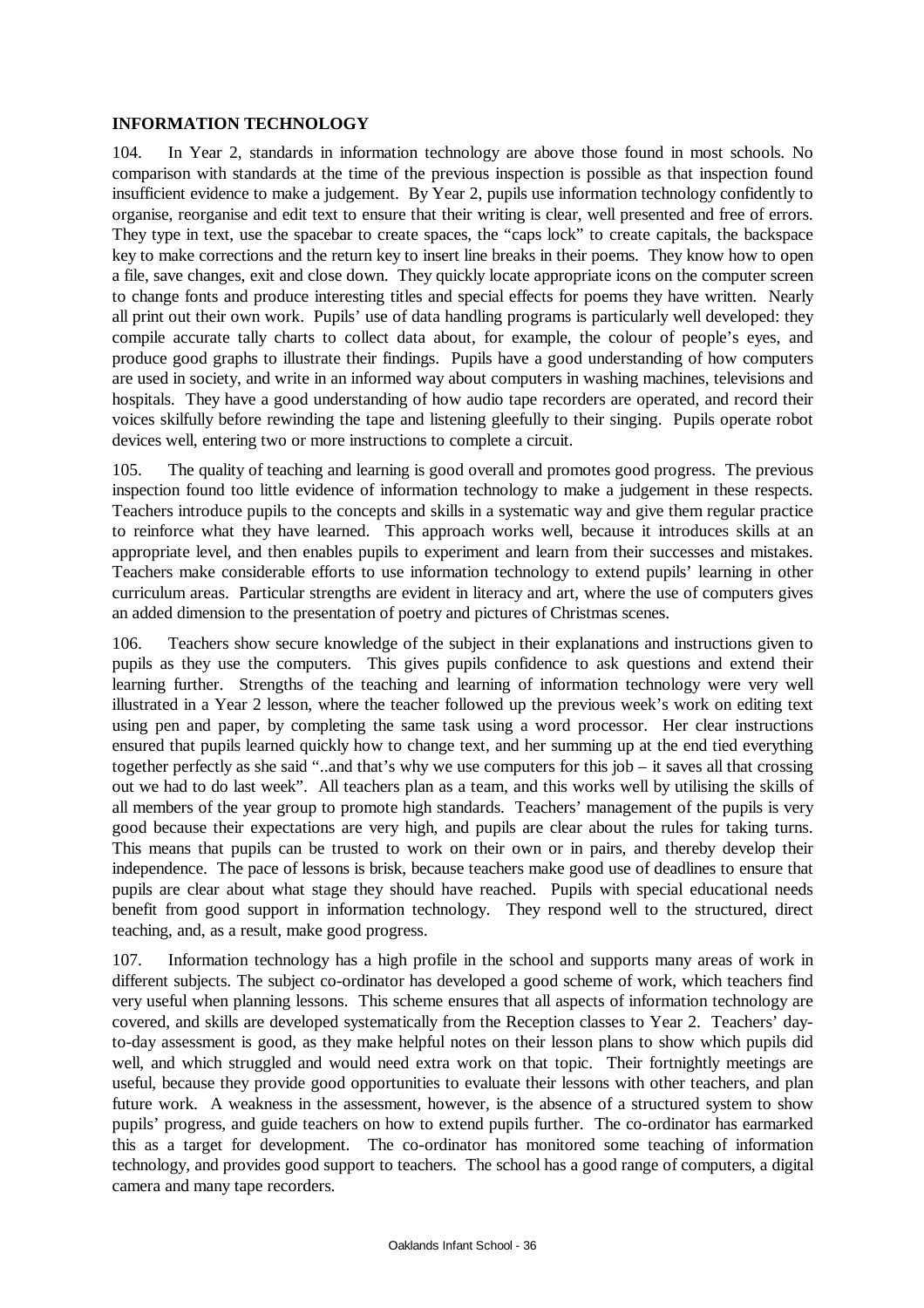### **MUSIC**

108. In Year 2, pupils' standards in music are well above those found in most schools. This finding is an improvement on the last inspection when there was a range of standards 'from average to above average'. The quality of singing continues to be good. Notes are pitched accurately, phrases are rhythmical and faithful to the accompaniment and pupils concentrate well in order to maintain rounds in two parts. The vast majority of the oldest pupils in the school learn to play the recorder and have well developed skills when listening to rhythms and echoing them by clapping. Many recognise notation and have an understanding of the associated timings. They know the names of composers such as Beethoven and Chopin and can identify some famous pieces of music. When performing their own compositions based on a sea theme to accompany a poem 'There are big waves and little waves', pupils understand the terms tempo and dynamics and adjust their response according to the instructions given. They discuss with maturity the effectiveness of their performance and seek ways in which to improve it. Pupils with special educational needs and those who are learning English as an additional language make good progress because much of the work is carried out in groups and pupils support each other very well.

109. The quality of teaching and the quality of learning continue to be good. The pupils make good progress in this subject. Reception children learn rapidly when the classroom is well organised to provide incidental opportunities for them to listen to tapes of different kinds of music, including examples from China, India and Australia, and they are encouraged to draw a picture of what the music suggests. In a Year 1 lesson, imaginative methods enabled the pupils to devise a composition with percussion instruments to represent a 'sound walk' and follow a graphic score when they performed it. Although the teacher had high expectations of behaviour and the pupils' capabilities, there was insufficient time for the pupils to discuss whether particular instruments actually sounded like cars, chain saws or birds, decide how the performance could be improved and learn appropriate musical terminology. Strengths in teaching are evident in Year 2 where teachers manage pupils well, provide stimulating content, plan in detail and teach with enthusiasm. This results in pupils adopting very positive attitudes, acquiring clear knowledge and exploring a variety of musical experiences. Unfortunately, however, the 30 minutes allowed for music lessons is often too short and just when pupils are fully involved in refining their work, the lesson has to be curtailed.

110. The music co-ordinator provides good leadership of the subject. She has assumed the responsibility this year after taking on the subject from the headteacher whose expertise in sharing her knowledge and playing the piano during acts of worship and hymn practices has a very positive effect on the quality of singing that is achieved. The existing scheme of work theoretically helps pupils to develop musical skills in a logical way as they move through the school. Teachers' knowledge and understanding are generally good although individual teachers' musical expertise varies and this has an effect on the way that the scheme is being taught. Strategies are not in place to monitor and support inexperienced staff who miss opportunities to help pupils to develop more advanced skills.

111. Pupils have good opportunities to appreciate music during school assemblies and appropriate music is used well to encourage pupils' listening skills and to help them to make comparisons between composers. Pupils regularly enter and leave assemblies to a variety of music. They sing a wide variety of modern hymns with good diction and sensitive variation in dynamics. Worship songs at assemblies are chosen very carefully so that even the youngest children can join in the clapping and other actions enthusiastically. Resources are used well and a percussionist has visited the school to give a demonstration. At Christmas, there is a carol concert in the local church. The subject makes a significant contribution to the pupils' spiritual, social and cultural development.

### **PHYSICAL EDUCATION**

112. Standards in physical education are similar to those found in most schools. This finding is the same as that of the school's previous OFSTED inspection which stated that "standards of achievement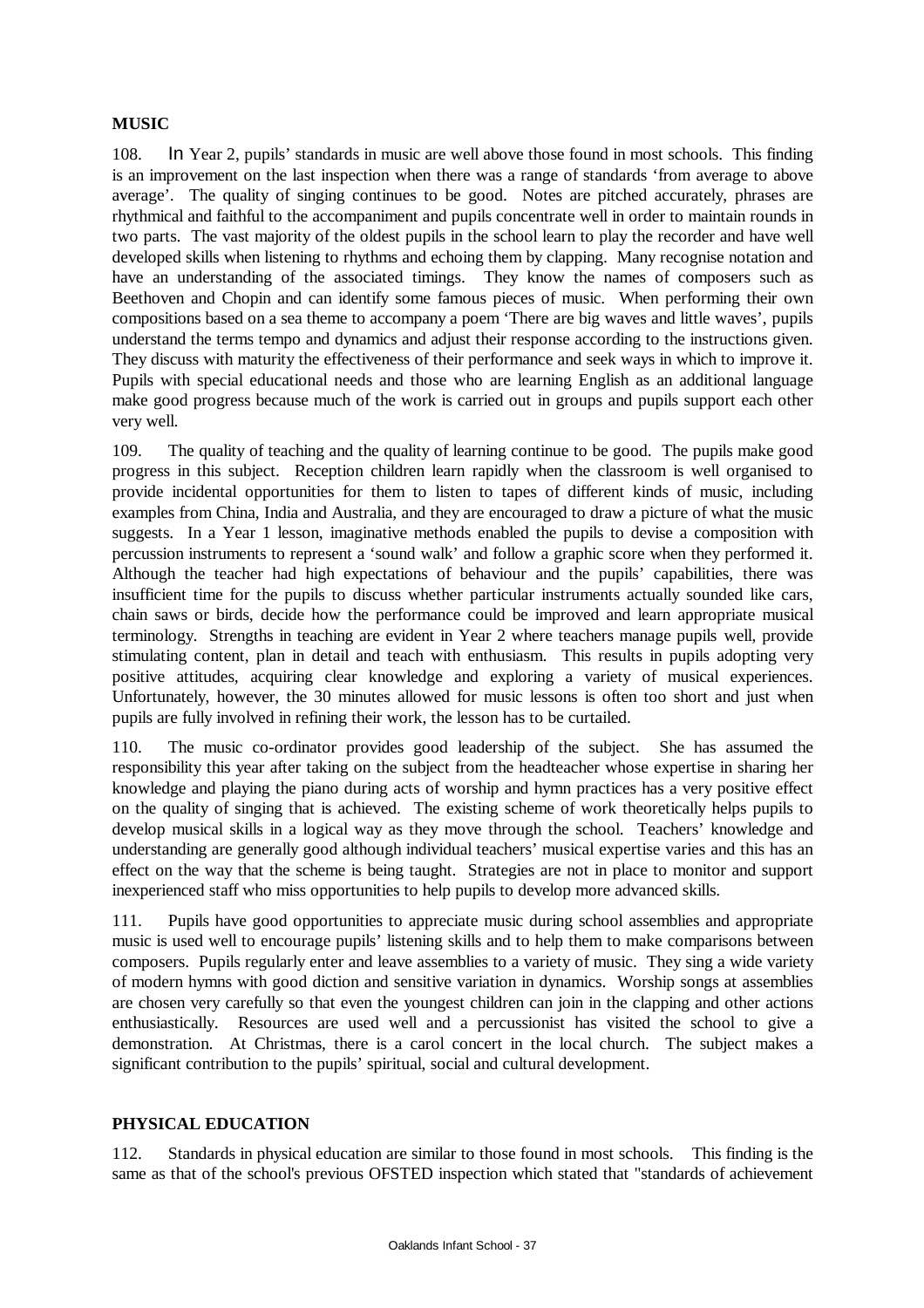in physical education are sound". During the inspection, only dancing and games were observed as no teaching of gymnastics was planned for this period. In games, Year 2 pupils show good levels of control when running, stopping, jumping and landing. In other years, the pupils have confidence and suitable co-ordination as they undertake country dancing or simulate the movements of animals as part of a story. The last report indicated that the pupils' movements generally lacked refinement. There has been a satisfactory improvement in the quality of their movements but, partly because they are not sufficiently encouraged to discuss their own and others' performance, their actions are still not of high quality.

113. The quality of teaching and learning, including that of pupils with special educational needs, is satisfactory although some good teaching was seen and the pupils make sound progress in this subject. In those instances where pupils with special educational needs receive additional help from learning support staff, the quality of teaching and learning is good. These judgements are broadly in line with those of the school's last OFSTED inspection which judged the quality of teaching to be "sound or better". In all the lessons seen, the teachers' good control of the pupils' and their effective use of time were shown by the way that the lessons started promptly and the way in which the pupils entered the hall in a quiet and orderly manner. All lessons had suitable warm up sessions in which the pupils worked enthusiastically, although the reasons for these activities and the effects of exercise on the body were not always made clear to the pupils. In dancing sessions, the teachers made appropriate use of taped materials. They told the pupils what they would be required to do, although this was sometimes too brief, reminded them of their previous work, joined in enthusiastically and stopped the tape to give advice or to allow the pupils to watch the performance of others. However, there was often too little emphasis on extending the pupils' awareness of basic dancing techniques and insufficient time was allowed for them to refine their movements. This was also noted in the school's previous OFSTED inspection. The teachers made good use of praise, "You've done really, really well" one class was told and the pupils then tried even harder. Good preparation and an awareness of safety were indicated as a teacher told the class, "Do not use the corners of the hall, whatever the tape says, as we store equipment there". The class listened carefully and followed the instructions well.

114. The physical education co-ordinator has held the role since the start of the present school year. In that time, the co-ordinator has, for example, checked the resources and organised the introduction of the "Top Sport" activities. The level of equipment, training and documentation provided by the "Top Sport" initiative promotes rapid progress but, apart from this, resources and documentation, including assessment procedures, to support progress are only adequate. The co-ordinator is well aware of this and the targets on her job description already reflect plans to address the issues. In addition, the coordinator plans to attend further training in the subject as, although enthusiastic, she is not a specialist. Some useful monitoring of teaching and learning was carried out in the autumn term but this is not sufficiently regular to have a major influence on raising standards. The pupils enjoy physical education and take part with energy and enjoyment which helps them to make progress. Their work in the subject also encourages them to work together and to appreciate the success and limitations of their own and others' performance. This makes a good contribution to their moral and social development.

## **RELIGIOUS EDUCATION**

115. Standards of attainment meet the expectations of the locally Agreed Syllabus and are similar to those found in most schools. Pupils with special educational needs achieve satisfactory standards, relative to their previous attainment, and receive well-targeted support. Similar standards were observed in the previous inspection report. No lessons were observed during the time of the inspection due to the structure of the timetable and judgements have been made based on analysis of pupils' work, teachers' planning and discussions with teachers and pupils.

116. Year 2 pupils have appropriate knowledge of the main Christian festivals and how Christmas and Easter are celebrated. They know some of the stories of the world's great faiths such as the story of Rama and Sita and the story of the Jewish Passover. They observe changes in the natural world such as